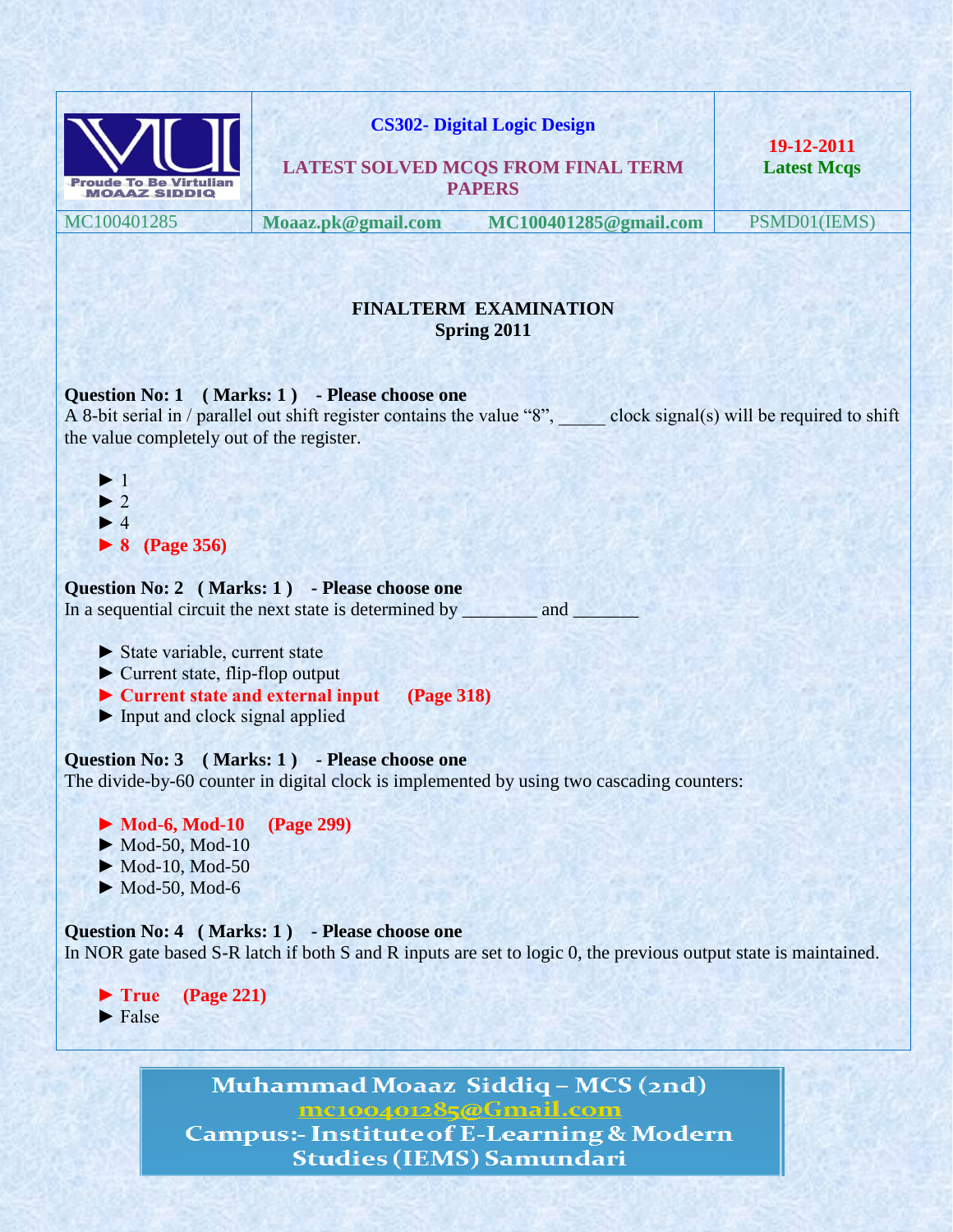## **Question No: 5 ( Marks: 1 ) - Please choose one**

The minimum time for which the input signal has to be maintained at the input of flip-flop is called of the flip-flop.

- $\blacktriangleright$  Set-up time
- **► Hold time (Page 242)**
- ► Pulse Interval time
- ► Pulse Stability time (PST)

## **Question No: 6 ( Marks: 1 ) - Please choose one**

74HC163 has two enable input pins which are \_\_\_\_\_\_\_\_ and \_\_\_\_\_\_\_

- **► ENP, ENT (Page 285)**
- $\blacktriangleright$  ENI, ENC
- ► ENP, ENC
- $\blacktriangleright$  ENT, ENI

## **Question No: 7 ( Marks: 1 ) - Please choose one**

is said to occur when multiple internal variables change due to change in one input variable

- ► Clock Skew
- **► Race condition (Page 267)**
- ► Hold delay
- ► Hold and Wait

## **Question No: 8 ( Marks: 1 ) - Please choose one**

The input overrides the input

## **► Asynchronous, synchronous (Page 369)**

- ► Synchronous, asynchronous
- ► Preset input (PRE), Clear input (CLR)
- ► Clear input (CLR), Preset input (PRE)

## **Question No: 9 ( Marks: 1 ) - Please choose one**

- A decade counter is
	- ► Mod-3 counter
	- ► Mod-5 counter
	- ► Mod-8 counter
	- **► Mod-10 counter (Page 274)**

**Question No: 10 ( Marks: 1 ) - Please choose one** In asynchronous transmission when the transmission line is idle,

- $\blacktriangleright$  It is set to logic low
- **► It is set to logic high (Page 356)**
- $\blacktriangleright$  Remains in previous state
- ► State of transmission line is not used to start transmission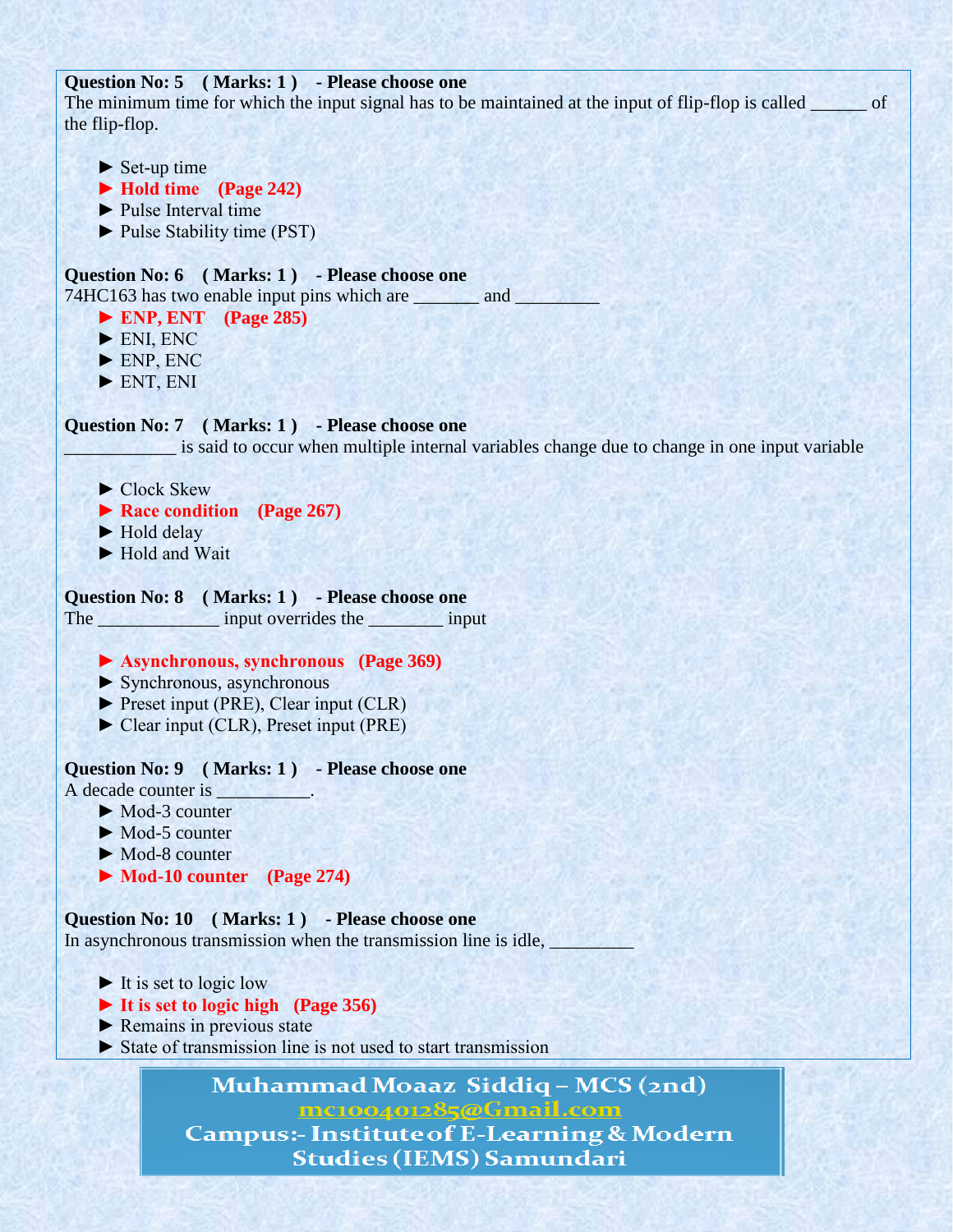**Question No: 11 ( Marks: 1 ) - Please choose one** A Nibble consists of \_\_\_\_\_ bits  $\blacktriangleright$  2  **► 4 (Page 394)**  $\blacktriangleright$  8  $\blacktriangleright$  16 **Question No: 12 ( Marks: 1 ) - Please choose one** The output of this circuit is always .  $+Vec$  $\blacktriangleright$  1  $\blacktriangleright$  0 **► A** [Click here for detail](http://www.indiabix.com/online-test/digital-electronics-test/132) ► **Question No: 13 ( Marks: 1 ) - Please choose one** Excess-8 code assigns  $\qquad$  to "-8"  $\blacktriangleright$  1110  $\blacktriangleright$  1100  $\blacktriangleright$  1000 **► 0000 (Page 34) Question No: 14 ( Marks: 1 ) - Please choose one** The voltage gain of the Inverting Amplifier is given by the relation  $\Box$  **► Vout / Vin = - Rf / Ri (Page 446)**  $\triangleright$  Vout / Rf = - Vin / Ri  $\triangleright$  Rf / Vin = - Ri / Vout

 $\triangleright$  Rf / Vin = Ri / Vout

**Question No: 15 ( Marks: 1 ) - Please choose one** LUT is acronym for

## **► Look Up Table (Page 439)**

- ► Local User Terminal
- ► Least Upper Time Period
- $\triangleright$  None of given options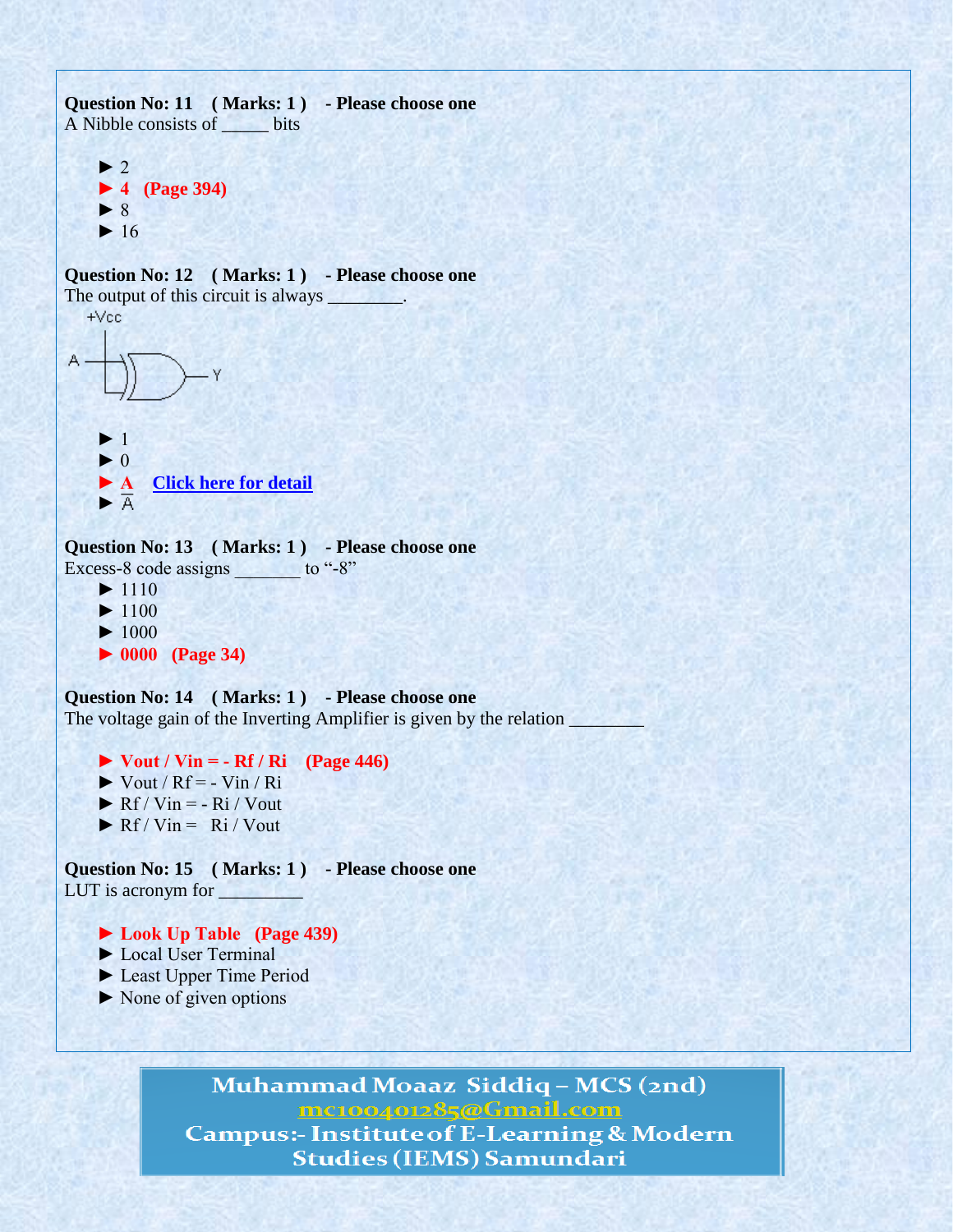**Question No: 16 ( Marks: 1 ) - Please choose one** The three fundamental gates are

- ► AND, NAND, XOR
- ► OR, AND, NAND
- ► NOT, NOR, XOR
- **► NOT, OR, AND (Page 40)**

## **Question No: 17 ( Marks: 1 ) - Please choose one**

The total amount of memory that is supported by any digital system depends upon

- ► The organization of memory
- ► The structure of memory
- $\blacktriangleright$  The size of decoding unit
- **► The size of the address bus of the microprocessor (Page 430)**

## **Question No: 18 ( Marks: 1 ) - Please choose one**

Stack is an acronym for \_\_\_\_\_\_\_\_\_

- ► FIFO memory
- **► LIFO memory (Page 429)**
- ► Flash Memory
- ► Bust Flash Memory

## **Question No: 19 ( Marks: 1 ) - Please choose one**

Addition of two octal numbers "36" and "71" results in

- $\blacktriangleright$  213  $\blacktriangleright$  123
- **► 127**
- $\blacktriangleright$  345

## **Question No: 20 ( Marks: 1 ) - Please choose one**

\_\_\_\_\_\_\_\_\_\_\_ is one of the examples of synchronous inputs.

- **► J-K input (Page 235)**
- $\blacktriangleright$  EN input
- ► Preset input (PRE)
- ► Clear Input (CLR)

## **Question No: 21 ( Marks: 1 ) - Please choose one**

\_\_\_\_\_\_\_\_\_\_occurs when the same clock signal arrives at different times at different clock inputs due to propagation delay.

- ► Race condition
- **► Clock Skew (Page 226)**
- ► Ripple Effect
- ► None of given options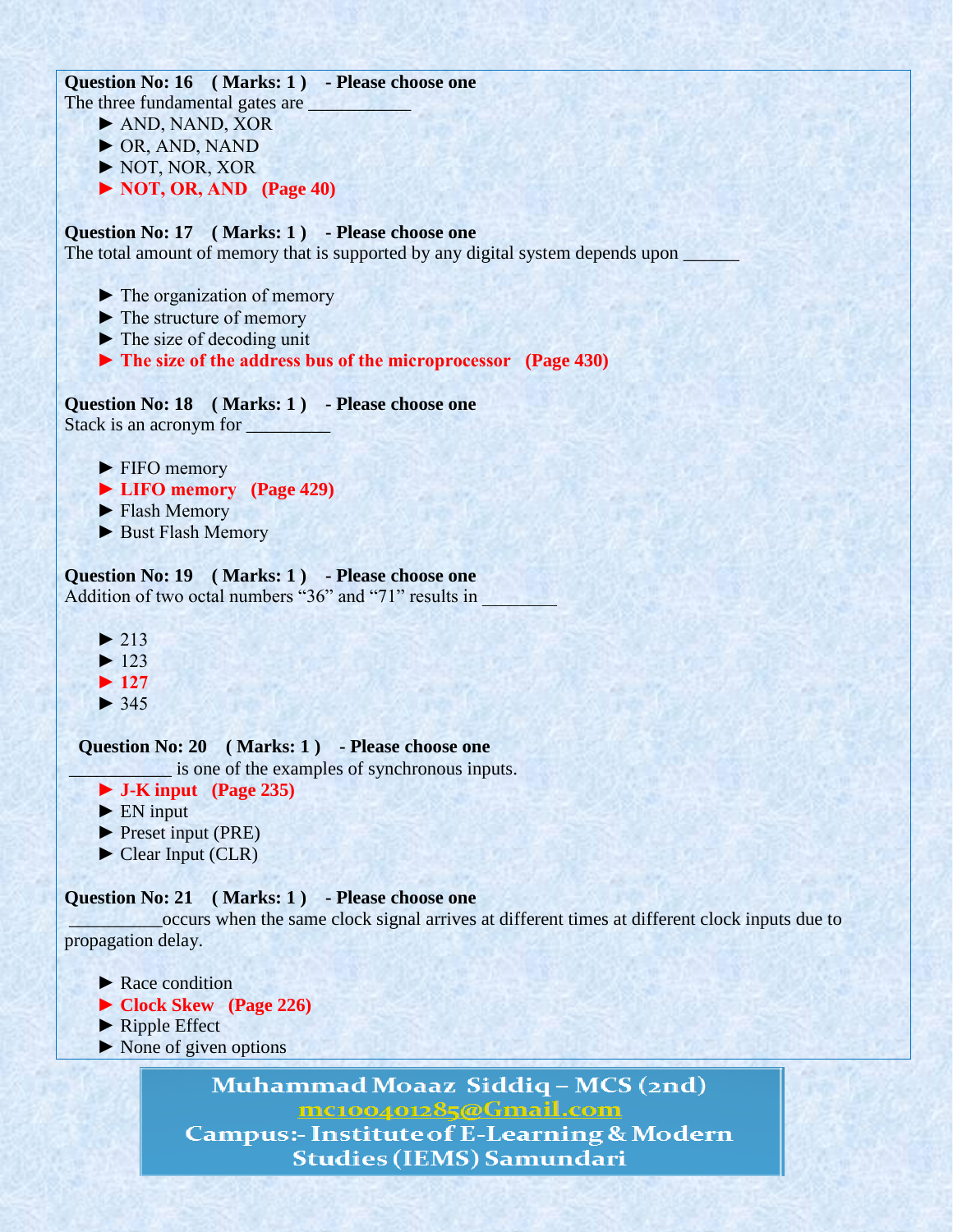## **Question No: 22 ( Marks: 1 ) - Please choose one**

Consider an up/down counter that counts between 0 and 15, if external input(X) is "0" the counter counts upward (0000 to 1111) and if external input  $(X)$  is "1" the counter counts downward (1111 to 0000), now suppose that the present state is "1100" and  $X=1$ , the next state of the counter will be

```
\blacktriangleright 0000
 ► 1101 (not sure)
\blacktriangleright 1011
 ► 1111
```
## **Question No: 23 ( Marks: 1 ) - Please choose one**

In a state diagram, the transition from a current state to the next state is determined by

- **► Current state and the inputs (Page 332)**
- ► Current state and outputs
- ► Previous state and inputs
- ► Previous state and outputs

#### **Question No: 24 ( Marks: 1 ) - Please choose one**

\_\_\_\_\_\_\_\_ is used to simplify the circuit that determines the next state.

- ► State diagram
- $\blacktriangleright$  Next state table
- ▶ State reduction
- **► State assignment (Page 335)**

## **Question No: 25 ( Marks: 1 ) - Please choose one**

A 8-bit serial in / parallel out shift register contains the value "8", elock signal(s) will be required to shift the value completely out of the register.

```
\blacktriangleright 1
\blacktriangleright 2
\blacktriangleright 4
 ► 8 (Page 356) rep
```
## **Question No: 26 ( Marks: 1 ) - Please choose one**

Assume that a 4-bit serial in/serial out shift register is initially clear. We wish to store the nibble 1100. What will be the 4-bit pattern after the second clock pulse? (Right-most bit first.)

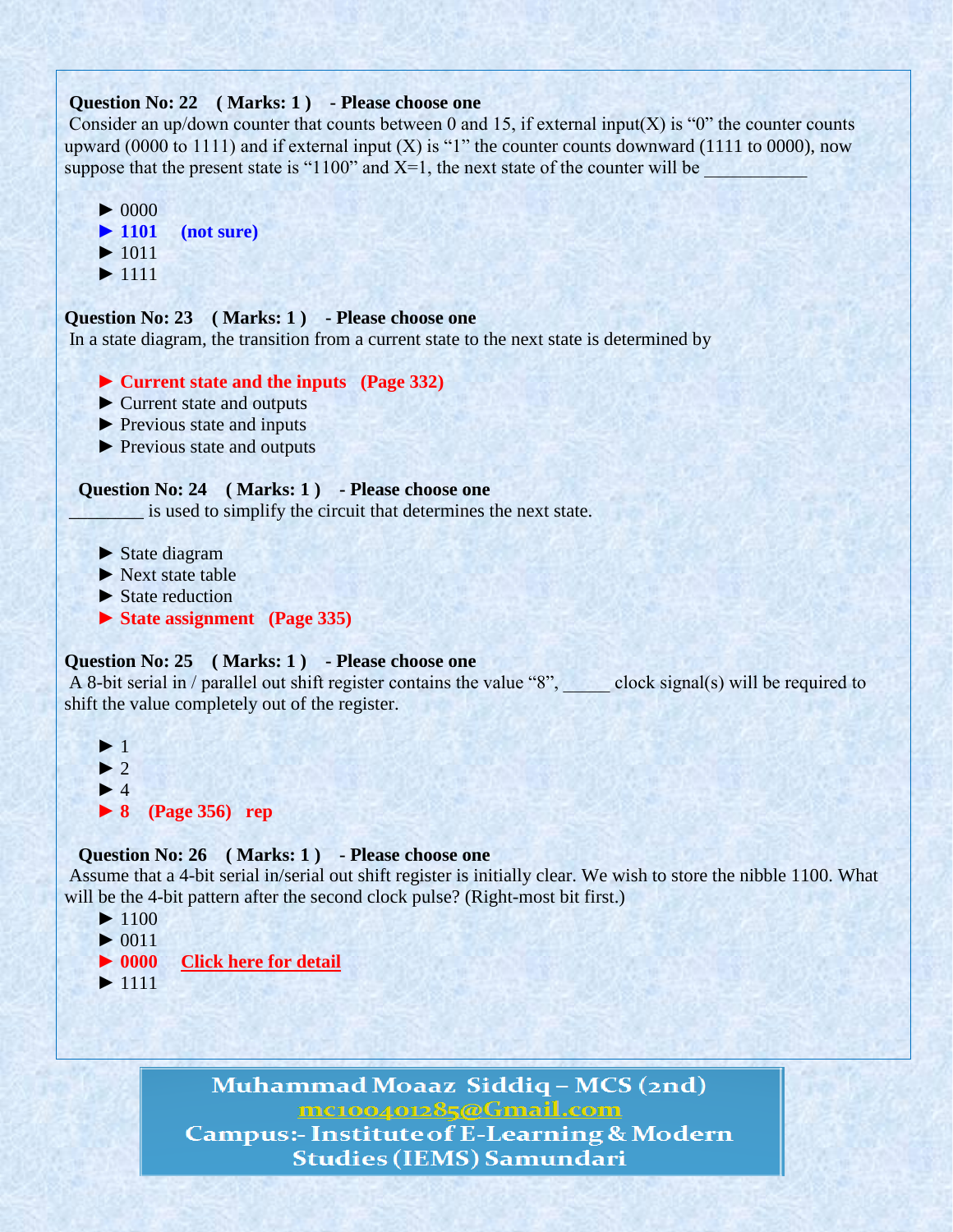**Question No: 27 ( Marks: 1 ) - Please choose one** LUT is acronym for

- **► Look Up Table (Page 439) rep**
- ► Local User Terminal
- ► Least Upper Time Period
- $\triangleright$  None of given options

. **Question No: 28 ( Marks: 1 ) - Please choose one** The diagram given below represents



- $\blacktriangleright$  Associative law
- ► Product of sum form
- **► Sum of product form (Page 78)**

## **Question No: 29 ( Marks: 1 ) - Please choose one**

The operation of J-K flip-flop is similar to that of the SR flip-flop except that the J-K flip-flop \_

## **► Doesn't have an invalid state (Page 232)**

- $\triangleright$  Sets to clear when both  $J = 0$  and  $K = 0$
- ► It does not show transition on change in pulse
- ► It does not accept asynchronous inputs

## **Question No: 30 ( Marks: 1 ) - Please choose one**

A multiplexer with a register circuit converts \_

► Serial data to parallel

## **► Parallel data to serial (Page 356) rep**

- ► Serial data to serial
- ► Parallel data to parallel

**Question No: 31 ( Marks: 1 ) - Please choose one** A GAL is essentially a \_\_\_\_\_\_\_\_.

- ► Non-reprogrammable PAL
- ► PAL that is programmed only by the manufacturer
- ► Very large PAL
- **► Reprogrammable PAL (Page 183)**

Muhammad Moaaz Siddiq - MCS (2nd) mc100401285@Gmail.com **Campus:- Institute of E-Learning & Modern** 

**Studies (IEMS) Samundari**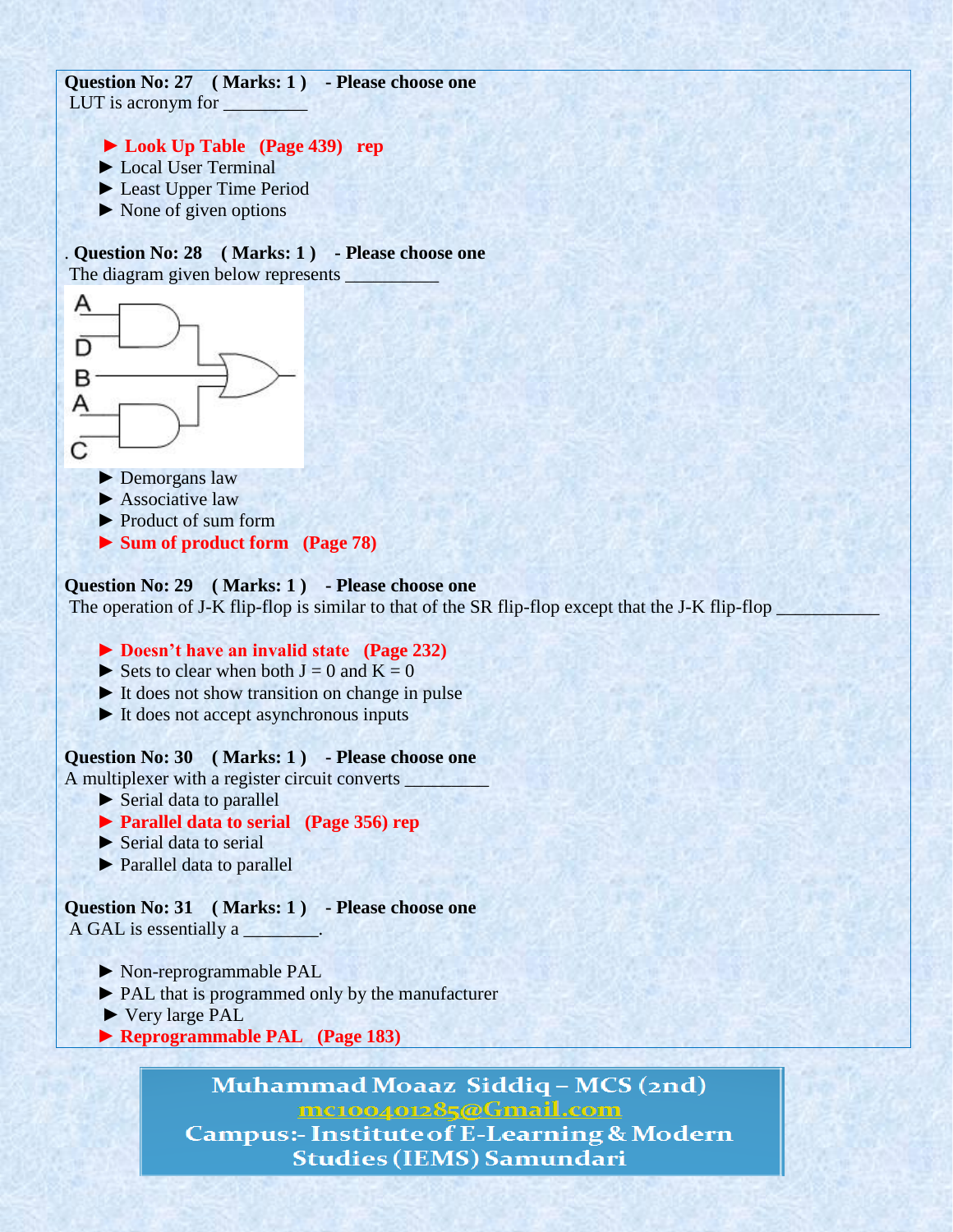## **Question No: 32 ( Marks: 1 ) - Please choose one**

in \_\_\_\_\_\_\_\_\_\_, all the columns in the same row are either read or written.

- ► Sequential Access
- ► MOS Access
- **► FAST Mode Page Access (Page 413)**
- ► None of given options

## **Question No: 33 ( Marks: 1 ) - Please choose one**

In order to synchronize two devices that consume and produce data at different rates, we can use

- ► Read Only Memory
- **► Fist In First Out Memory (Page 425)**
- ► Flash Memory
- ► Fast Page Access Mode Memory

## **Question No: 34 ( Marks: 1 ) - Please choose one**

A positive edge-triggered flip-flop changes its state when

- **► Low-to-high transition of clock (Page 228)**
- ► High-to-low transition of clock
- $\blacktriangleright$  Enable input (EN) is set
- ► Preset input (PRE) is set

## **FINALTERM EXAMINATION Spring 2010**

## **Question No: 1 ( Marks: 1 ) - Please choose one**

A 8-bit serial in / parallel out shift register contains the value "8", \_\_\_\_\_ clock signal(s) will be required to shift the value completely out of the register.

 $\blacktriangleright$  $\blacktriangleright$  $\blacktriangleright$  **► 8 (Page 356) rep**

 **Question No: 2 ( Marks: 1 ) - Please choose one** A frequency counter  $\Box$ 

- ► Counts pulse width
- **► Counts no. of clock pulses in 1 second (Page 301)**
- ► Counts high and low range of given clock pulse
- ► None of given options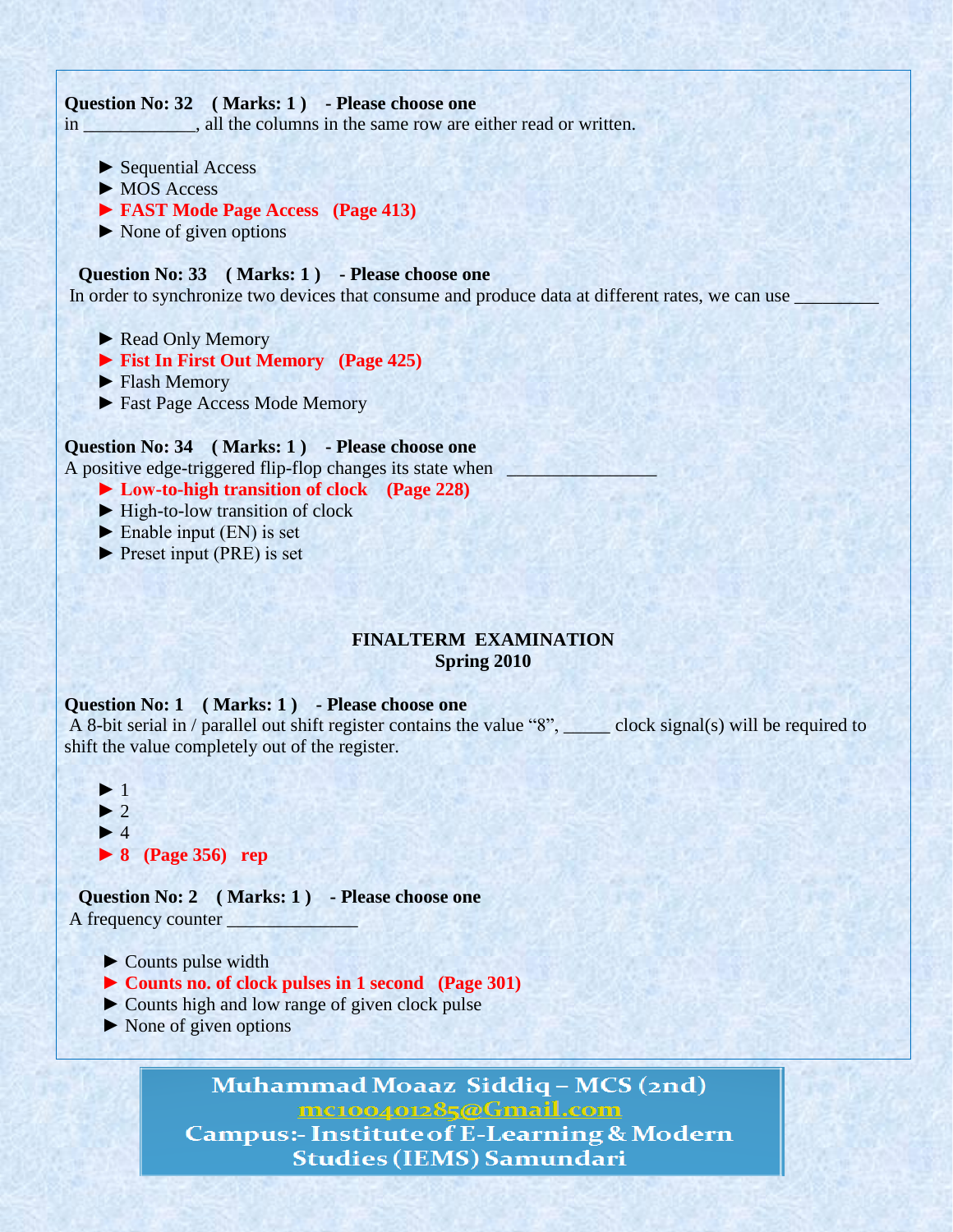**Question No: 3 ( Marks: 1 ) - Please choose one** In a sequential circuit the next state is determined by \_\_\_\_\_\_\_\_\_ and \_\_\_\_\_\_\_\_\_\_ ► State variable, current state ► Current state, flip-flop output ► Current state and external input  **► Input and clock signal applied (Page 305)**

## **Question No: 4 ( Marks: 1 ) - Please choose one**

The divide-by-60 counter in digital clock is implemented by using two cascading counters:

 **► Mod-6, Mod-10 (Page 229) rep**  $\blacktriangleright$  Mod-50, Mod-10

► Mod-10, Mod-50

 $\blacktriangleright$  Mod-50, Mod-6

**Question No: 5 ( Marks: 1 ) - Please choose one**

In NOR gate based S-R latch if both S and R inputs are set to logic 0, the previous output state is maintained.

 **► True (Page 221) rep**  $\blacktriangleright$  False

 **Question No: 6 ( Marks: 1 ) - Please choose one** Flip flops are also called

- $\triangleright$  Bi-stable dualyibrators
- ► Bi-stable transformer
- **► Bi-stable multivibrators (Page 228)**
- ► Bi-stable singlevibrators

## **Question No: 7 ( Marks: 1 ) - Please choose one**

The minimum time for which the input signal has to be maintained at the input of flip-flop is called \_\_\_\_\_\_ of the flip-flop.

- $\blacktriangleright$  Set-up time  **► Hold time (Page 242) rep** ► Pulse Interval time
- 
- ► Pulse Stability time (PST)

**Question No: 8 ( Marks: 1 ) - Please choose one** 74HC163 has two enable input pins which are \_\_\_\_\_\_\_\_ and \_\_\_\_\_\_\_\_\_

- **► ENP, ENT (Page 285)**
- ► ENI, ENC
- ► ENP, ENC
- ► ENT, ENI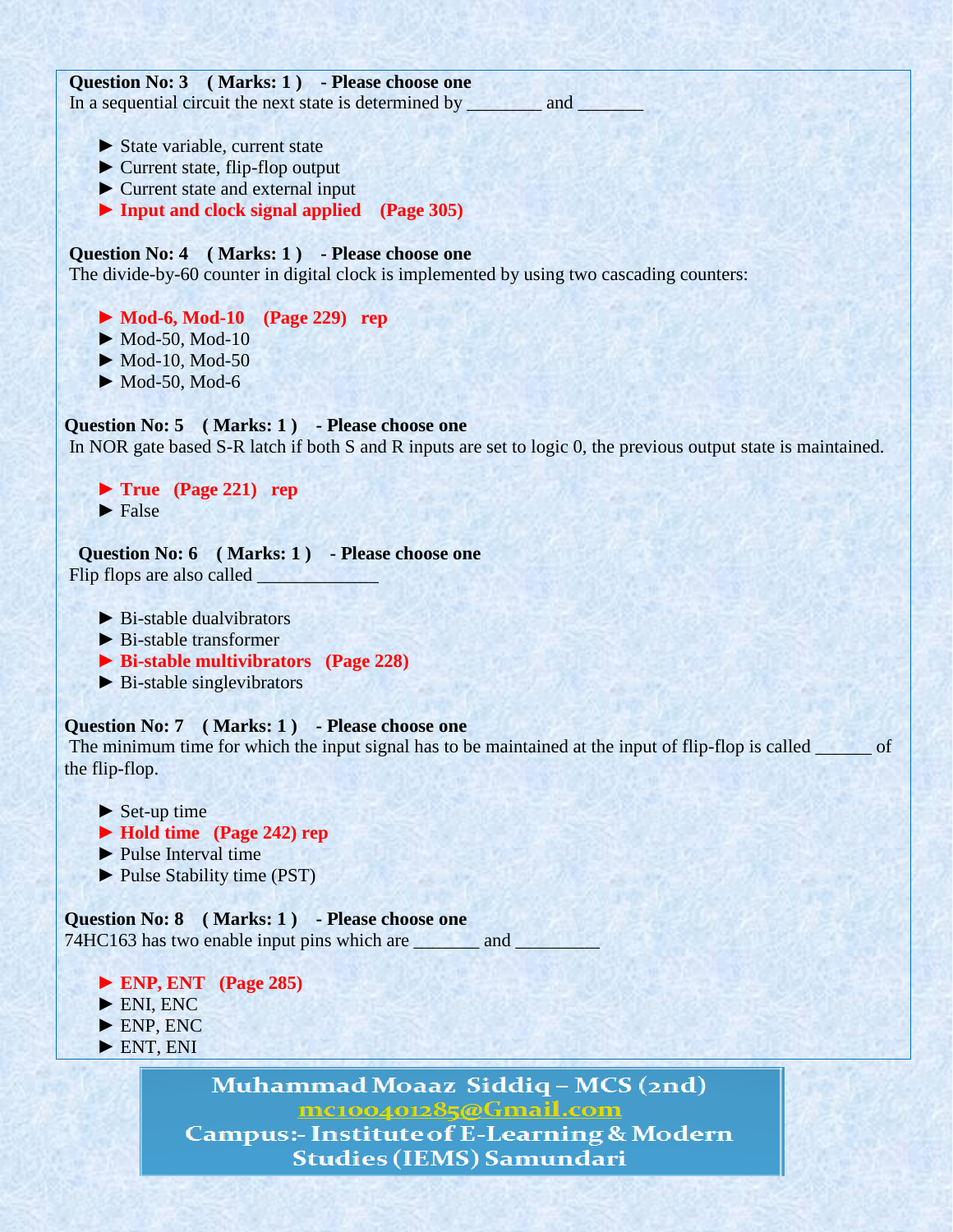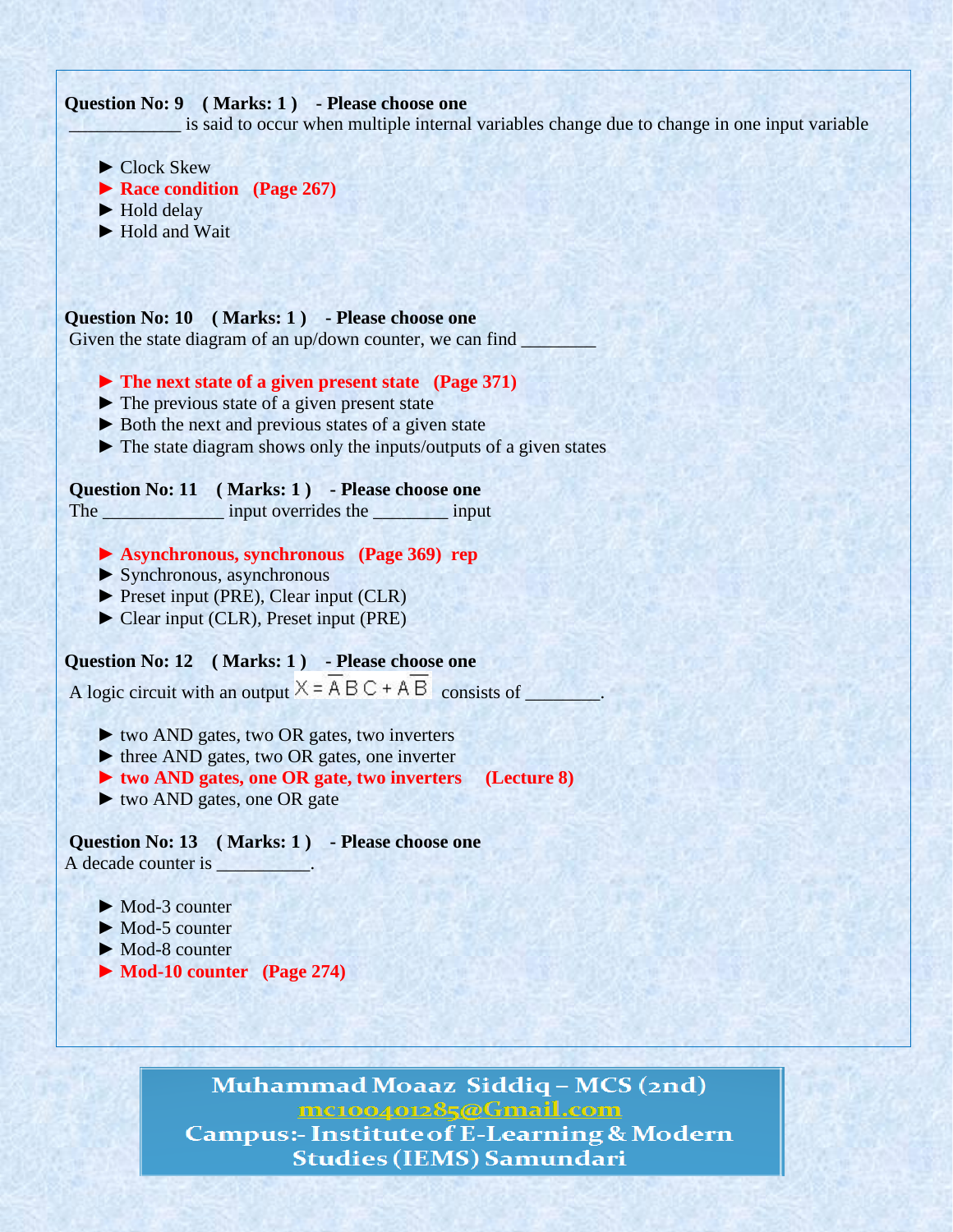```
Question No: 14 ( Marks: 1 ) - Please choose one
In asynchronous transmission when the transmission line is idle,
     \blacktriangleright It is set to logic low
      ► It is set to logic high (Page 356) rep
      ► Remains in previous state
      ► State of transmission line is not used to start transmission
Question No: 15 ( Marks: 1 ) - Please choose one
A Nibble consists of _____ bits
     \blacktriangleright 2
      ► 4 (Page 394)
      ► 8
     \blacktriangleright 16
   Question No: 16 ( Marks: 1 ) - Please choose one
The output of this circuit is always ________.
   +VecY
     \blacktriangleright 1
     \blacktriangleright 0
        ► A Click here for detail rep
      ►
  Question No: 17 ( Marks: 1 ) - Please choose one
Excess-8 code assigns _______ to "-8"
     \blacktriangleright 1110
     \blacktriangleright 1100
     \blacktriangleright 1000
      ► 0000 (Page 34) rep
Question No: 18 ( Marks: 1 ) - Please choose one
```
The voltage gain of the Inverting Amplifier is given by the relation  $\Box$ 

 $\triangleright$  **V**<sub>out</sub> / **V**<sub>in</sub> = **- R**<sub>f</sub> / **R**<sub>i</sub> (Page 446)  $\blacktriangleright$  V<sub>out</sub> / R<sub>f</sub> = - V<sub>in</sub> / R<sub>i</sub>  $\blacktriangleright R_f / V_{in} = - R_i / V_{out}$  $\blacktriangleright R_f / V_{in} = R_i / V_{out}$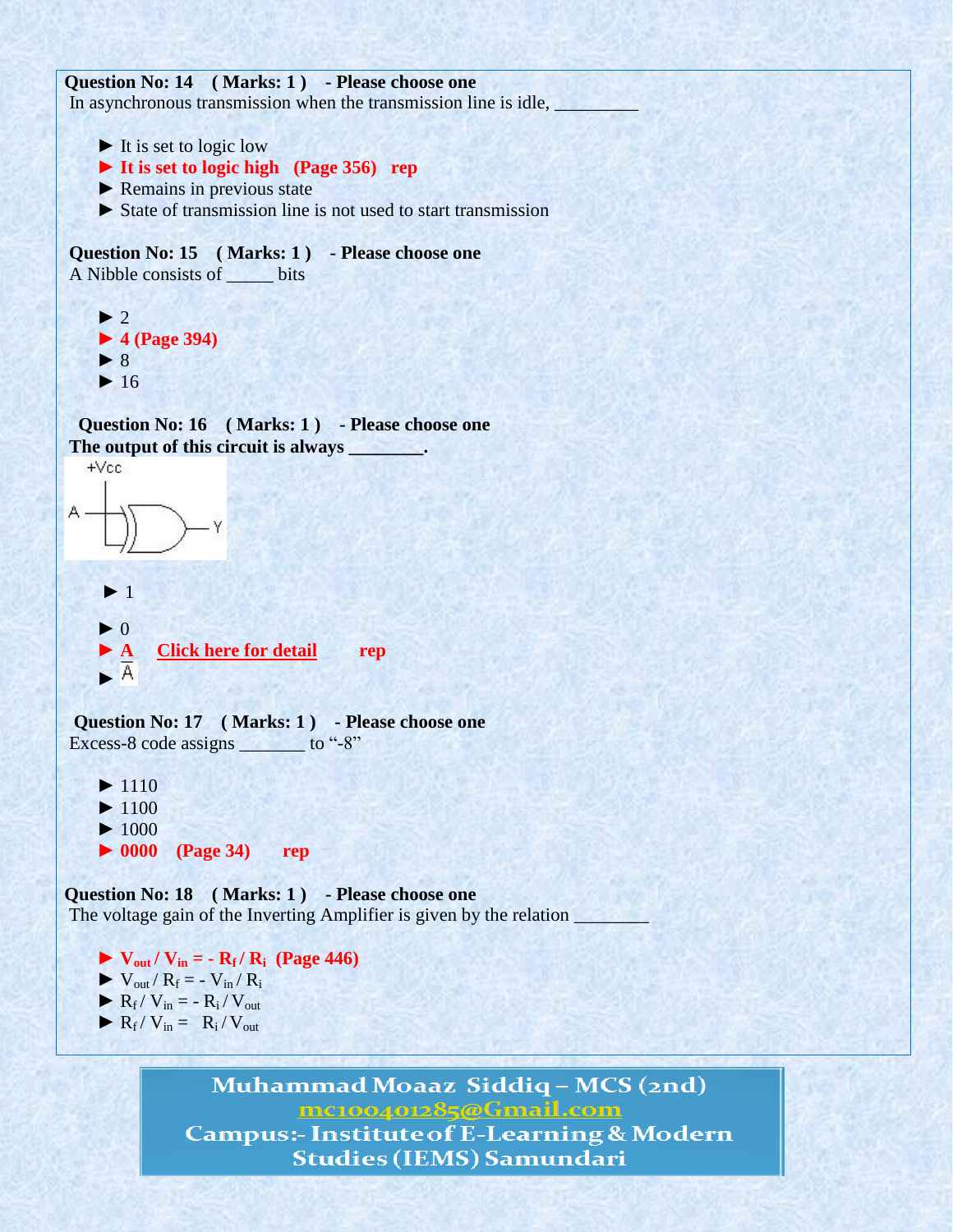**Question No: 19 ( Marks: 1 ) - Please choose one** LUT is acronym for

 **► Look Up Table (Page 439) rep**

- ► Local User Terminal
- ► Least Upper Time Period
- $\triangleright$  None of given options

**Question No: 20 ( Marks: 1 ) - Please choose one DRAM stands for \_\_\_\_\_\_\_\_\_\_**

 **► Dynamic RAM (Page 407)**

- ► Data RAM
- ► Demoduler RAM
- ► None of given options

**Question No: 21 ( Marks: 1 ) - Please choose one** The three fundamental gates are \_\_\_\_\_\_\_\_\_\_\_

► AND, NAND, XOR

- ► OR, AND, NAND
- ► NOT, NOR, XOR
- **► NOT, OR, AND (Page 40)**

**Question No: 22 ( Marks: 1 ) - Please choose one**



Which of the following statement is true regarding above block diagram?

- ► Triggering takes place on the negative-going edge of the CLK pulse
- ► Triggering takes place on the positive-going edge of the CLK pulse
- ► Triggering can take place anytime during the HIGH level of the CLK waveform
- ► Triggering can take place anytime during the LOW level of the CLK waveform

## **Question No: 23 ( Marks: 1 ) - Please choose one**

The total amount of memory that is supported by any digital system depends upon

- ► The organization of memory
- ► The structure of memory
- $\blacktriangleright$  The size of decoding unit
- **► The size of the address bus of the microprocessor (Page 430) rep**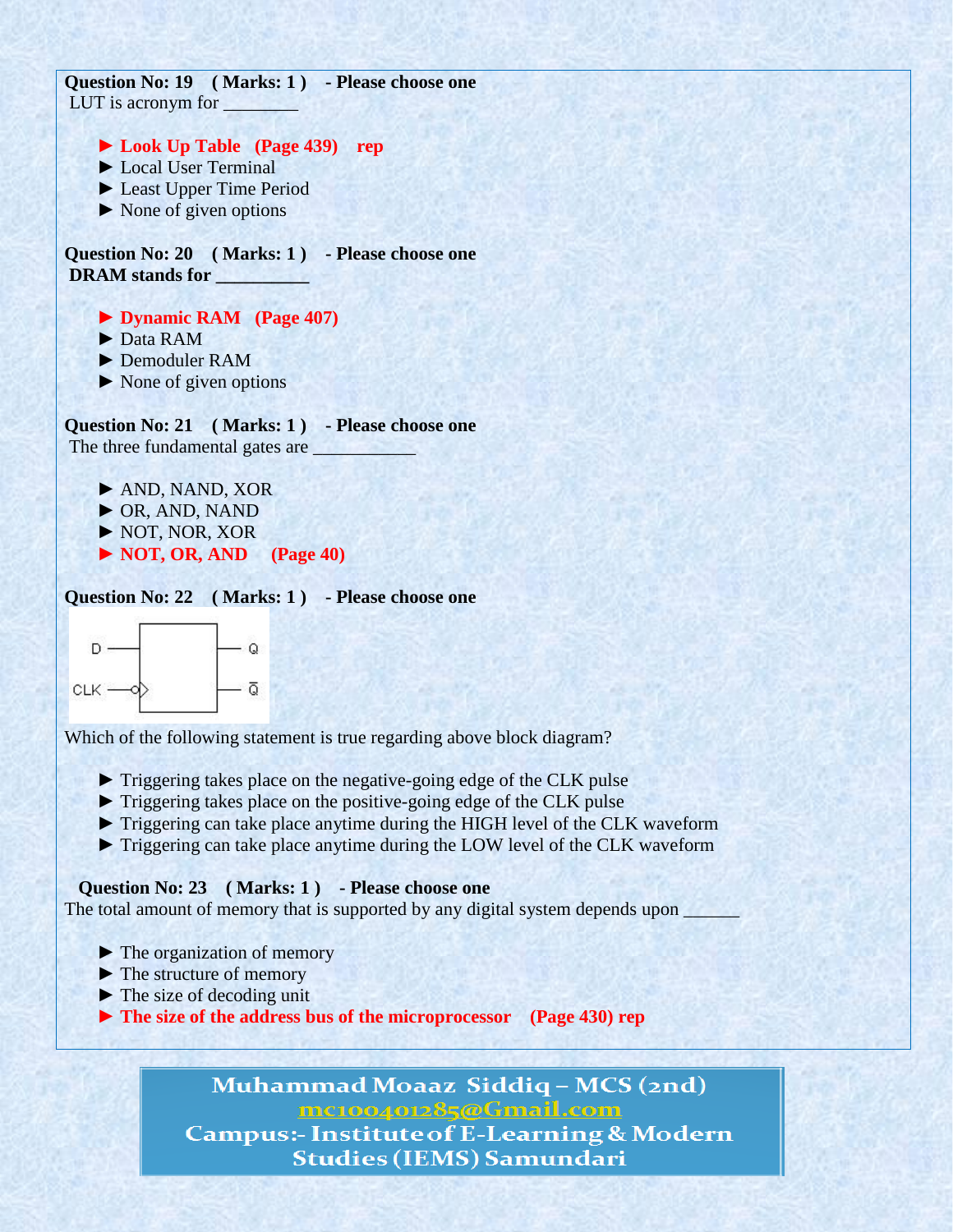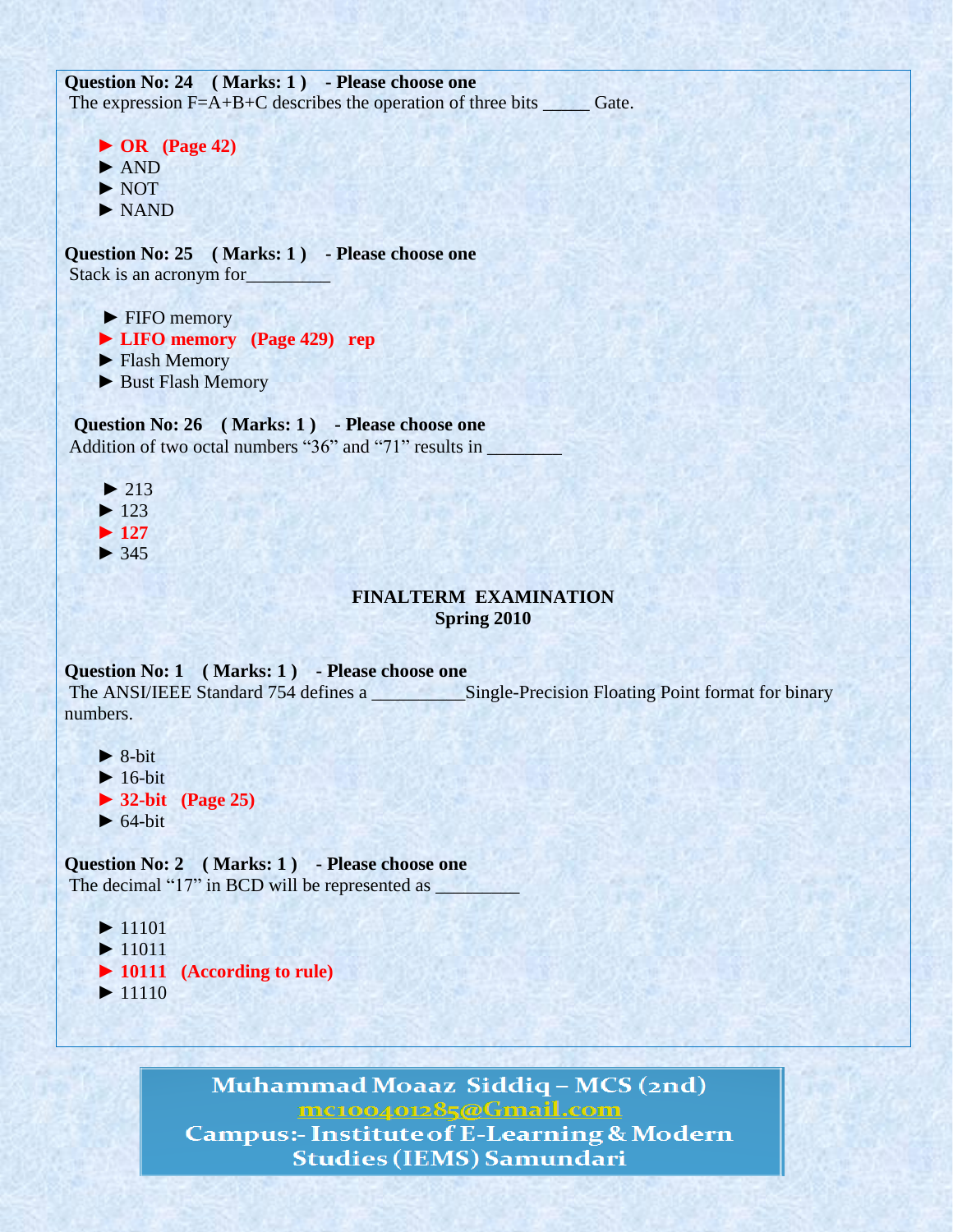**Question No: 3 ( Marks: 1 ) - Please choose one** The basic building block for a logical circuit is ► A Flip-Flop  **► A Logical Gate (Page 7)** ► An Adder  $\triangleright$  None of given options **Question No: 4 ( Marks: 1 ) - Please choose one** The output of the expression F=A.B.C will be Logic \_\_\_\_\_\_\_\_\_\_ when  $A=1$ , B=0, C=1. ► Undefined ► One  **► Zero (According to rule)** ► No Output as input is invalid. **Question No: 5 ( Marks: 1 ) - Please choose one** \_\_\_\_\_\_\_\_ is invalid number of cells in a single group formed by the adjacent cells in K-map  $\blacktriangleright$  2 ► 8  $\blacktriangleright$  **12** (According to rule "2^n")  $\blacktriangleright$  16 **Question No: 6 ( Marks: 1 ) - Please choose one** The PROM consists of a fixed non-programmable Gate array configured as a decoder.  **► AND (Page 182)** ► OR ► NOT ► XOR **Question No: 7 ( Marks: 1 ) - Please choose one** \_\_\_\_\_\_\_\_\_\_\_ is one of the examples of synchronous inputs.  **► J-K input (Page 235) rep** ► EN input ► Preset input (PRE) ► Clear Input (CLR) **Question No: 8 ( Marks: 1 ) - Please choose one** \_\_\_\_\_\_\_\_\_\_\_ is one of the examples of asynchronous inputs. ► J-K input  $\triangleright$  S-R input  $\blacktriangleright$  D input  **► Clear Input (CLR) (Page 235)**Muhammad Moaaz Siddiq – MCS (2nd)

mc100401285@Gmail.com

**Campus:- Institute of E-Learning & Modern Studies (IEMS) Samundari**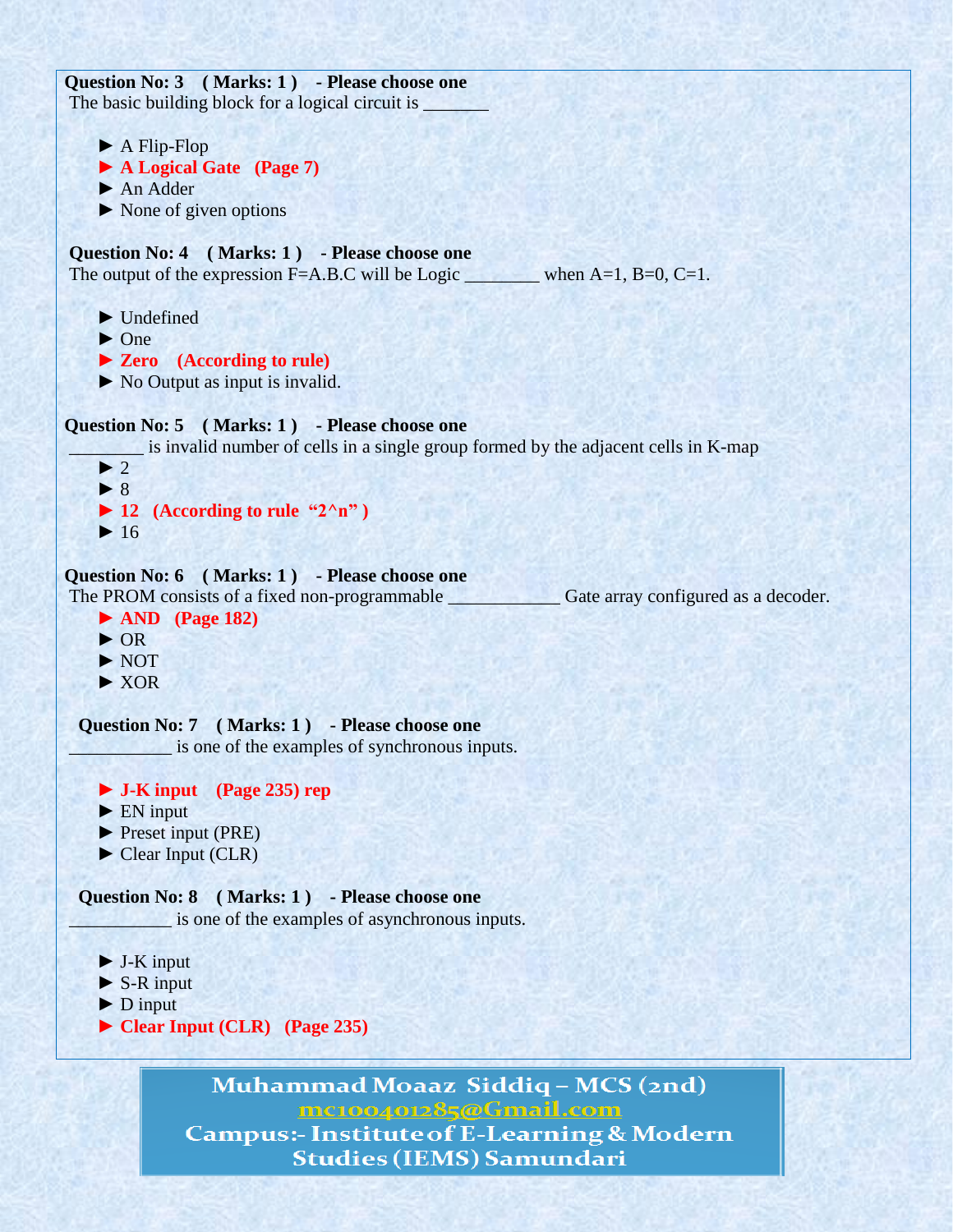| Question No: 9 (Marks: 1) - Please choose one                                                                |
|--------------------------------------------------------------------------------------------------------------|
| The input overrides the input                                                                                |
|                                                                                                              |
| Asynchronous, synchronous (Page 369) rep                                                                     |
| $\triangleright$ Synchronous, asynchronous                                                                   |
| $\blacktriangleright$ Preset input (PRE), Clear input (CLR)                                                  |
| Clear input (CLR), Preset input (PRE)                                                                        |
|                                                                                                              |
| Question No: 10 (Marks: 1) - Please choose one                                                               |
| occurs when the same clock signal arrives at different times at different clock inputs due to                |
| propagation delay.                                                                                           |
|                                                                                                              |
| $\blacktriangleright$ Race condition                                                                         |
| $\triangleright$ Clock Skew (Page 226) rep                                                                   |
| $\blacktriangleright$ Ripple Effect                                                                          |
| $\triangleright$ None of given options                                                                       |
|                                                                                                              |
| Question No: 11 (Marks: 1) - Please choose one                                                               |
| Consider an up/down counter that counts between 0 and 15, if external input(X) is " $0$ " the counter counts |
| upward (0000 to 1111) and if external input (X) is "1" the counter counts downward (1111 to 0000), now       |
| suppose that the present state is "1100" and $X=1$ , the next state of the counter will be                   |
|                                                                                                              |

```
 ► 0000
 ► 1101 (not sure)
\blacktriangleright 1011
 ► 1111
```
#### **Question No: 12 ( Marks: 1 ) - Please choose one**

In a state diagram, the transition from a current state to the next state is determined by

#### **► Current state and the inputs (Page 232)**

- ► Current state and outputs
- ► Previous state and inputs
- ► Previous state and outputs

#### **Question No: 13 ( Marks: 1 ) - Please choose one**

\_\_\_\_\_\_\_\_ is used to minimize the possible no. of states of a circuit.

- **► State assignment (Page 341)**
- $\blacktriangleright$  State reduction
- ► Next state table
- ► State diagram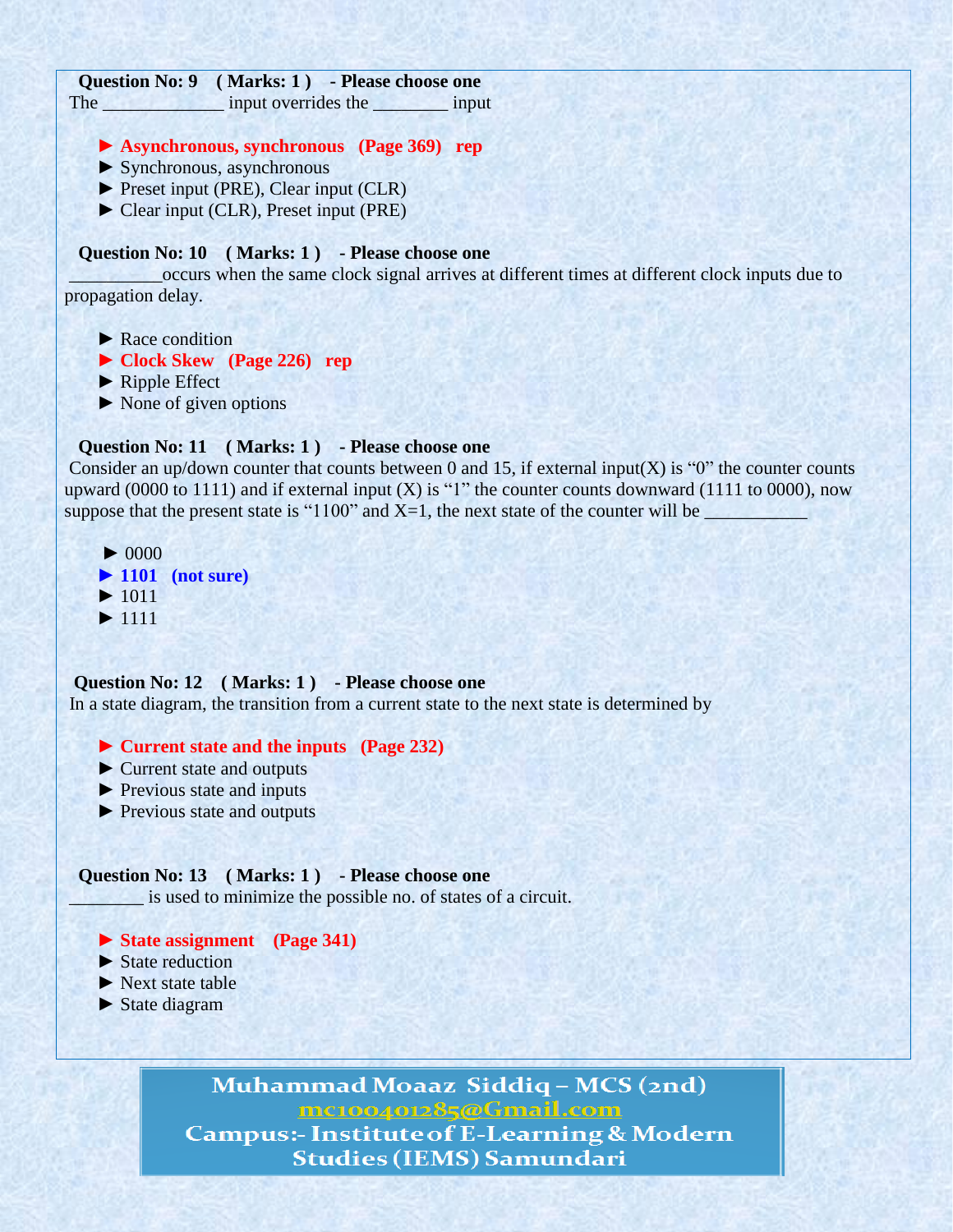

mc100401285@Gmail.com

**Campus:- Institute of E-Learning & Modern Studies (IEMS) Samundari**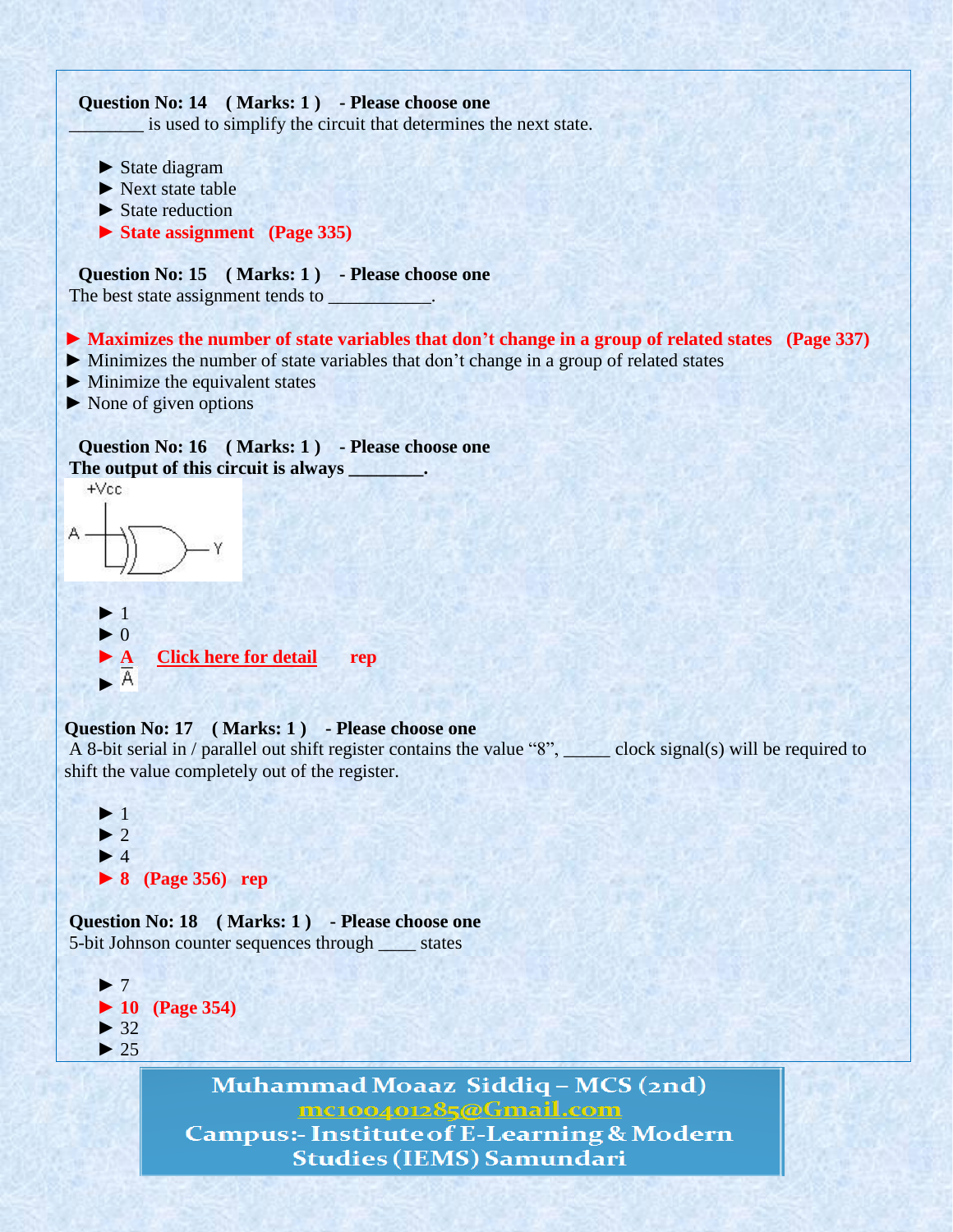```
 Question No: 19 ( Marks: 1 ) - Please choose one
```
Assume that a 4-bit serial in/serial out shift register is initially clear. We wish to store the nibble 1100. **What will be the 4-bit pattern after the second clock pulse? (Right-most bit first.)**



 **Question No: 20 ( Marks: 1 ) - Please choose one The address from which the data is read, is provided by \_\_\_\_\_\_\_**

► Depends on circuitry

- ► None of given options
- ► RAM
- ► **Microprocessor (Page 397)**

**Question No: 21 ( Marks: 1 ) - Please choose one** FIFO is an acronym for

**► First In, First Out (Page 424)**

- $\blacktriangleright$  Fly in, Fly Out
- ► Fast in, Fast Out
- ► None of given options

 **Question No: 22 ( Marks: 1 ) - Please choose one** LUT is acronym for \_\_\_\_\_\_\_\_\_

- **► Look Up Table (Page 439) rep**
- ► Local User Terminal
- ► Least Upper Time Period
- ► None of given options

**Question No: 23 ( Marks: 1 ) - Please choose one** The voltage gain of the Inverting Amplifier is given by the relation

- $\blacktriangleright$  **V**<sub>out</sub> / **V**<sub>in</sub> =  $\boldsymbol{-}$  **R**<sub>f</sub> / **R**<sub>i</sub> (Page 446)  $\blacktriangleright$  V<sub>out</sub> / R<sub>f</sub> = - V<sub>in</sub> / R<sub>i</sub>
- $\blacktriangleright R_f / V_{in} = R_i / V_{out}$
- $\blacktriangleright R_f / V_{in} = R_i / V_{out}$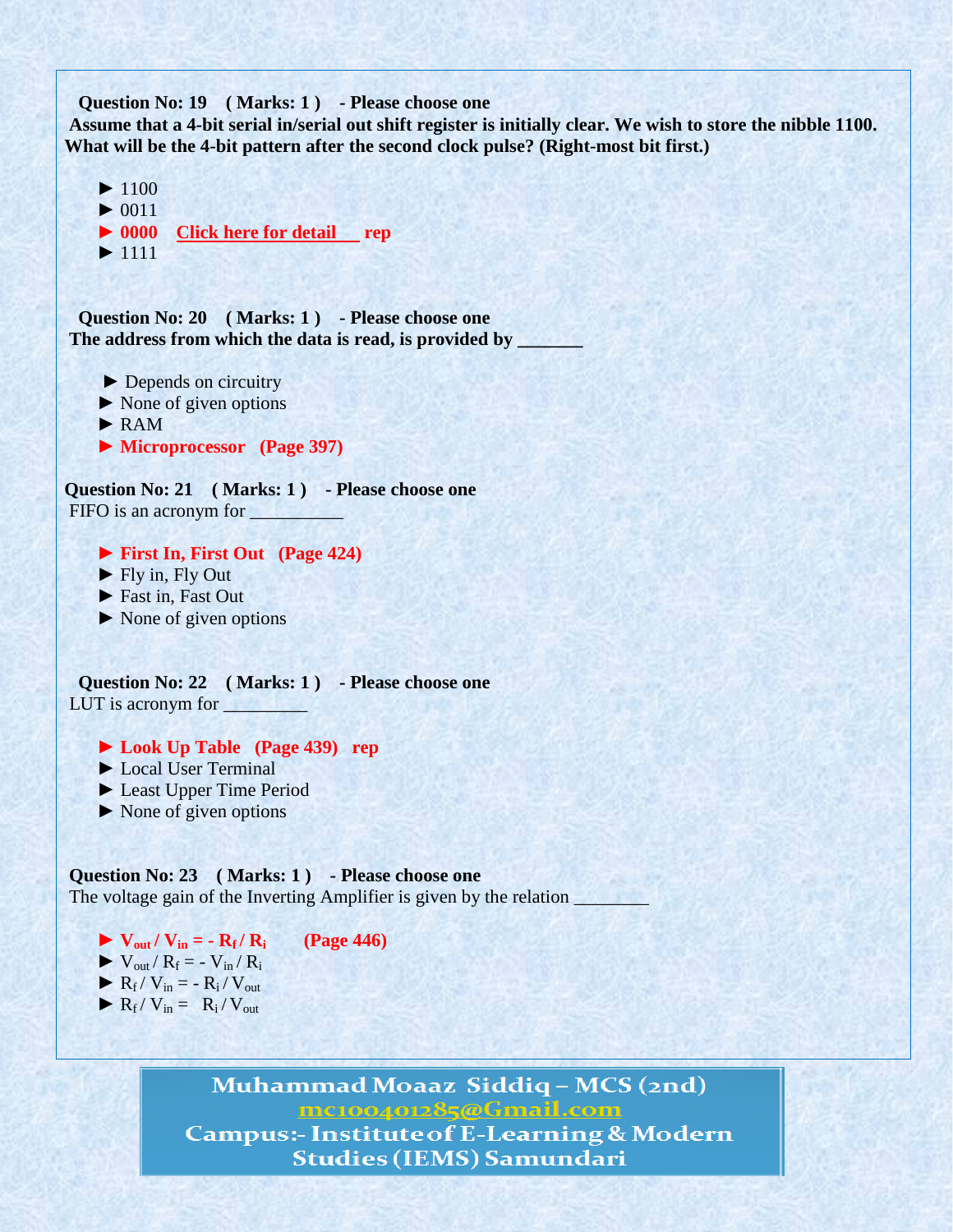## **Question No: 24 ( Marks: 1 ) - Please choose one**

\_\_\_\_\_\_ of a D/A converter is determined by comparing the actual output of a D/A converter with the expected output.



► Missing Code

#### **Question No: 25 ( Marks: 1 ) - Please choose one**



Above is the circuit diagram of \_

#### **► Asynchronous up-counter (Page 270)**

- ► Asynchronous down-counter
- ► Synchronous up-counter
- ► Synchronous down-counter

#### **Question No: 26 ( Marks: 1 ) - Please choose one**

The sequence of states that are implemented by a n-bit Johnson counter is

 $\blacktriangleright$  n+2 (n plus 2)

## **► 2n (n multiplied by 2) (Page 354)**

- $\blacktriangleright$  2<sup>n</sup> (2 raise to power n)
- $\triangleright$  n<sup>2</sup> (n raise to power 2)

## **FINALTERM EXAMINATION Spring 2010**

**Question No: 1 ( Marks: 1 ) - Please choose one**  $'A + B = B + A''$  is

- ▶ Demorgan's Law
- ► Distributive Law
- **► Commutative Law (Page 72)**
- ► Associative Law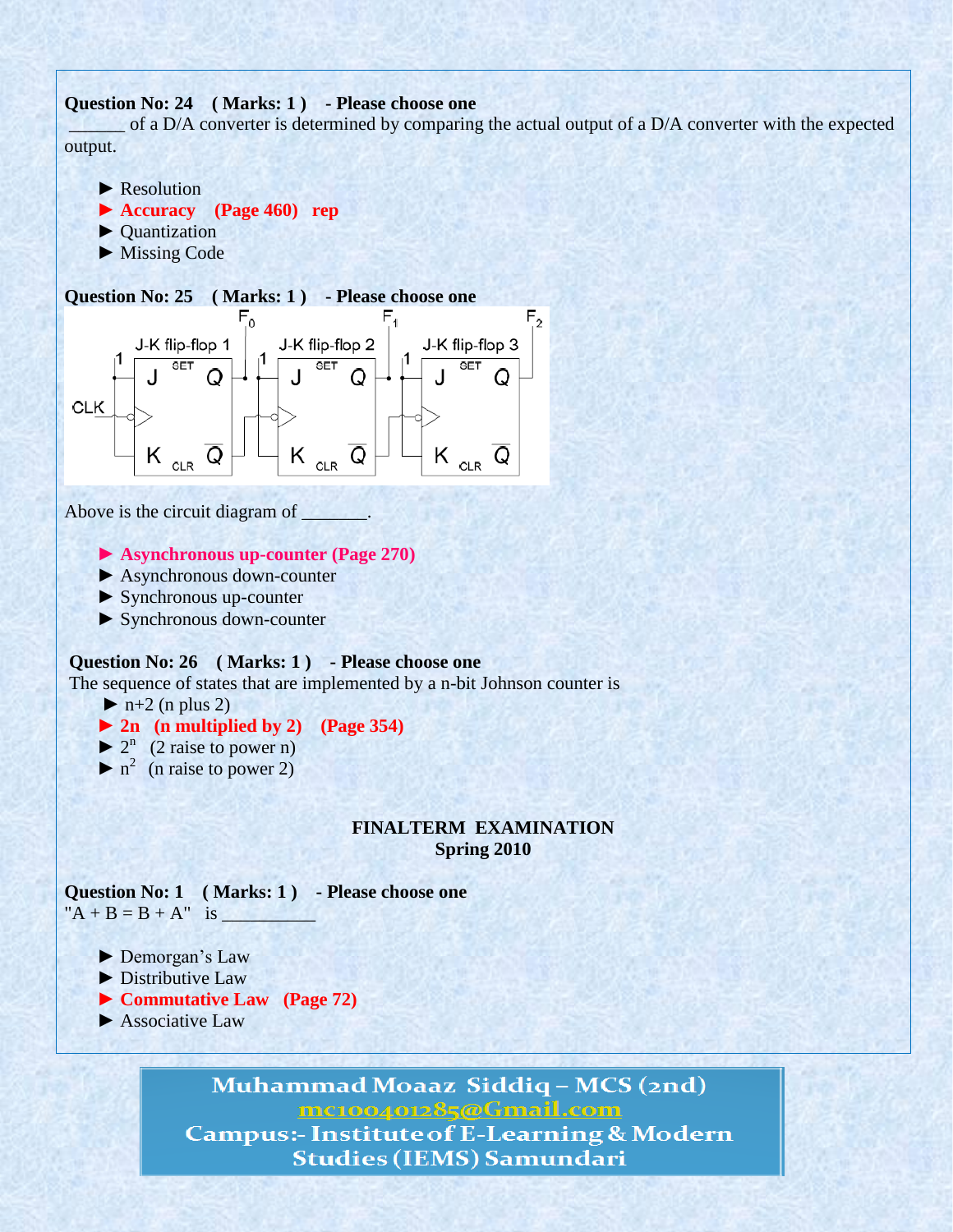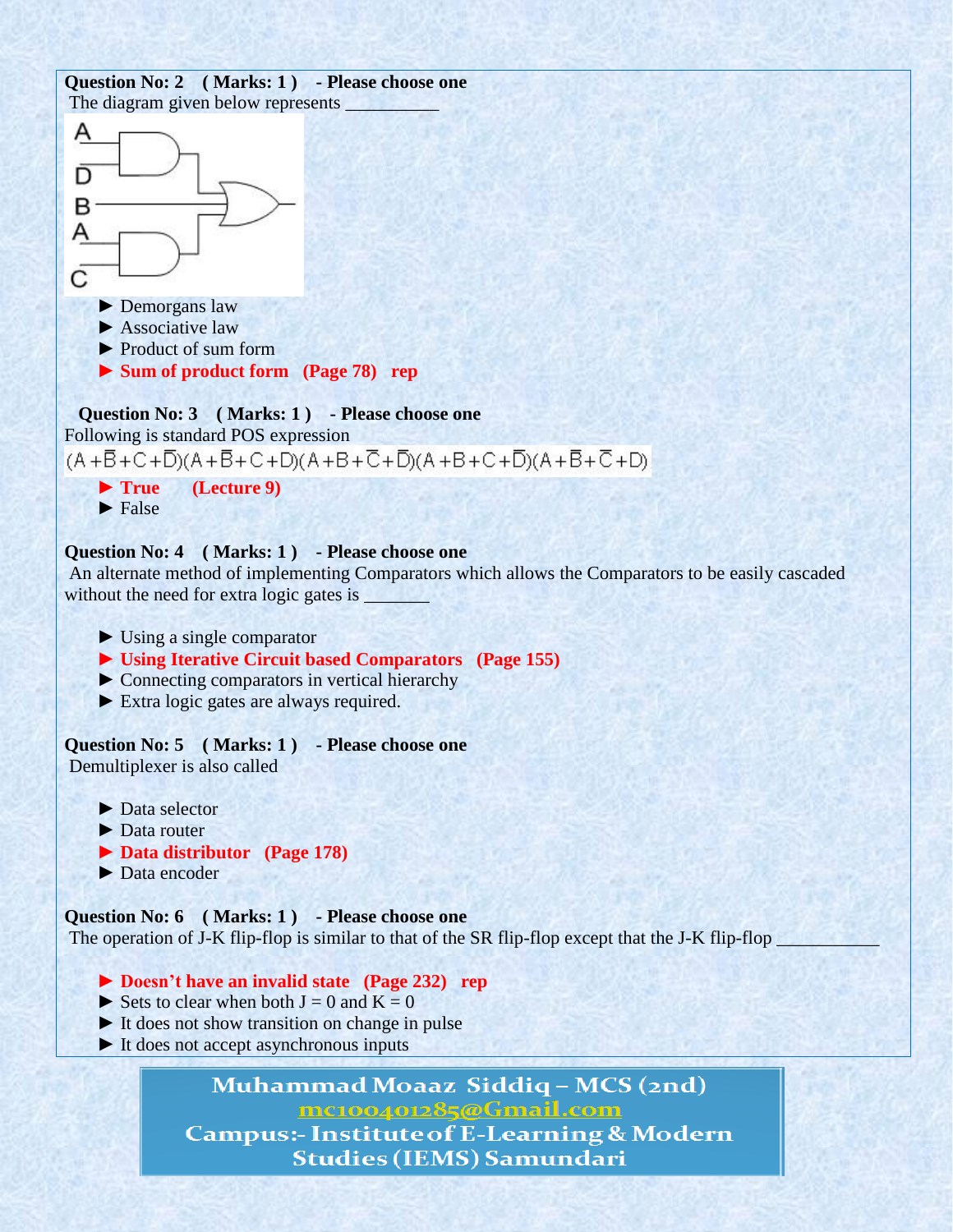

**Question No: 11 ( Marks: 1 ) - Please choose one** The divide-by-60 counter in digital clock is implemented by using two cascading counters:

- **► Mod-6, Mod-10 (Page 299)**  $\blacktriangleright$  Mod-50, Mod-10  $\blacktriangleright$  Mod-10, Mod-50
- $\blacktriangleright$  Mod-50, Mod-6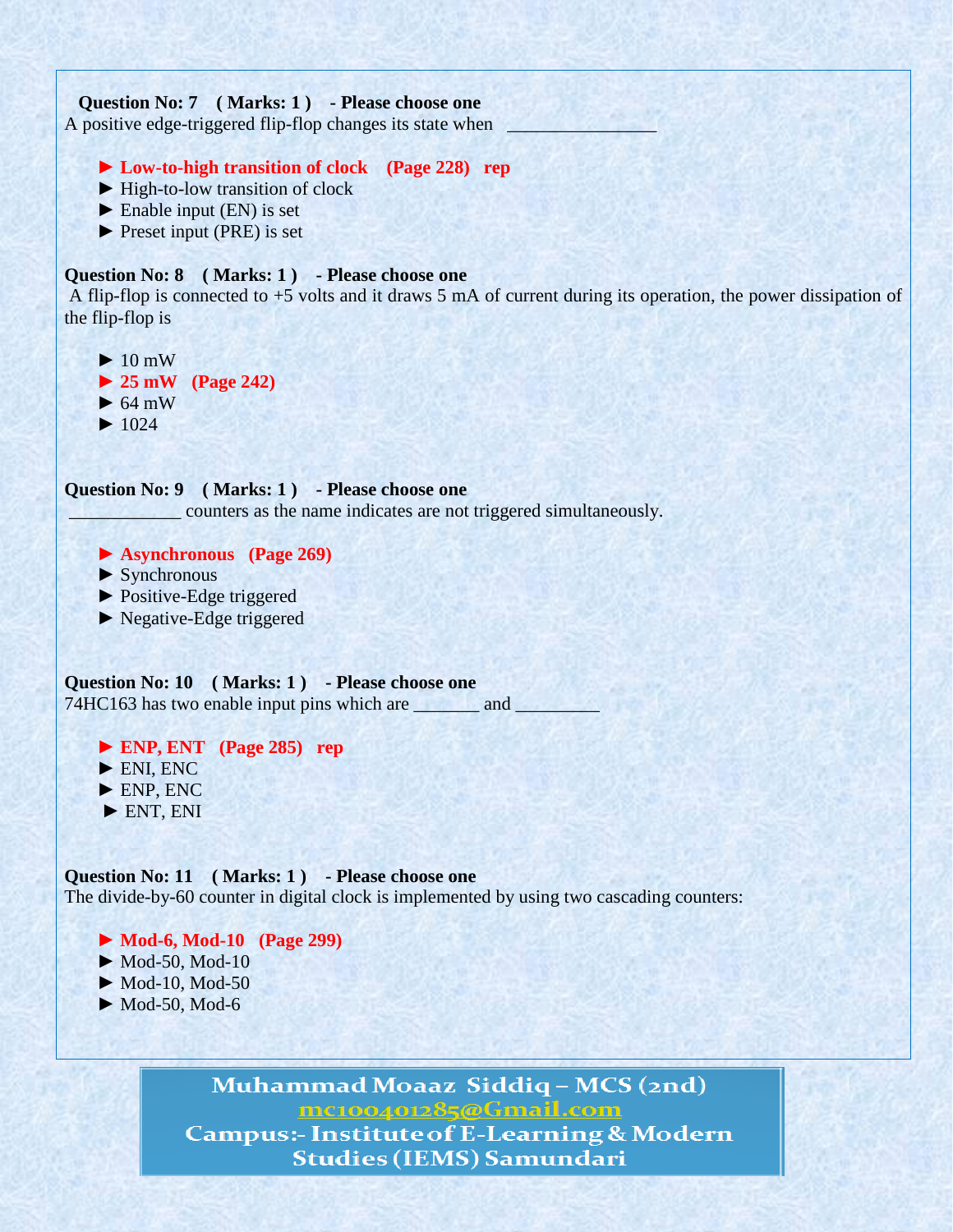```
Question No: 12 ( Marks: 1 ) - Please choose one
```
In a state diagram, the transition from a current state to the next state is determined by

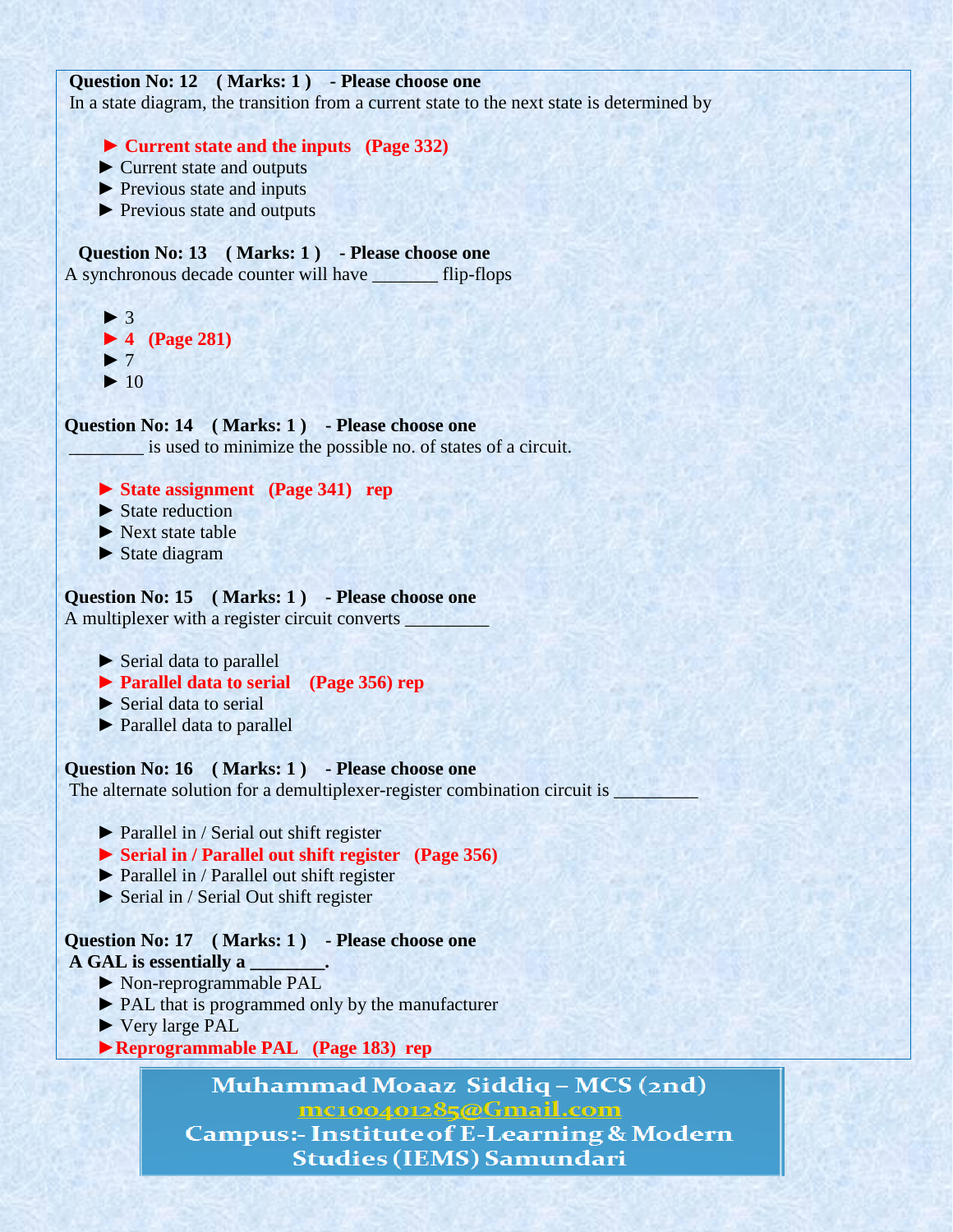

 $\triangleright$  None of given options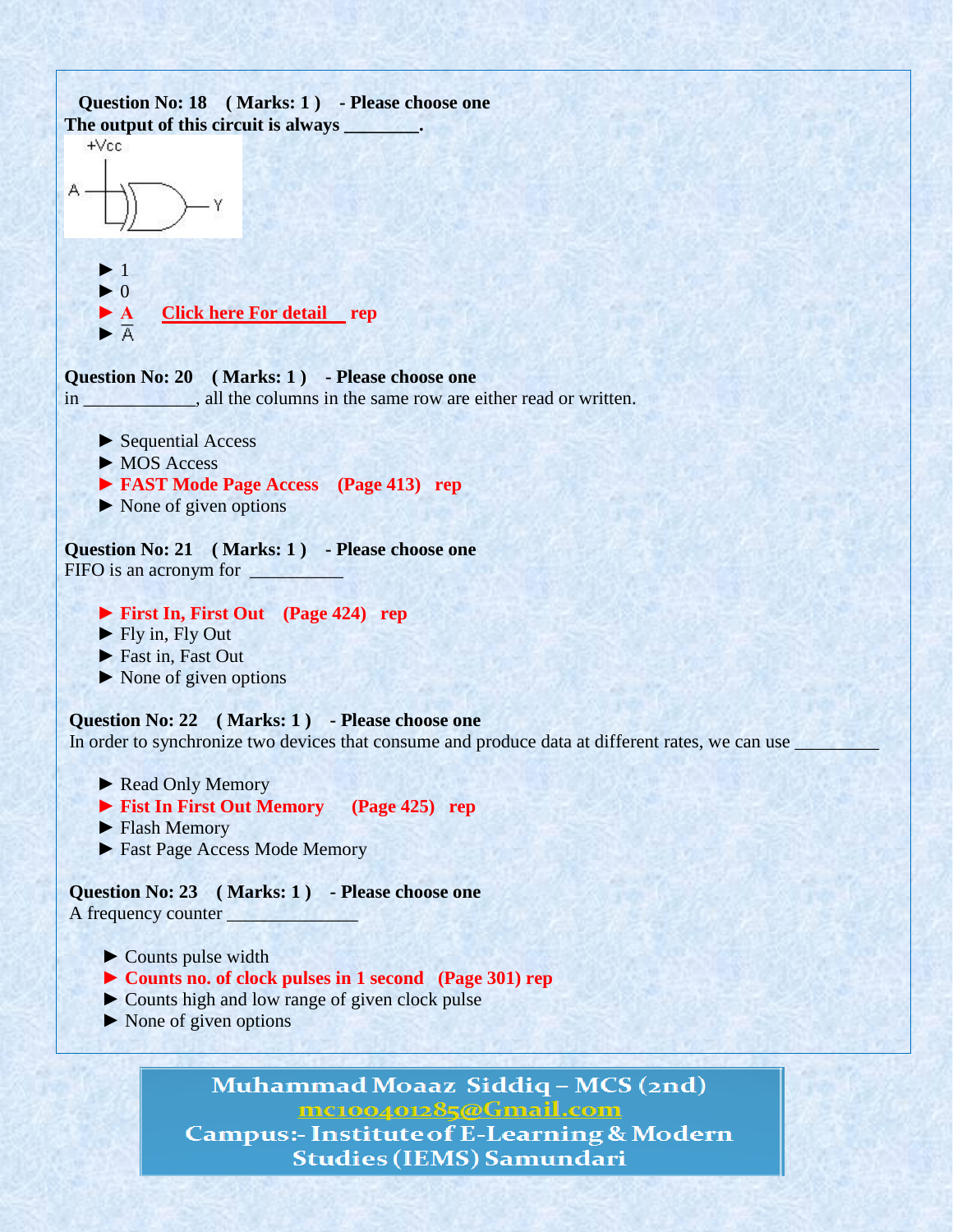**Question No: 24 ( Marks: 1 ) - Please choose one** The sequence of states that are implemented by a n-bit Johnson counter is

 $\blacktriangleright$  n+2 (n plus 2)  **► 2n (n multiplied by 2) (Page 354) rep**  $\blacktriangleright$  2<sup>n</sup> (2 raise to power n)  $\triangleright$  n<sup>2</sup> (n raise to power 2)

 **Question No: 25 ( Marks: 1 ) - Please choose one** Stack is an acronym for

- ► FIFO memory
- **► LIFO memory (Page 429) rep**
- ► Flash Memory
- ► Bust Flash Memory

**Question No: 26 ( Marks: 1 ) - Please choose one** The 4-bit 2's complement representation of " $+5$ " is

- $\blacktriangleright$  1010
- $\blacktriangleright$  1110
- ► 1011  **► 0101 (Page 22)**
- **FINALTERM EXAMINATION**

**Spring 2010**

**Question No: 1 ( Marks: 1 ) - Please choose one The storage cell in SRAM is**  $\blacktriangleright$  a flip –flop **►a capacitor (Page 407)**  $\blacktriangleright$  a fuse ►a magnetic domain

**Question No: 2 ( Marks: 1 ) - Please choose one What is the difference between a D latch and a D flip-flop?**

- ►The D latch has a clock input.
- ►The D flip-flop has an enable input.
- ►The D latch is used for faster operation.

► The D flip-flop has a clock input. *[Click here for detail](http://wps.prenhall.com/chet_floyd_soedigital_1/20/5182/1326609.cw/index.html)*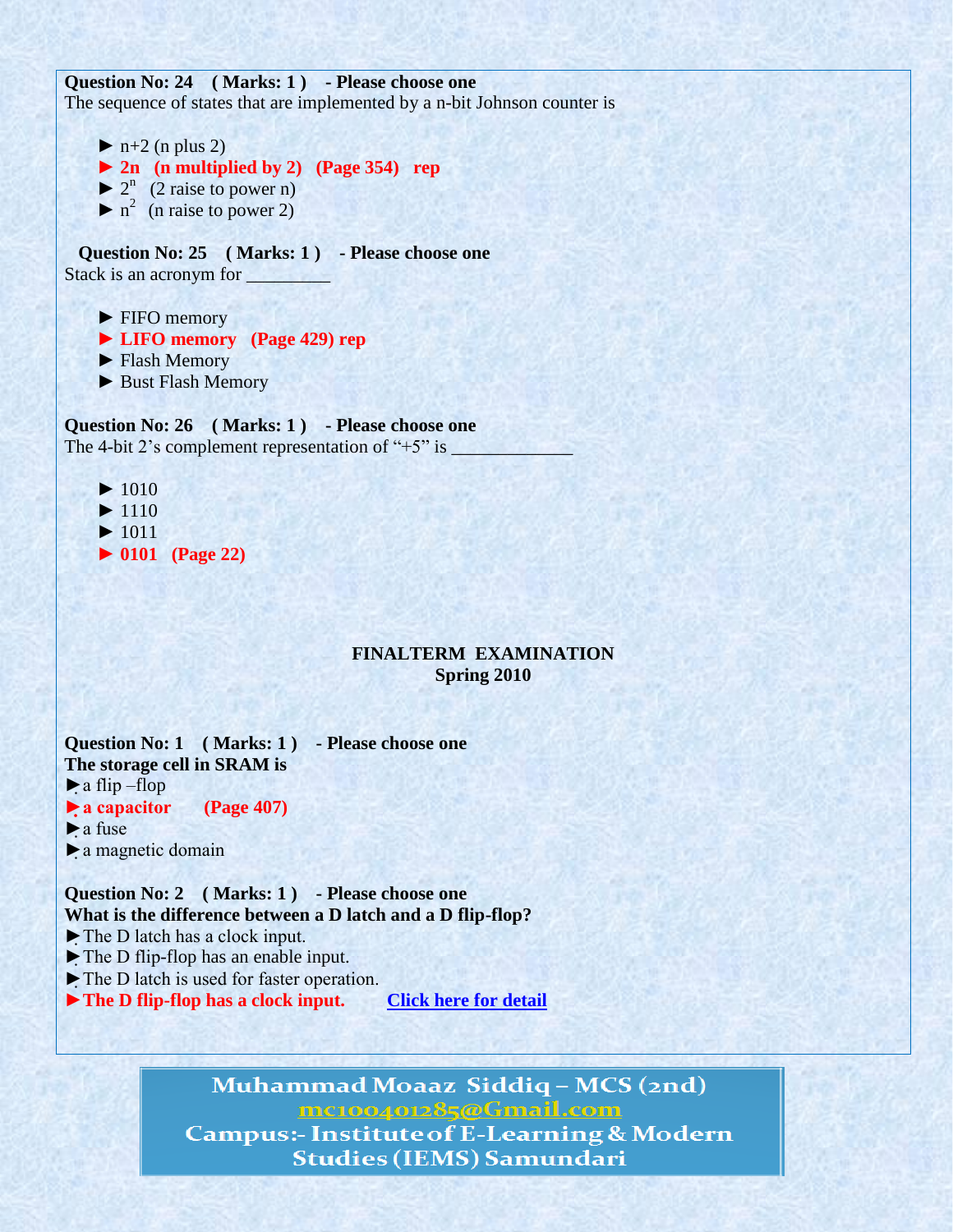```
Question No: 3 ( Marks: 1 ) - Please choose one
For a positive edge-triggered J-K flip-flop with both J and K HIGH, the outputs will______ if the clock 
goes HIGH.
►toggle Click here for detail
►set
►reset
►not change
Question No: 4 ( Marks: 1 ) - Please choose one
The OR gate performs Boolean ___________.
\blacktriangleright multiplication
► subtraction
\blacktriangleright division
►addition (Page 42)
Question No: 5 ( Marks: 1 ) - Please choose one
```
**If an S-R latch has a 1 on the S input and a 0 on the R input and then the S input goes to 0, the latch will be**

**► set (Page 219)**

► reset

 $\blacktriangleright$  invalid

► clear

**5. Determine the values of A, B, C, and D that make the sum term A(bar) + B+C(bar)+D equal to zero.**  $\blacktriangleright$  A = 1, B = 0, C = 0, D = 0  $\blacktriangleright$  A = 1, B = 0, C = 1, D = 0 (Lecture 8)  $\blacktriangleright$  A = 0, B = 1, C = 0, D = 0  $\blacktriangleright$  A = 1, B = 0, C = 1, D = 1

**Question No: 6 ( Marks: 1 ) - Please choose one The power dissipation,** *P***D, of a logic gate is the product of the** ► **dc supply voltage and the peak current** [Click here for detail](http://www.diodes.com/datasheets/ZXBM1015.pdf)

 $\blacktriangleright$  dc supply voltage and the average supply current

►ac supply voltage and the peak current

 $\triangleright$  ac supply voltage and the average supply current

**Question No: 7 ( Marks: 1 ) - Please choose one A Karnaugh map is similar to a truth table because it presents all the possible values of input variables and the resulting output of each value.**

**►True [Click here for detail](http://www.uotechnology.edu.iq/dep-eee/lectures/1st/Digital%20techniques/part2.pdf)**  $\blacktriangleright$  False

**Question No: 8 ( Marks: 1 ) - Please choose one NOR Gate can be used to perform the operation of AND, OR and NOT Gate ►True (Page 50)**  $\blacktriangleright$  False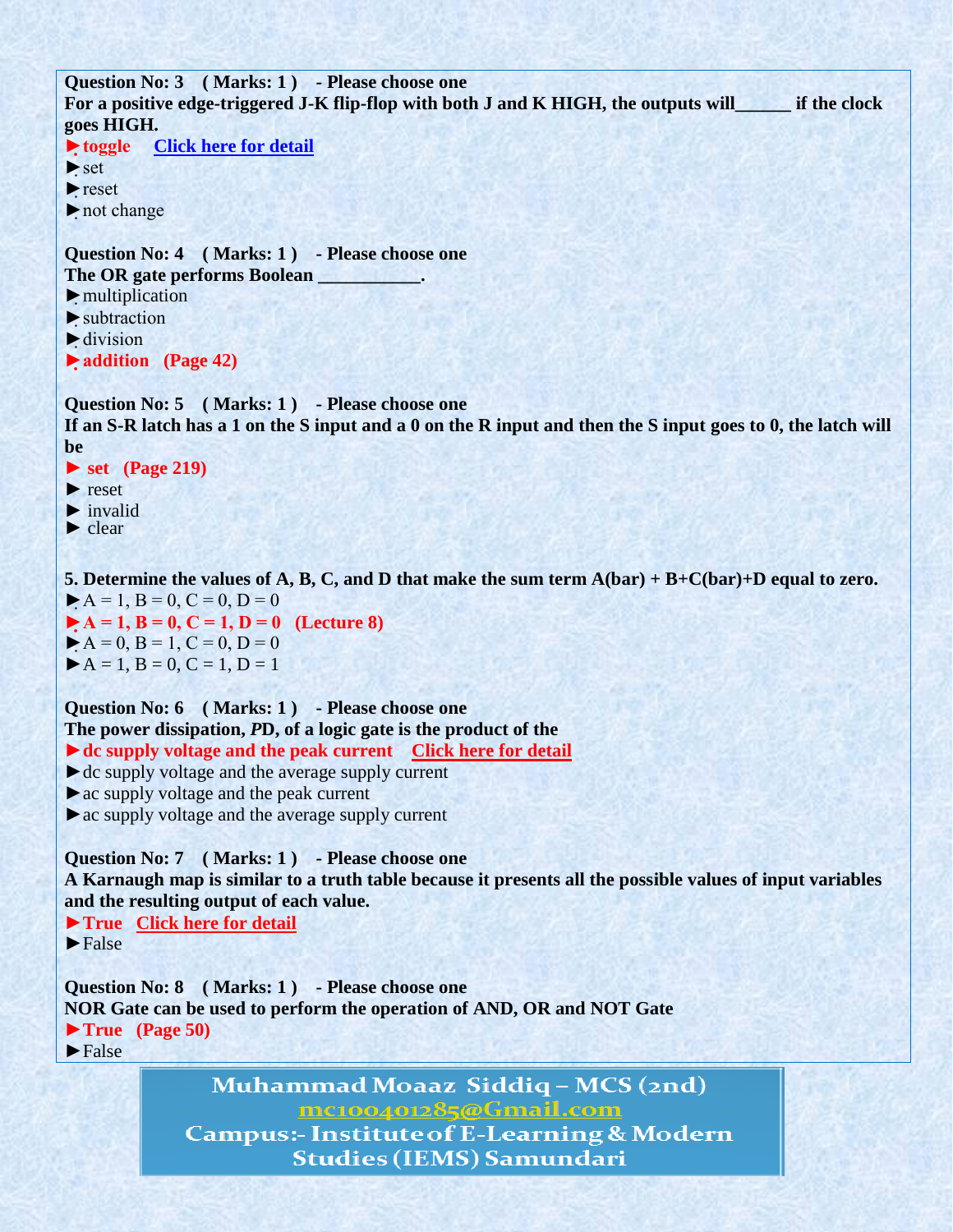

►**8 (not sure)**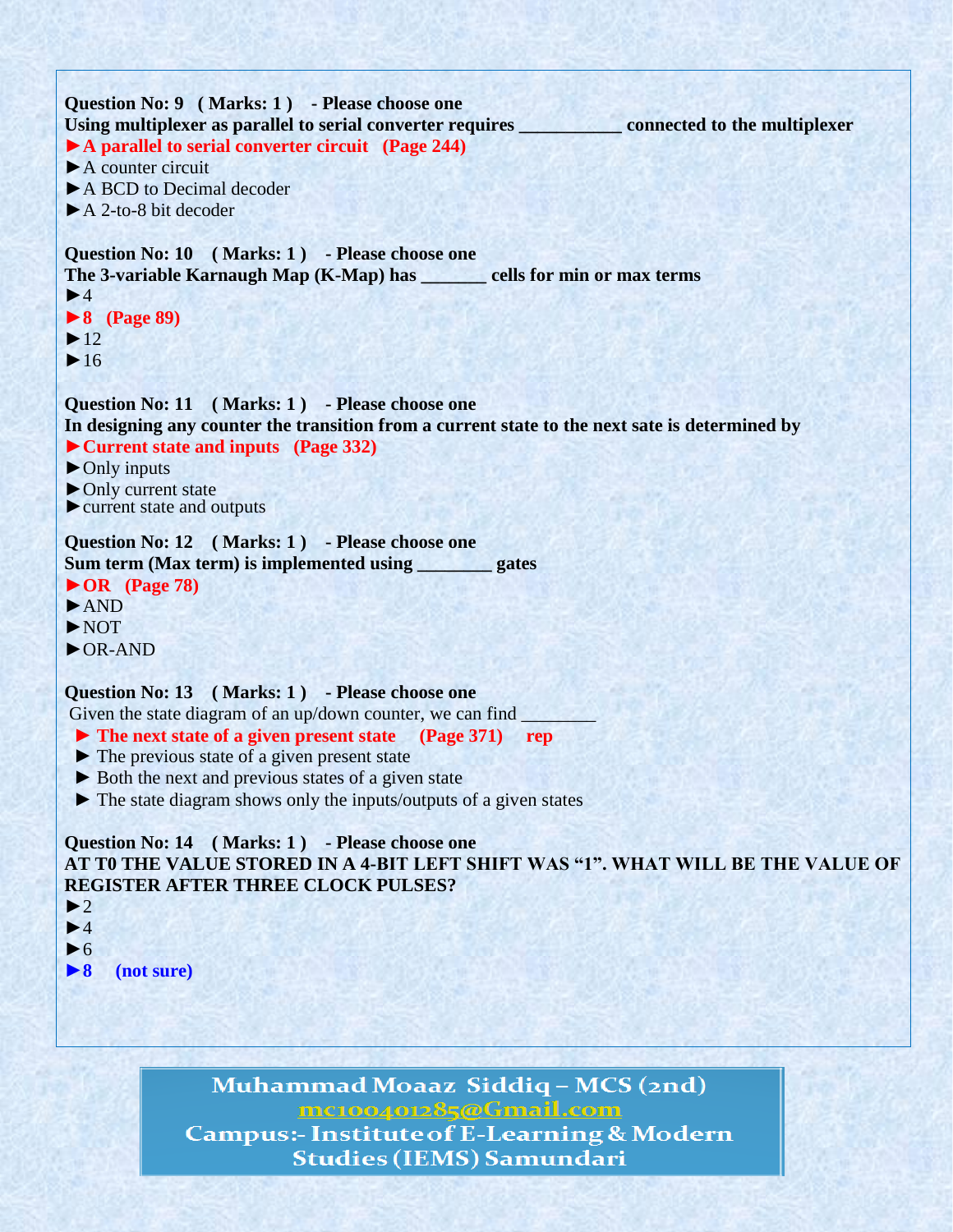**Question No: 15 ( Marks: 1 ) - Please choose one WHEN BOTH THE INPUTS OF EDGE-TRIGGERED J-K FLOP-FLOP ARE SET TO LOGIC ZERO**  $\sim$   $\sim$   $\sim$ ►THE FLOP-FLOP IS TRIGGERED  $\blacktriangleright$  Q=0 AND Q'=1 **►Q=1 AND Q'=0 (Page 233)** ►**THE OUTPUT OF FLIP-FLOP REMAINS UNCHANGED Question No: 16 ( Marks: 1 ) - Please choose one** If  $S=1$  and  $R=0$ , then  $Q(t+1) =$  for positive edge triggered flip-flop  $\blacktriangleright$  0 **►1 (Page 230)** ►Invalid  $\blacktriangleright$  Input is invalid If  $S=1$  and  $R=1$ , then  $O(t+1) =$  for negative edge triggered flip-flop  $\blacktriangleright$  0  $\blacktriangleright$  1 **► Invalid (Page 233)**  $\blacktriangleright$  Input is invalid **Question No: 17 ( Marks: 1 ) - Please choose one The minimum time for which the input signal has to be maintained at the input of flip-flop is called \_\_\_\_\_\_ of the flip-flop.**  $\blacktriangleright$  Set-up time **►Hold time (Page 242) rep** ►Pulse Interval time ►Pulse Stability time (PST) **Question No: 18 ( Marks: 1 ) - Please choose one We have a digital circuit. Different parts of circuit operate at different clock frequencies (4MHZ, 2MHZ and 1MHZ), but we have a single clock source having a fix clock frequency (4MHZ), we can get help by \_\_\_\_\_\_\_\_\_\_\_** ►Using S-R Flop-Flop ►D-flipflop **►J-K flip-flop (Page 252)** ►T-Flip-Flop **Question No: 19 ( Marks: 1 ) - Please choose one A counter is implemented using three (3) flip-flops, possibly it will have \_\_\_\_\_\_\_\_ maximum output status.**

```
\blacktriangleright3
\blacktriangleright7
►8 (Page 272)
\blacktriangleright 15
```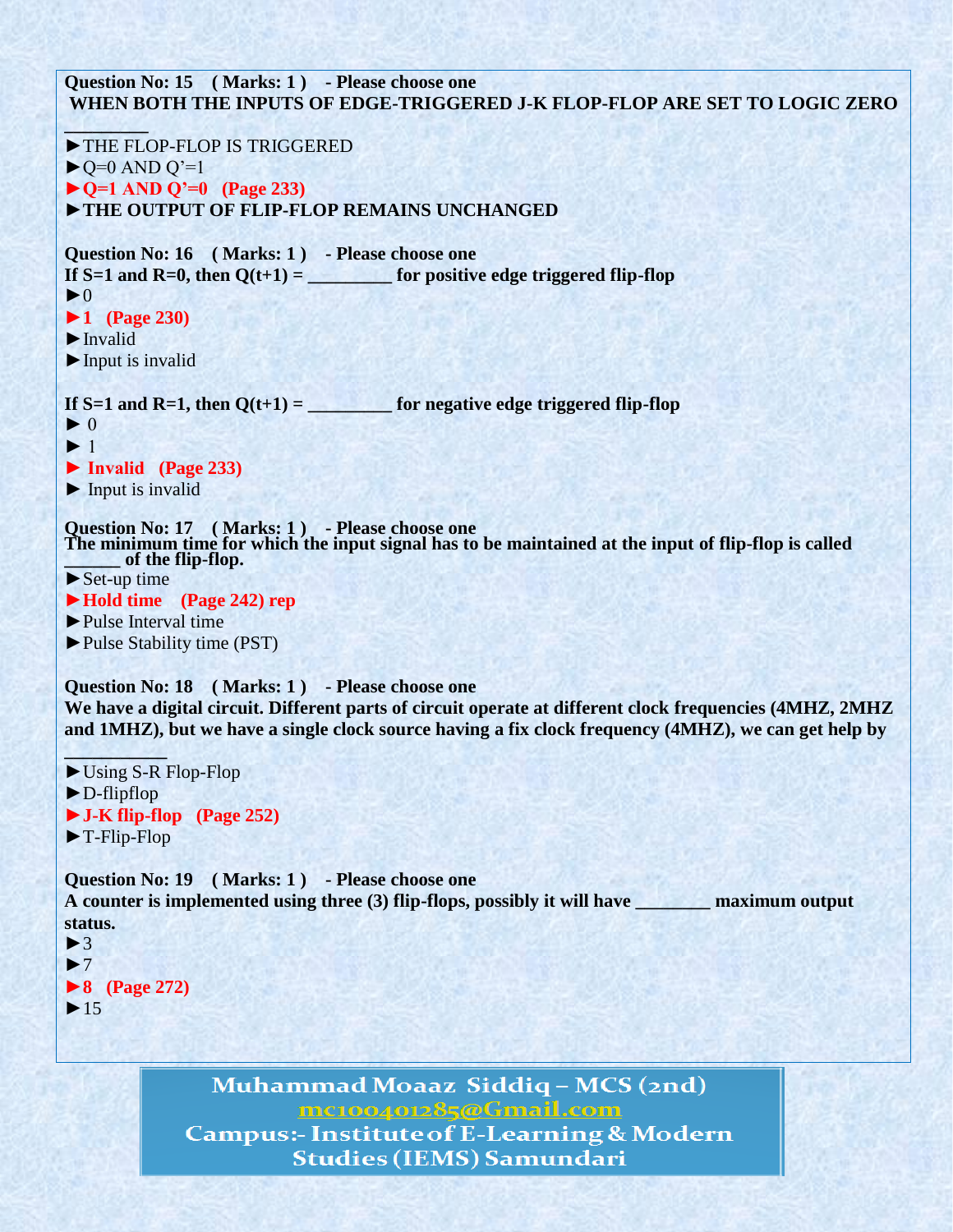**Question No: 20 ( Marks: 1 ) - Please choose one**

**In \_\_\_\_\_\_\_\_ Q output of the last flip-flop of the shift register is connected to the data input of the first flip-flop of the shift register.**

►Moore machine

►Meally machine

►Johnson counter

**►Ring counter (Page 355)**

**Question No: 21 ( Marks: 1 ) - Please choose one The \_\_\_\_\_\_\_\_\_ of a ROM is the time it takes for the data to appear at the Data Output of the ROM chip after an address is applied at the address input lines**

►Write Time

►Recycle Time

 $\blacktriangleright$  Refresh Time

**►Access Time (Page 417)**

**Question No: 22 ( Marks: 1 ) - Please choose one**

**Bi-stable devices remain in either of their \_\_\_\_\_\_\_\_\_ states unless the inputs force the device to switch its state**

►Ten

 $\blacktriangleright$  Eight

►Three

►**Two (Page 262)**

**Question No: 23 ( Marks: 1 ) - Please choose one**

**\_\_\_\_\_\_\_\_\_\_occurs when the same clock signal arrives at different times at different clock inputs due to propagation delay.**

▶Race condition

- **►Clock Skew (Page 226) rep**
- ► Ripple Effect

►None of given options

**Question No: 24 ( Marks: 1 ) - Please choose one The alternate solution for a multiplexer and a register circuit is \_\_\_\_\_\_\_\_\_**

## ►**Parallel in / Serial out shift register (Page 356)**

►Serial in / Parallel out shift register

- ►Parallel in / Parallel out shift register
- ►Serial in / Serial Out shift register

## **Question No: 25 ( Marks: 1 ) - Please choose one**

- **Stack is an acronym for \_\_\_\_\_\_\_\_\_**
- ► FIFO memory
- **► LIFO memory (Page 429) rep**
- ► Flash Memory
- ► Bust Flash Memory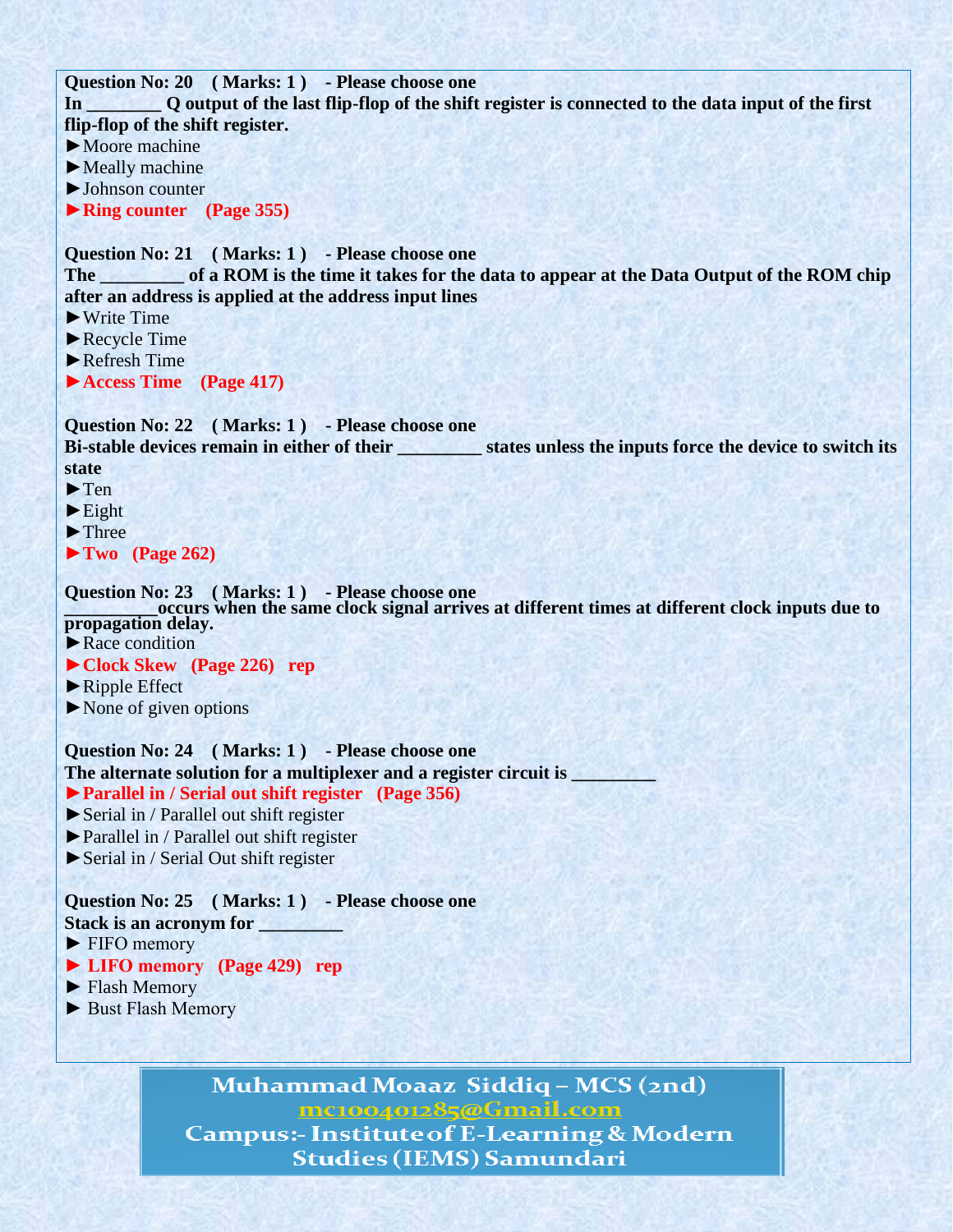**Question No: 26 ( Marks: 1 ) - Please choose one A full-adder has a Cin = 0. What are the sum (<PRIVATE "TYPE=PICT;ALT=sigma"> ) and the carry (Cout) when**  $A = 1$  **and**  $B = 1$ **?**  $\blacktriangleright$  = 0, Cout = 0  $\blacktriangleright$  = 0, Cout = 1 (Page 135)  $\blacktriangleright$  = 1, Cout = 0  $\blacktriangleright$  = 1, Cout = 1

**Question No: 27 ( Marks: 1 ) - Please choose one THE GLITCHES DUE TO RACE CONDITION CAN BE AVOIDED BY USING A \_\_\_\_\_\_\_\_\_\_\_** ►GATED FLIP-FLOPS ►PULSE TRIGGERED FLIP-FLOPS ►POSITIVE-EDGE TRIGGERED FLIP-FLOPS

**►NEGATIVE-EDGE TRIGGERED FLIP-FLOPS (Page 267)**

**Question No: 28 ( Marks: 1 ) - Please choose one** The design and implementation of synchronous counters start from

- ► Truth table
- $\blacktriangleright$  k-map
- ► state table
- **► state diagram (Page 319)**

**Question No: 29 ( Marks: 1 ) - Please choose one THE HOURS COUNTER IS IMPLEMENTED USING \_\_\_\_\_\_\_\_\_\_**

►ONLY A SINGLE MOD-12 COUNTER IS REQUIRED

►MOD-10 AND MOD-6 COUNTERS

►MOD-10 AND MOD-2 COUNTERS

**►A SINGLE DECADE COUNTER AND A FLIP-FLOP (Page 299)**

## **Question No: 30 ( Marks: 1 ) - Please choose one**

Given the state diagram of an up/down counter, we can find

- **► The next state of a given present state (Page 371) rep**
- ► The previous state of a given present state
- ► Both the next and previous states of a given state
- ► The state diagram shows only the inputs/outputs of a given states

## **Question No: 31 ( Marks: 1 ) - Please choose one**

LUT is acronym for \_\_\_\_\_\_\_\_\_

- **► Look Up Table (Page 439) rep**
- ► Local User Terminal
- ► Least Upper Time Period
- ► None of given options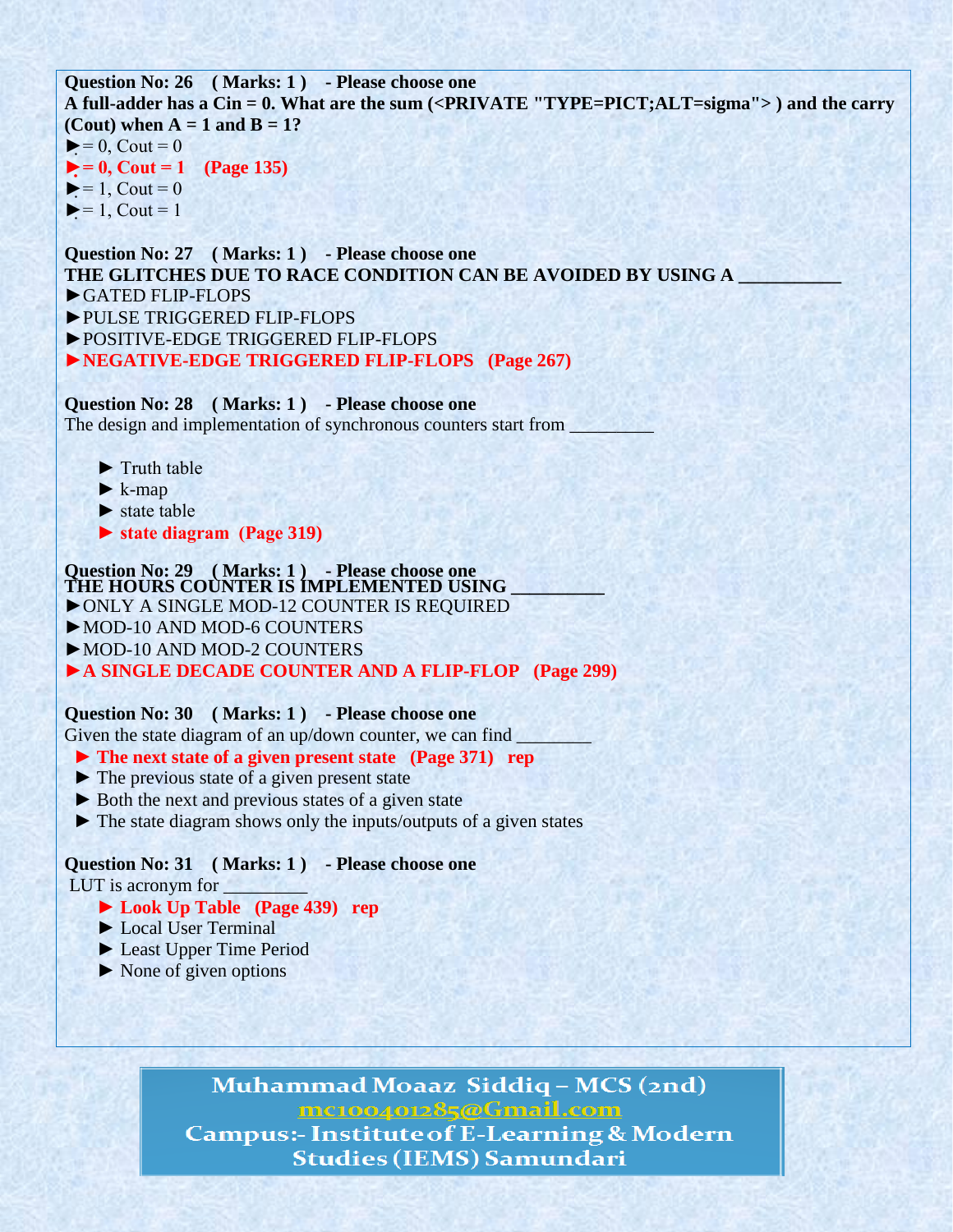## **Question No: 32 ( Marks: 1 ) - Please choose one**

of a D/A converter is determined by comparing the actual output of a D/A converter with the expected output.

▶ Resolution **► Accuracy (Page 460) rep** ► Quantization ► Missing Code **Question No: 33 ( Marks: 1 ) - Please choose one \_\_\_\_\_\_\_\_ is used to simplify the circuit that determines the next state.** ►State diagram **►Next state table**  $\blacktriangleright$  State reduction **►State assignment (Page 335) rep Question No: 34 ( Marks: 1 ) - Please choose one** The high density FLASH memory cell is implemented using **►1 floating-gate MOS transistor (Page 419)** ►2 floating-gate MOS transistors ►4 floating-gate MOS transistors ►6 floating-gate MOS transistors **Question No: 35 ( Marks: 1 ) - Please choose one Q2 :=Q1 OR X OR Q3** The above ABEL expression will be  $\blacktriangleright$  Q2:= Q1 \$ X \$ Q3 ►**Q2:= Q1 # X # Q3 (Page 210)**  $\triangleright$  Q2:= Q1 & X & Q3  $\blacktriangleright$ Q2:= Q1 ! X ! Q3 **Question No: 36 ( Marks: 1 ) - Please choose one Generally, the Power dissipation of \_\_\_\_\_\_\_ devices remains constant throughout their operation. ►TTL (Page 65)**  $\triangleright$  CMOS 3.5 series ►CMOS 5 Series ►Power dissipation of all circuits increases with time. **Question No: 37 ( Marks: 1 ) - Please choose one** When the control line in tri-state buffer is high the buffer operates like a **whenever** gate ►AND ►OR **►NOT (Page 196)** ►XOR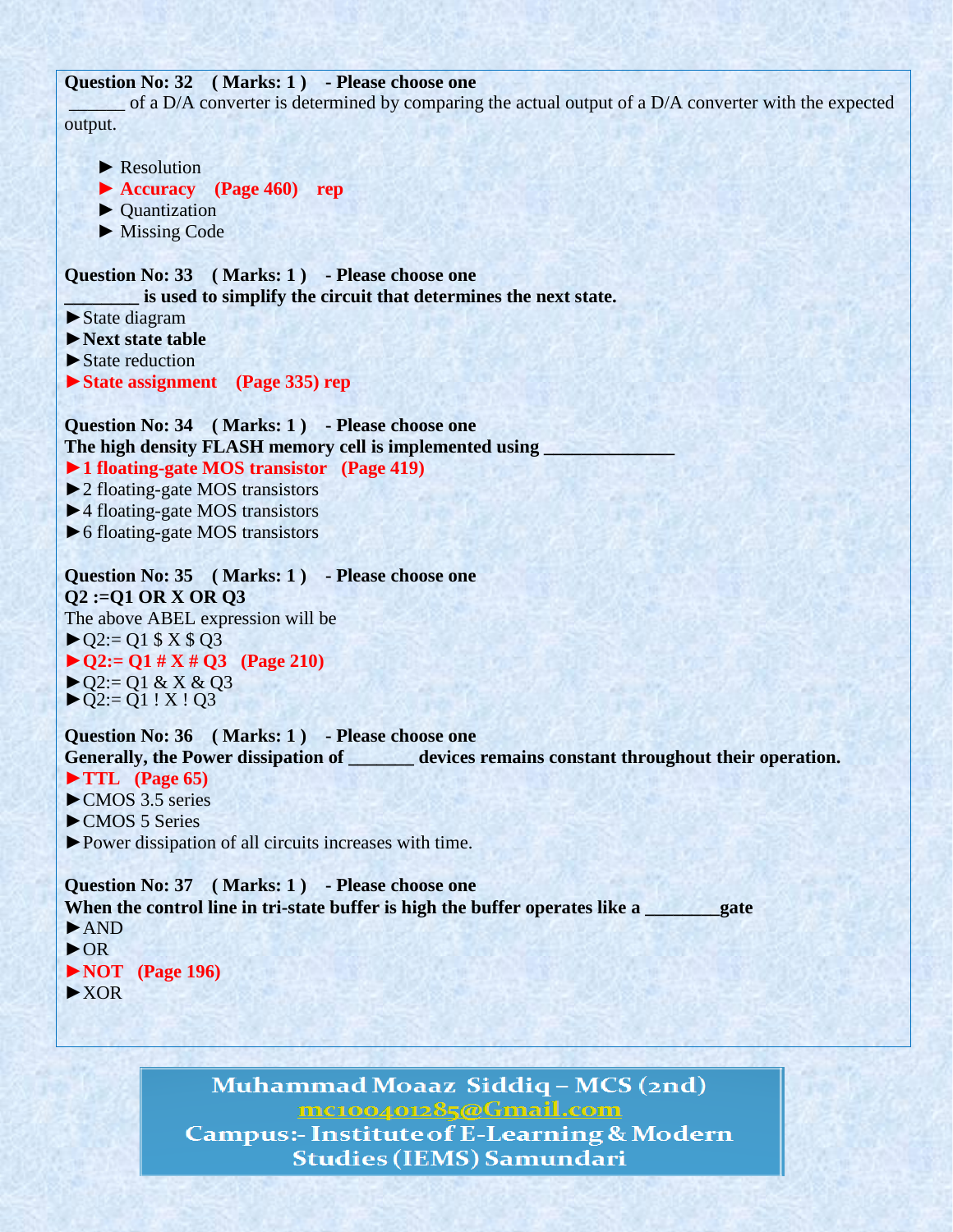

#### **Question No: 3 ( Marks: 1 ) - Please choose one**

A Karnaugh map is similar to a truth table because it presents all the possible values of input variables and the resulting output of each value.

 ► **True rep [Click here for Detail](http://www.uotechnology.edu.iq/dep-eee/lectures/1st/Digital%20techniques/part2.pdf)**  $\blacktriangleright$  False

#### **Question No: 4 ( Marks: 1 ) - Please choose one**

The binary numbers  $A = 1100$  and  $B = 1001$  are applied to the inputs of a comparator. What are the output levels?

- $A > B = 1, A < B = 0, A < B = 1$
- $A > B = 0, A < B = 1, A = B = 0$
- $\blacktriangleright$  A > B = 1, A < B = 0, A = B = 0 (Page 109)
- $\blacktriangleright$  A > B = 0, A < B = 1, A = B = 1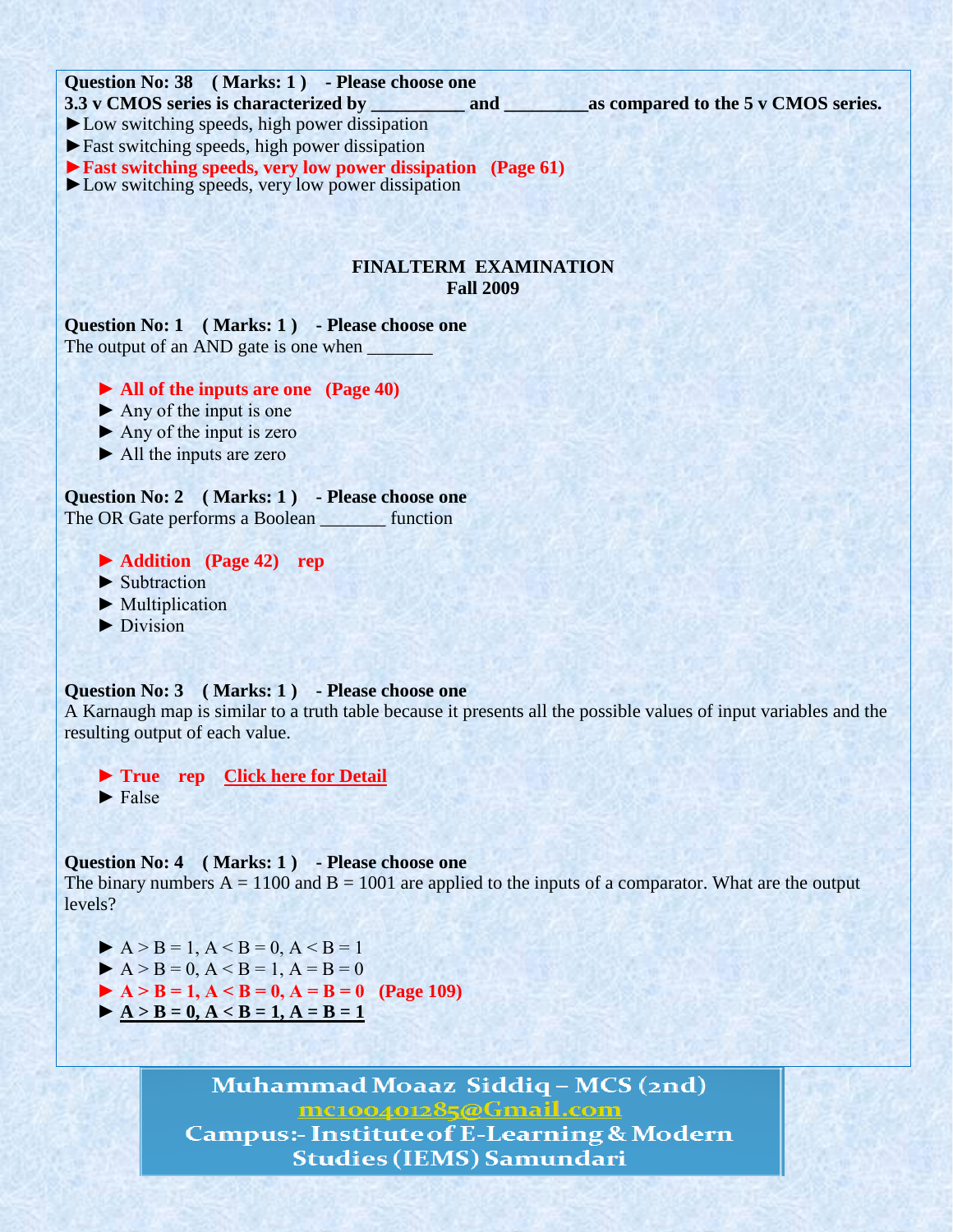

The diagram above shows the general implementation of \_\_\_\_\_ form

 ► boolean ► arbitrary ► **POS (Page 122)** ► SOP

**Question No: 6 ( Marks: 1 ) - Please choose one** The device shown here is most likely a



- ► Parallel data, serial data
- **► Serial data, parallel data (Page 356)**
- ► Encoded data, decoded data
- $\blacktriangleright$  All of the given options.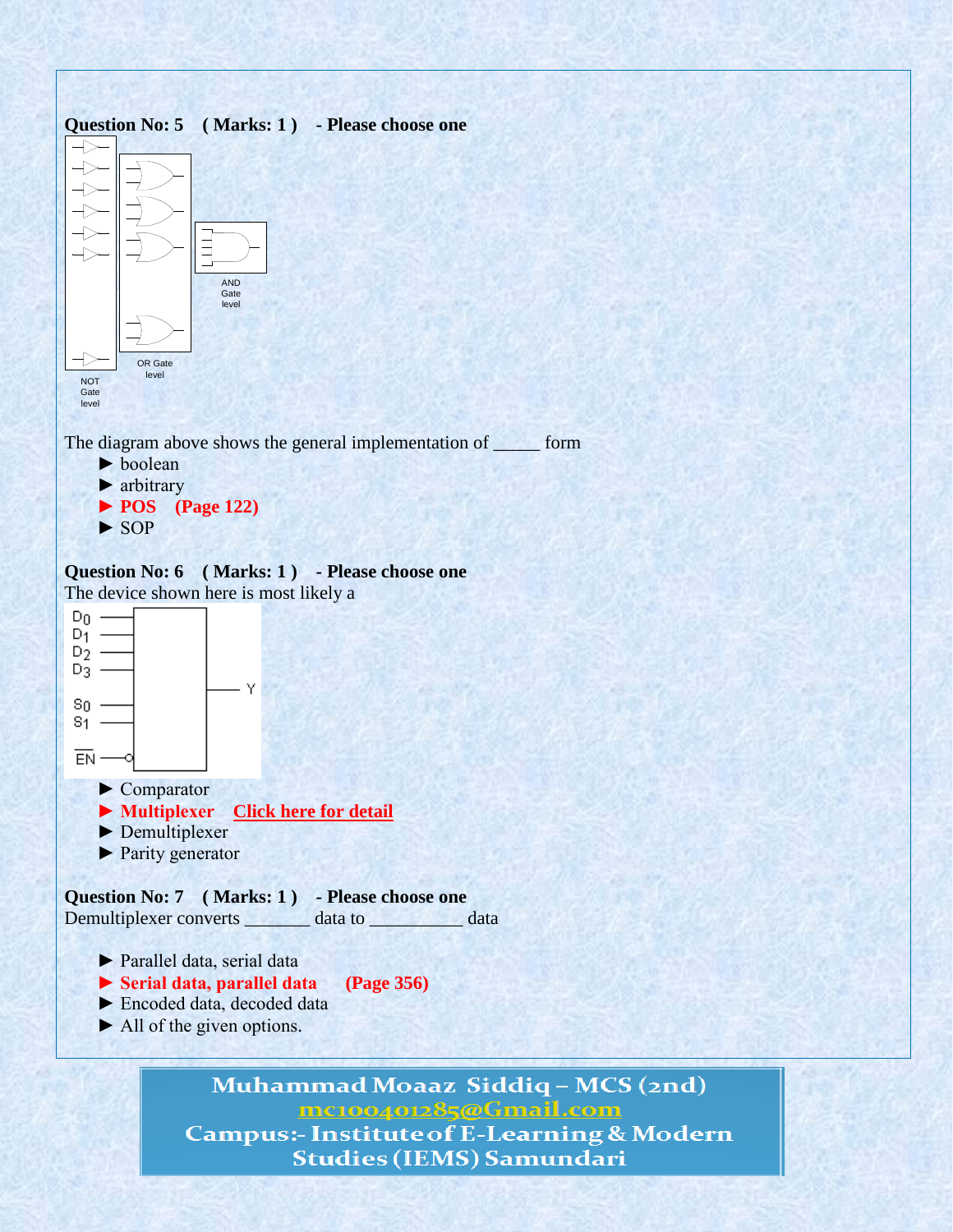**Question No: 8 ( Marks: 1 ) - Please choose one** Flip flops are also called ► Bi-stable dualvibrators  $\blacktriangleright$  Bi-stable transformer **► Bi-stable multivibrators (Page 228) rep** ► Bi-stable singlevibrators **Question No: 9 ( Marks: 1 ) - Please choose one** If S=1 and R=0, then  $Q(t+1) =$  for positive edge triggered flip-flop  $\blacktriangleright$  0  **► 1 (Page 230)** ► Invalid  $\blacktriangleright$  Input is invalid **Question No: 10 ( Marks: 1 ) - Please choose one** If S=1 and R=1, then  $Q(t+1) =$  for negative edge triggered flip-flop  $\blacktriangleright$  0  $\blacktriangleright$  1 ► **Invalid (Page 230)**  $\blacktriangleright$  Input is invalid **Question No: 11 ( Marks: 1 ) - Please choose one** The operation of J-K flip-flop is similar to that of the SR flip-flop except that the J-K flip-flop  **► Doesn't have an invalid state (Page 232) rep**  $\triangleright$  Sets to clear when both J = 0 and K = 0  $\triangleright$  It does not show transition on change in pulse ► It does not accept asynchronous inputs

## **Question No: 12 ( Marks: 1 ) - Please choose one**

The minimum time for which the input signal has to be maintained at the input of flip-flop is called of the flip-flop.

- $\blacktriangleright$  Set-up time
- **► Hold time (Page 242)**
- ► Pulse Interval time
- ► Pulse Stability time (PST)

## **Question No: 13 ( Marks: 1 ) - Please choose one**

We have a digital circuit. Different parts of circuit operate at different clock frequencies (4MHZ, 2MHZ and 1MHZ), but we have a single clock source having a fix clock frequency (4MHZ), we can get help by

- ► Using S-R Flop-Flop
- ► D-flipflop

 $\Box$   $\Box$ 

- **► J-K flip-flop (Page 252)**
- ► T-Flip-Flop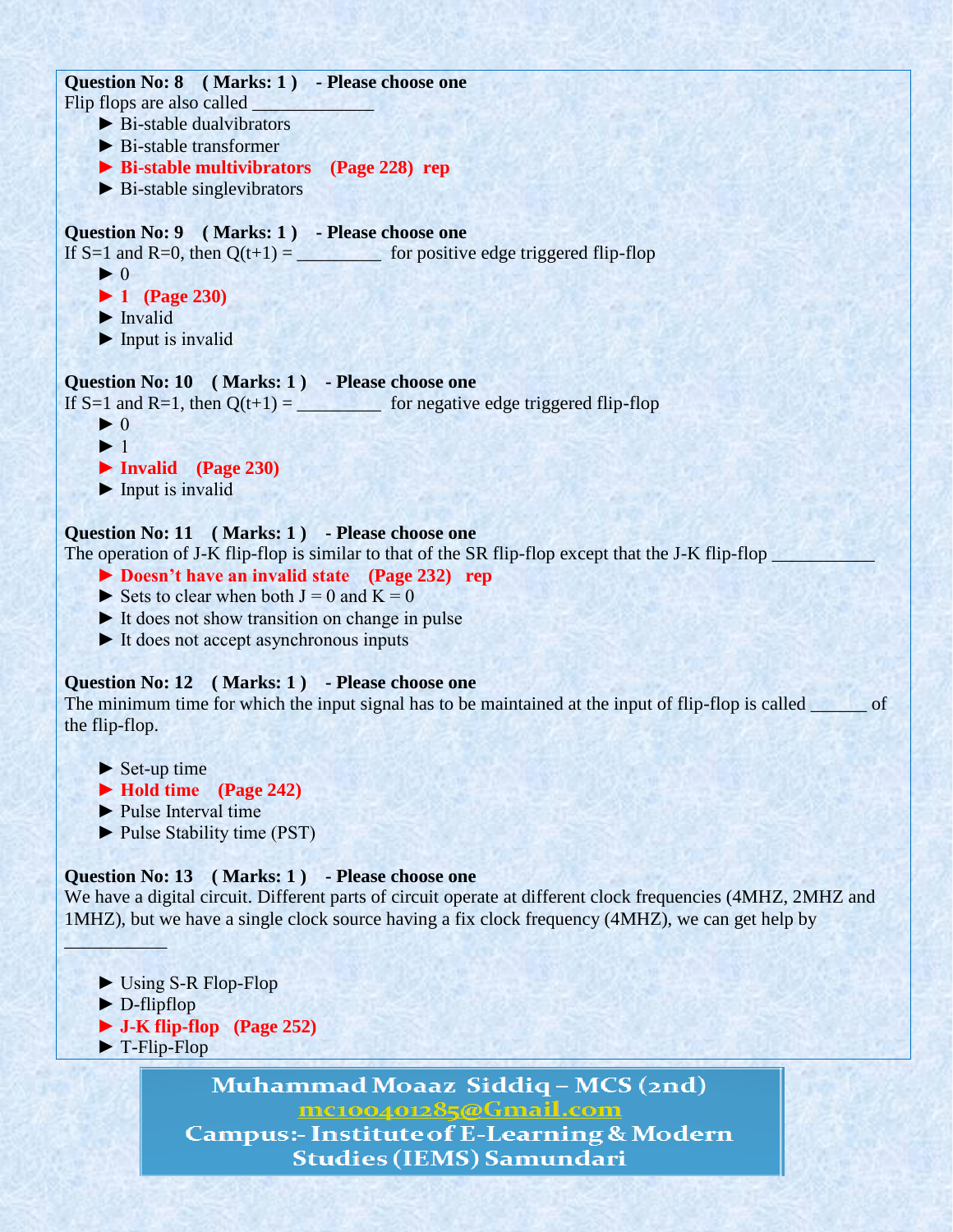

```
\blacktriangleright 1024
```
**Question No: 18 ( Marks: 1 ) - Please choose one**

\_\_\_\_\_\_\_\_\_\_occurs when the same clock signal arrives at different times at different clock inputs due to propagation delay.

- $\blacktriangleright$  Race condition
- **► Clock Skew (Page 226) rep**
- ► Ripple Effect
- ► None of given options

```
Question No: 19 ( Marks: 1 ) - Please choose one
```
A counter is implemented using three (3) flip-flops, possibly it will have \_\_\_\_\_\_\_\_\_\_ maximum output status. ► 3

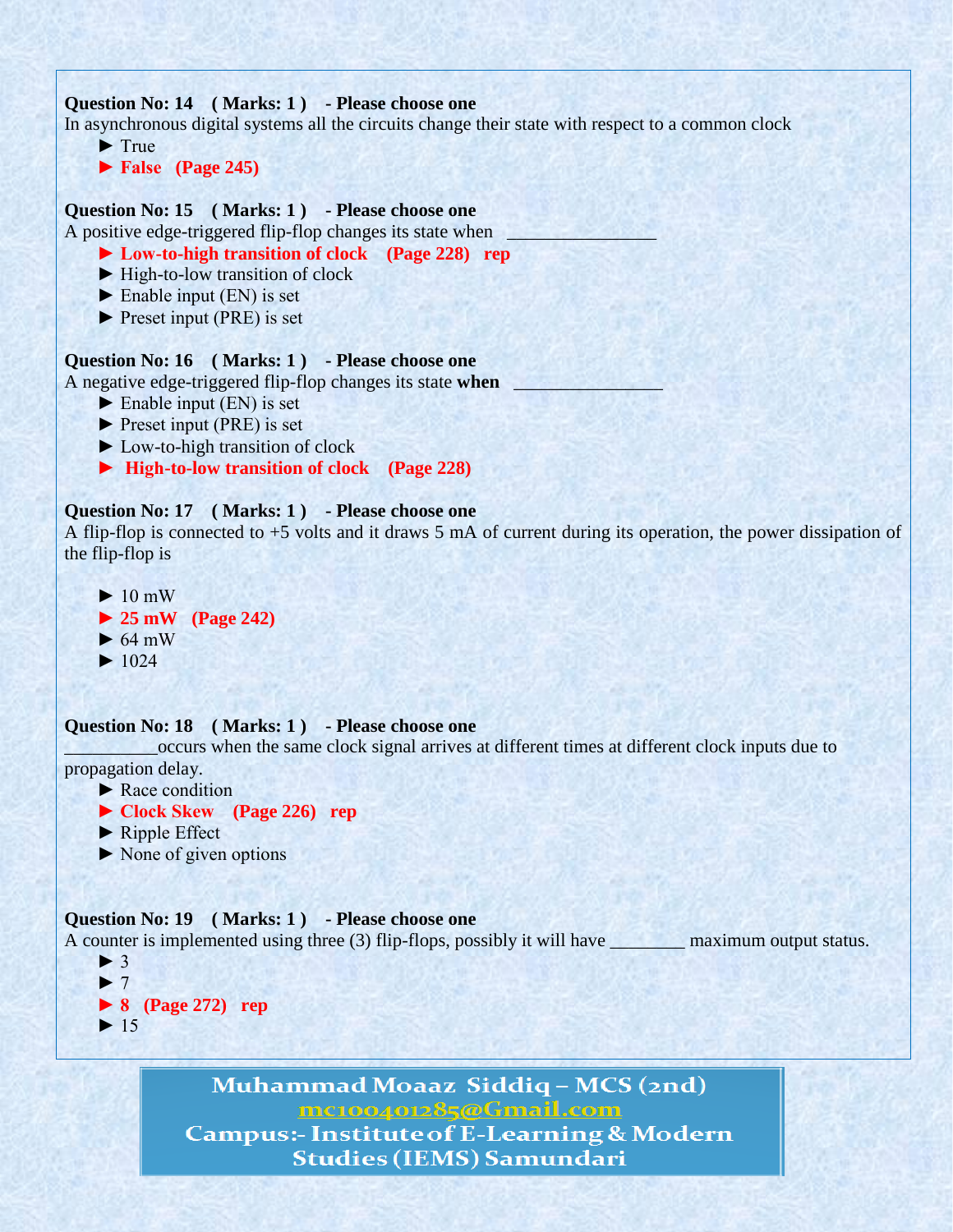```
Question No: 20 (Marks: 1) - Please choose one
A divide-by-50 counter divides the input signal to a 1 Hz signal.
     \blacktriangleright 10 Hz
      ► 50 Hz (Page 298) 
     \blacktriangleright 100 Hz
     \blacktriangleright 500 Hz
Question No: 21 ( Marks: 1 ) - Please choose one
The design and implementation of synchronous counters start from ________________
```
- ► Truth table
- $\blacktriangleright$  k-map
- ► state table
- **► state diagram (Page 319)**

```
Question No: 22 ( Marks: 1 ) - Please choose one
A synchronous decade counter will have _______ flip-flops
```

```
\blacktriangleright 3
 ► 4 (Page 281) rep
\blacktriangleright 7
\blacktriangleright 10
```
Question No: 23 (Marks: 1) - Please choose one **The output of this circuit is always \_\_\_\_\_\_\_\_.** 

```
+Vec ► 1
  \blacktriangleright 0
   ► A Click here for Detail rep
  \blacktriangleright A
```
**Question No: 24 ( Marks: 1 ) - Please choose one** At T0 the value stored in a 4-bit left shift was "1". What will be the value of register after three clock pulses?

```
\blacktriangleright 2
\blacktriangleright 4
\blacktriangleright 6
 ► 8 (not sure) rep
```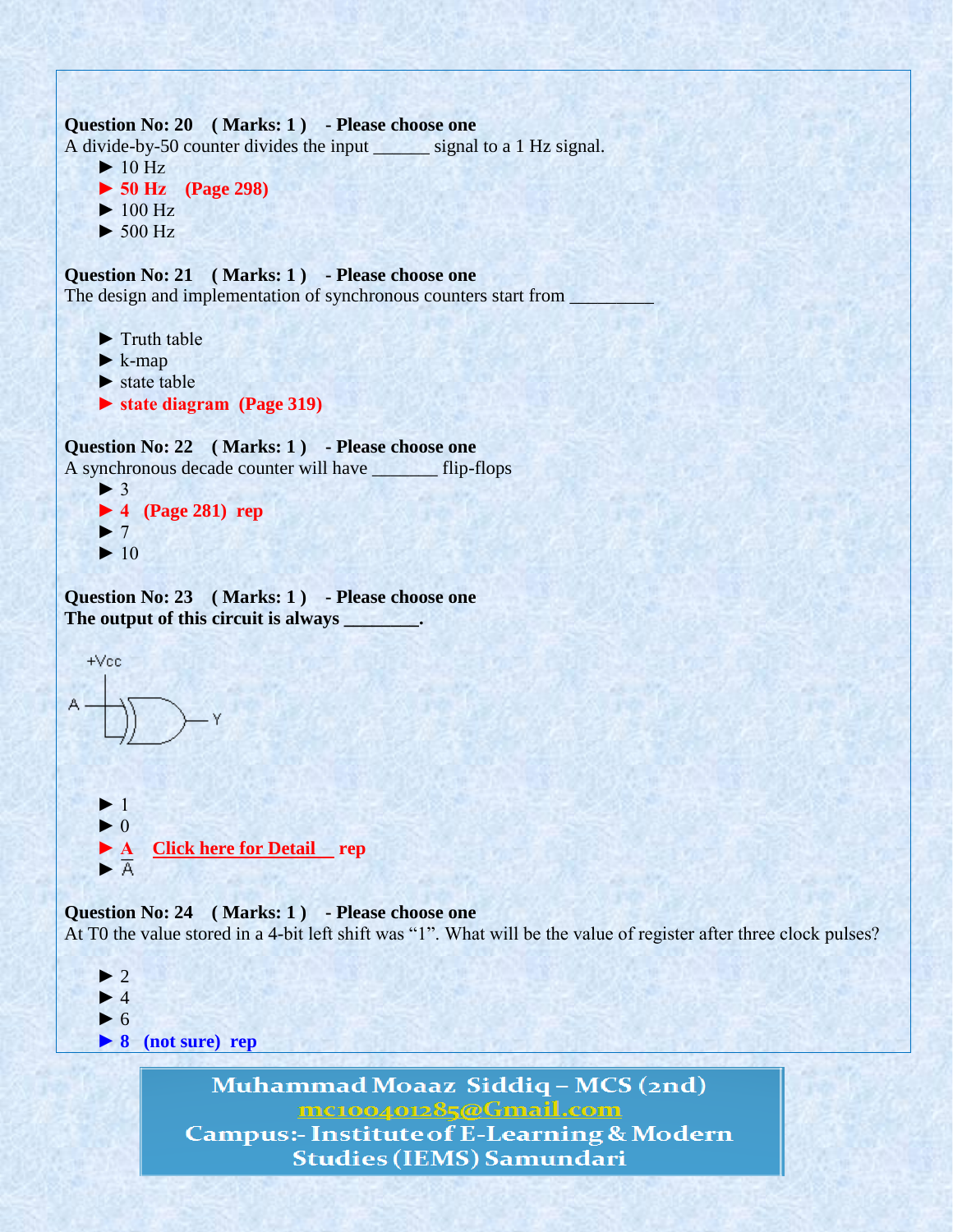

**Which is not characteristic of a shift register?**

- **► Serial in/parallel in (Page 346)**
- ► Serial in/parallel out
- ► Parallel in/serial out
- ► Parallel in/parallel out

#### **Question No: 28 ( Marks: 1 ) - Please choose one**

**Assume that a 4-bit serial in/serial out shift register is initially clear. We wish to store the nibble 1100. What will be the 4-bit pattern after the second clock pulse? (Right-most bit first.)**

 **► 1100**  $\blacktriangleright$  0011  **► 0000 [Click here for detail](http://wps.prenhall.com/chet_floyd_digitalfun_8/6/1642/420373.cw/index.html) rep**  $\blacktriangleright$  1111

## **Question No: 29 ( Marks: 1 ) - Please choose one**

The of a ROM is the time it takes for the data to appear at the Data Output of the ROM chip after an address is applied at the address input lines

- $\blacktriangleright$  Write Time
- ► Recycle Time
- ► Refresh Time
- **► Access Time (Page 417) rep**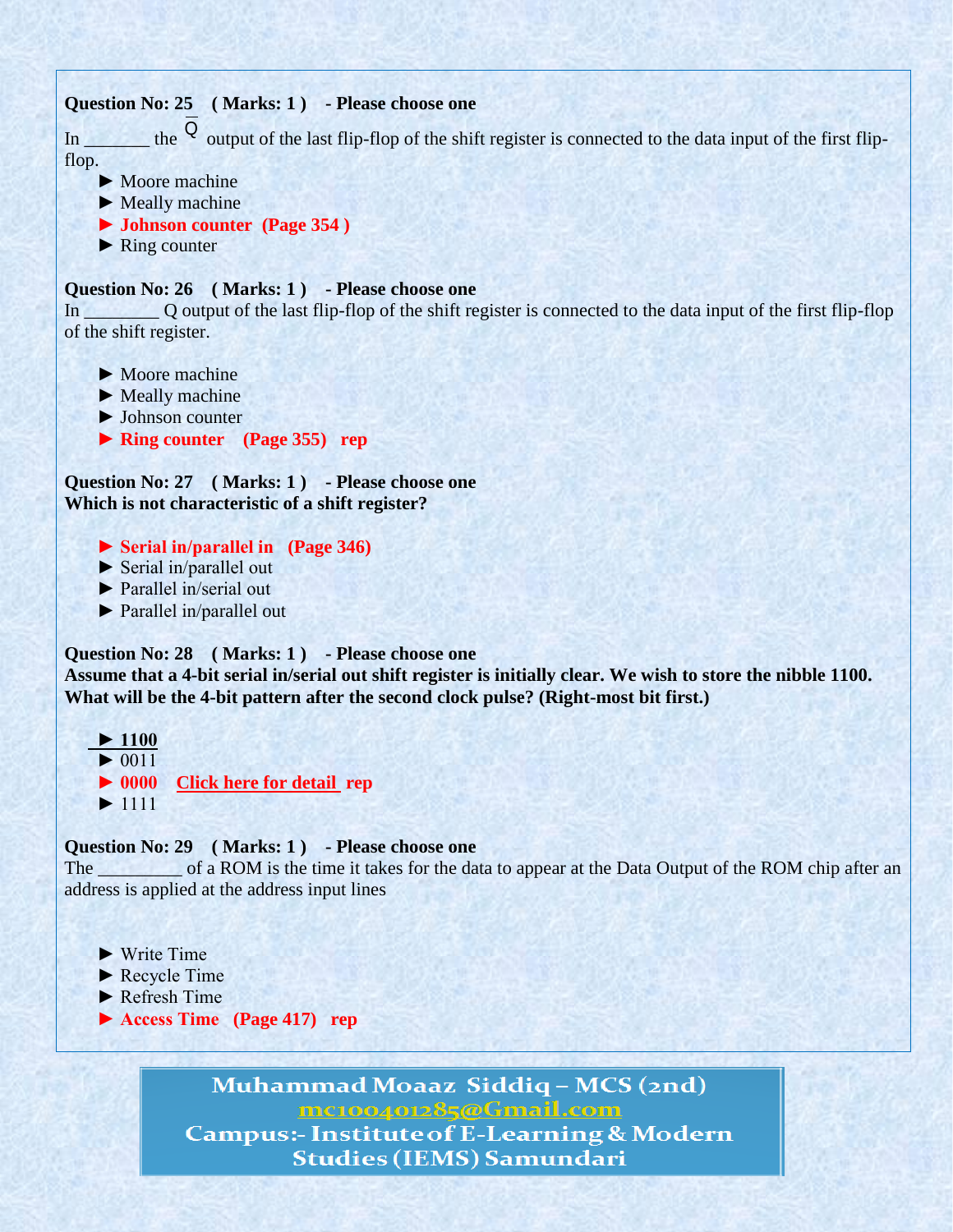**Question No: 30 ( Marks: 1 ) - Please choose one** The sequence of states that are implemented by a n-bit Johnson counter is

 $\blacktriangleright$  n+2 (n plus 2)



- $\blacktriangleright$  2<sup>n</sup> (2 raise to power n)
- $\triangleright$  n<sup>2</sup> (n raise to power 2)

## **FINALTERM EXAMINATION Fall 2009**

**Question No: 1 ( Marks: 1 ) - Please choose one** NOR Gate can be used to perform the operation of AND, OR and NOT Gate

 ► FALSE  **► TRUE (Page 250)**

**Question No: 2 ( Marks: 1 ) - Please choose one** The output of an XNOR gate is 1 when

- I) All the inputs are zero
- II) Any of the inputs is zero
- III) Any of the inputs is one
- IV) All the inputs are one
	- ► I Only
	- ► IV Only
	- ► I and IV only
	- **► II and III only (Page 53)**

**Question No: 3 ( Marks: 1 ) - Please choose one** NAND gate is formed by connecting

 **► AND Gate and then NOT Gate (Page 45)**

- ► NOT Gate and then AND Gate
- ► AND Gate and then OR Gate
- ► OR Gate and then AND Gate

**Question No: 4 ( Marks: 1 ) - Please choose one**

Consider A=1,B=0,C=1. A, B and C represent the input of three bit NAND gate the output of the NAND gate will be

- ► Zero
- **► One (Page 46)**
- ► Undefined
- ► No output as input is invalid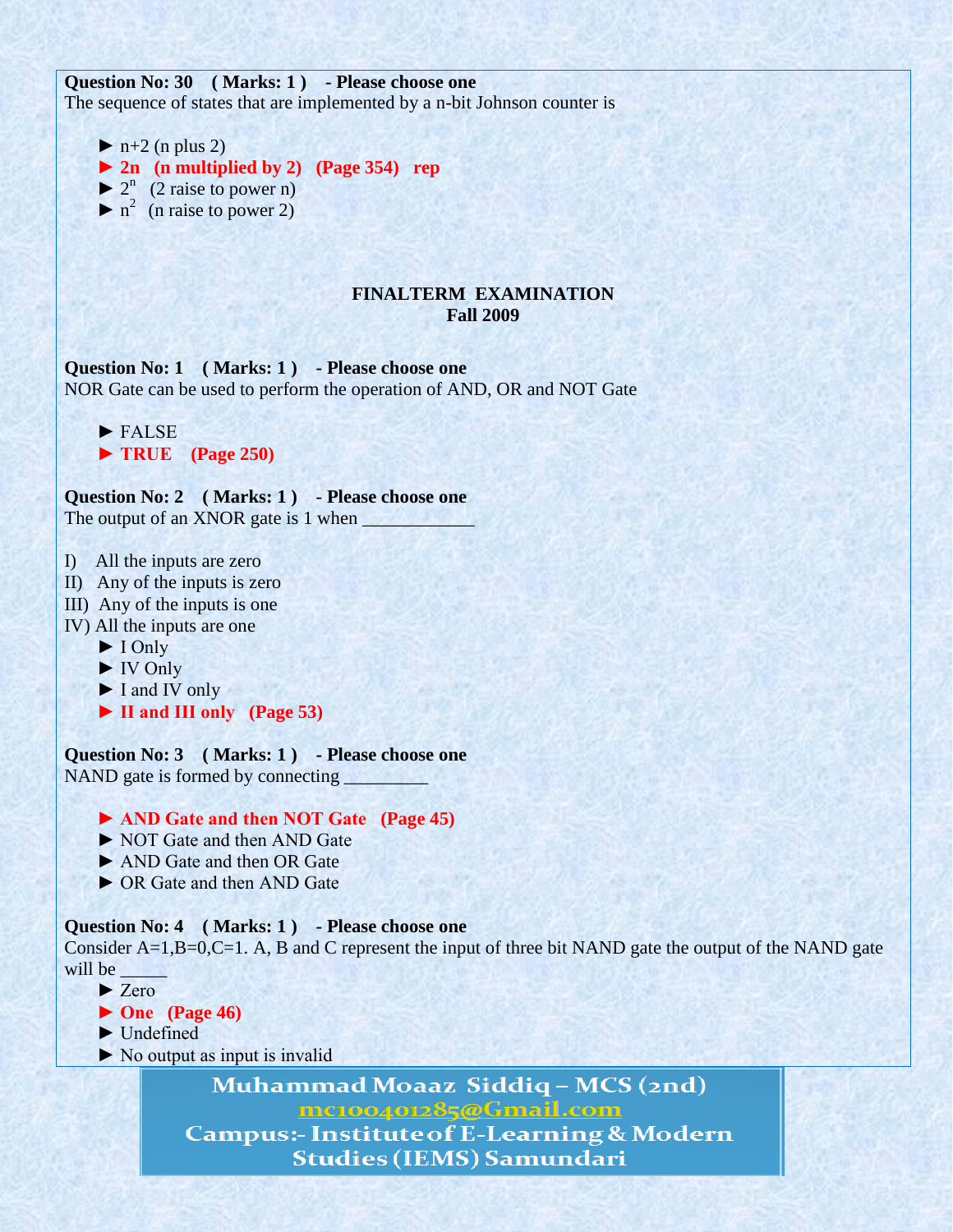```
Question No: 5 ( Marks: 1 ) - Please choose one
The capability that allows the PLDs to be programmed after they have been installed on a circuit board is called 
\mathcal{L} = \{ \mathcal{L}_1, \mathcal{L}_2, \mathcal{L}_3, \mathcal{L}_4, \mathcal{L}_5, \mathcal{L}_6, \mathcal{L}_7, \mathcal{L}_8, \mathcal{L}_9, \mathcal{L}_9, \mathcal{L}_1, \mathcal{L}_2, \mathcal{L}_3, \mathcal{L}_1, \mathcal{L}_2, \mathcal{L}_3, \mathcal{L}_1, \mathcal{L}_2, \mathcal{L}_3, \mathcal{L}_4, \mathcal{L}_5, \mathcal{L}_6, \mathcal{L}_7, \mathcal{L}_8, \mathcal{L}_9, \mathcal{L}_9, \mathcal ► Radiation-Erase programming method (REPM)
       ► In-System Programming (ISP) (Page 194)
       ► In-chip Programming (ICP)
       ► Electronically-Erase programming method(EEPM)
Question No: 6 ( Marks: 1 ) - Please choose one
The ABEL symbol for "OR" operation is 
      \blacktriangleright !
      \blacktriangleright &
       ► # (Page 201) rep
      \blacktriangleright s
Question No: 7 ( Marks: 1 ) - Please choose one
If S=1 and R=1, then Q(t+1) = for negative edge triggered flip-flop
      \blacktriangleright 0
      \blacktriangleright 1
       ► Invalid (Page 230) rep
      \blacktriangleright Input is invalid
Question No: 8 ( Marks: 1 ) - Please choose one
The operation of J-K flip-flop is similar to that of the SR flip-flop except that the J-K flip-flop _
       ► Doesn't have an invalid state (Page 232) rep
      \triangleright Sets to clear when both J = 0 and K = 0 ► It does not show transition on change in pulse
       ► It does not accept asynchronous inputs
Question No: 9 ( Marks: 1 ) - Please choose one
For a gated D-Latch if EN=1 and D=1 then Q(t+1) =\blacktriangleright 0
       ► 1 (Page 227) rep
      \triangleright O(t)
       ► Invalid
Question No: 10 ( Marks: 1 ) - Please choose one
In asynchronous digital systems all the circuits change their state with respect to a common clock
      \blacktriangleright True
       ► False (Page 245) rep
```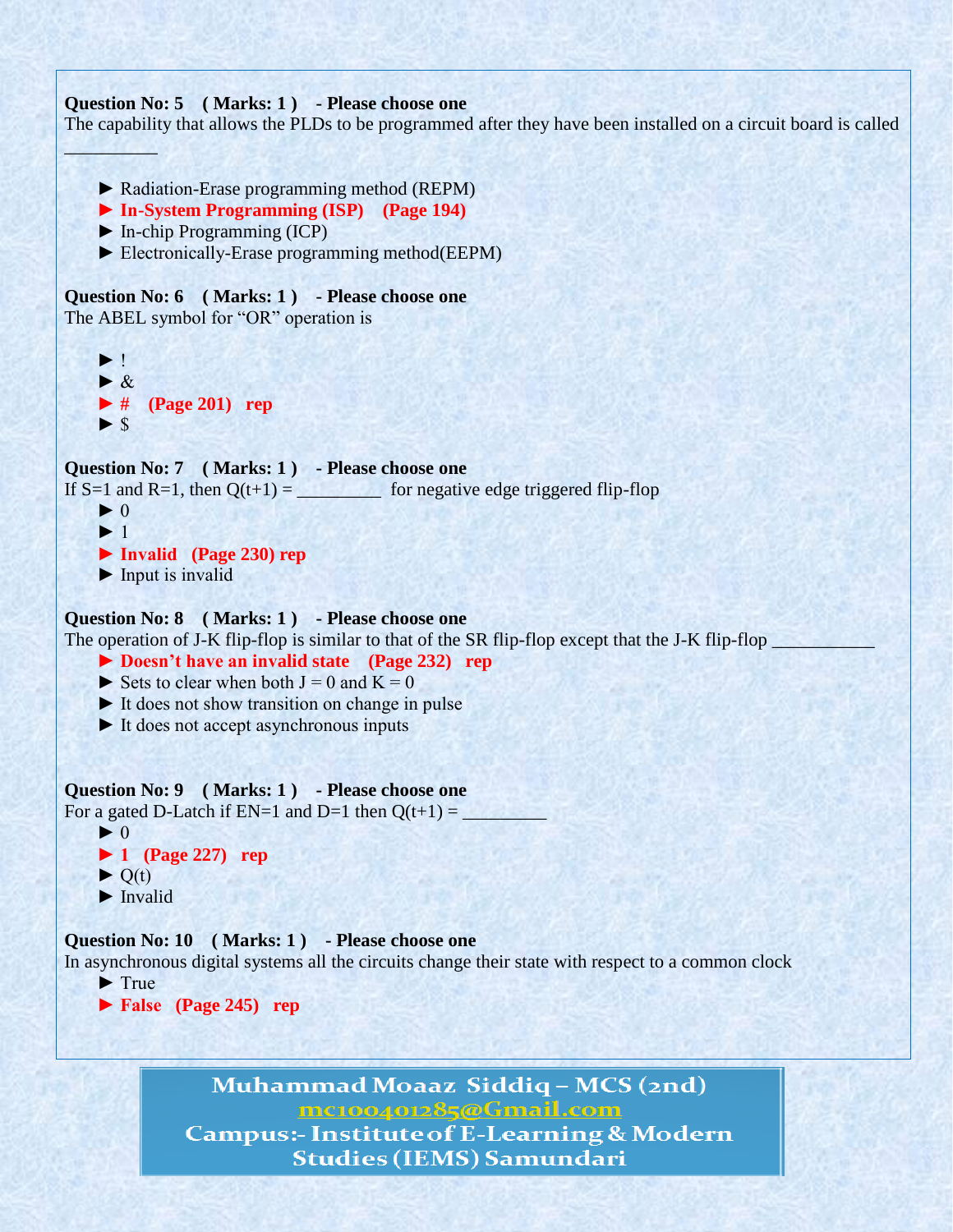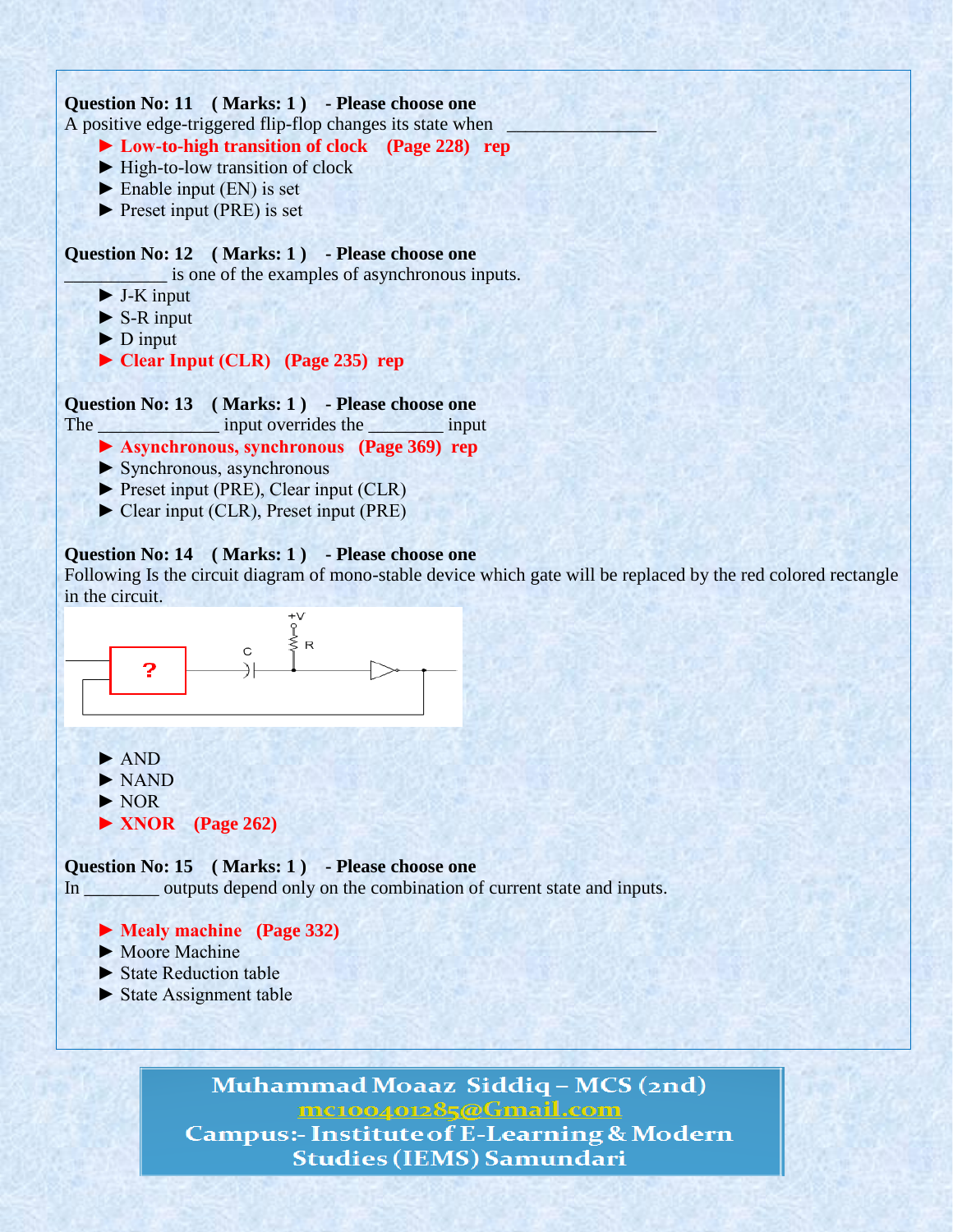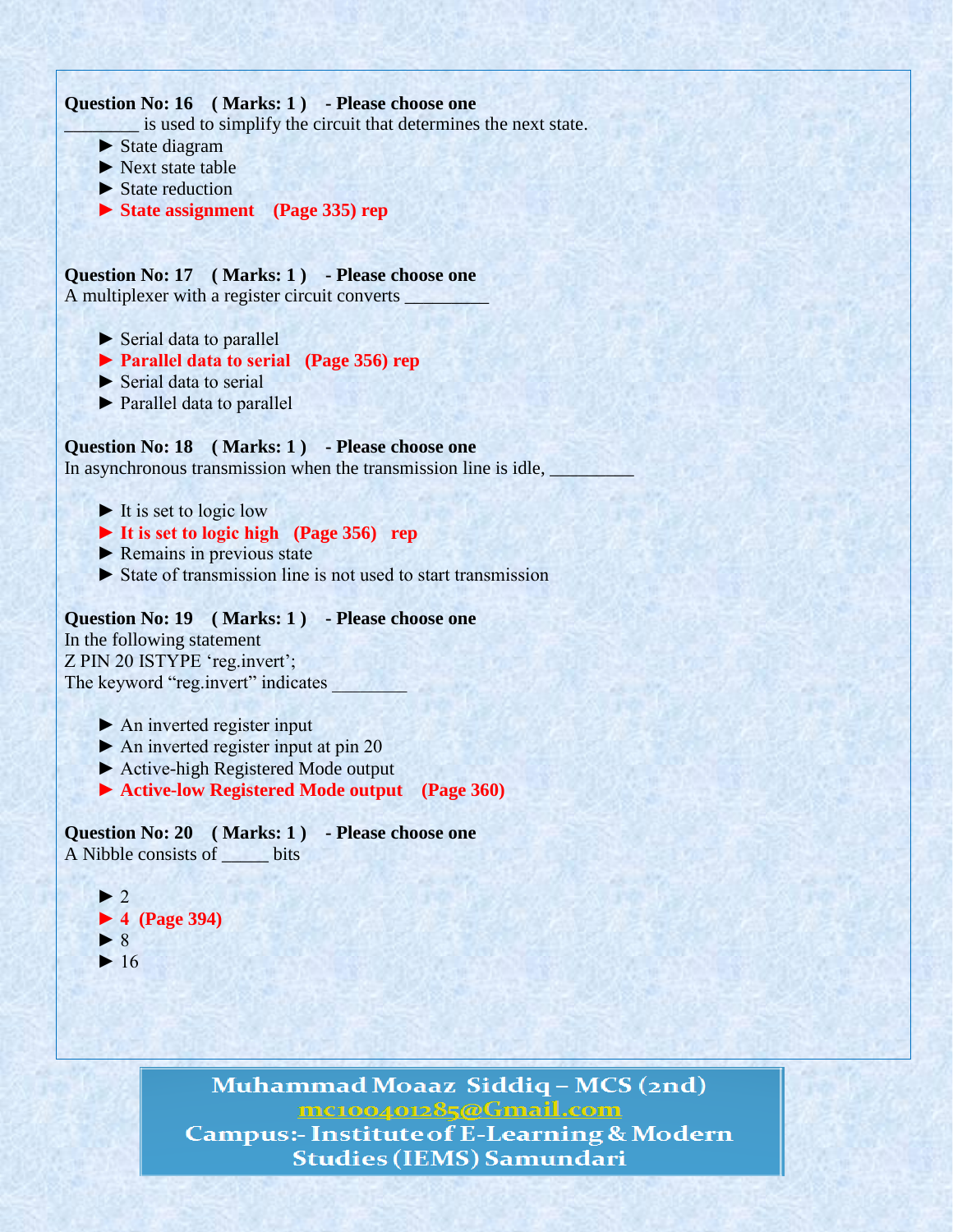

## **Question No: 22 ( Marks: 1 ) - Please choose one**

At T0 the value stored in a 4-bit left shift was "1". What will be the value of register after three clock pulses?



## **Question No: 23 ( Marks: 1 ) - Please choose one**

A bidirectional 4-bit shift register is storing the nibble 1110. Its RIGHT/LEFT input is LOW. The nibble 0111 is waiting to be entered on the serial data-input line. After two clock pulses, the shift register is storing \_\_\_\_\_\_\_\_.

 $\blacktriangleright$  $\blacktriangleright$  $\blacktriangleright$  **► 1001 [Click he re for detail](http://wps.prenhall.com/chet_floyd_digitalfun_8/6/1642/420373.cw/index.html)**

## **Question No: 24 ( Marks: 1 ) - Please choose one**

The high density FLASH memory cell is implemented using

## **► 1 floating-gate MOS transistor (Page 419) rep**

- ► 2 floating-gate MOS transistors
- ► 4 floating-gate MOS transistors
- ► 6 floating-gate MOS transistors

## **Question No: 25 ( Marks: 1 ) - Please choose one**

In order to synchronize two devices that consume and produce data at different rates, we can use

- ► Read Only Memory
- **► Fist In First Out Memory (Page 425)**
- ► Flash Memory
- ► Fast Page Access Mode Memory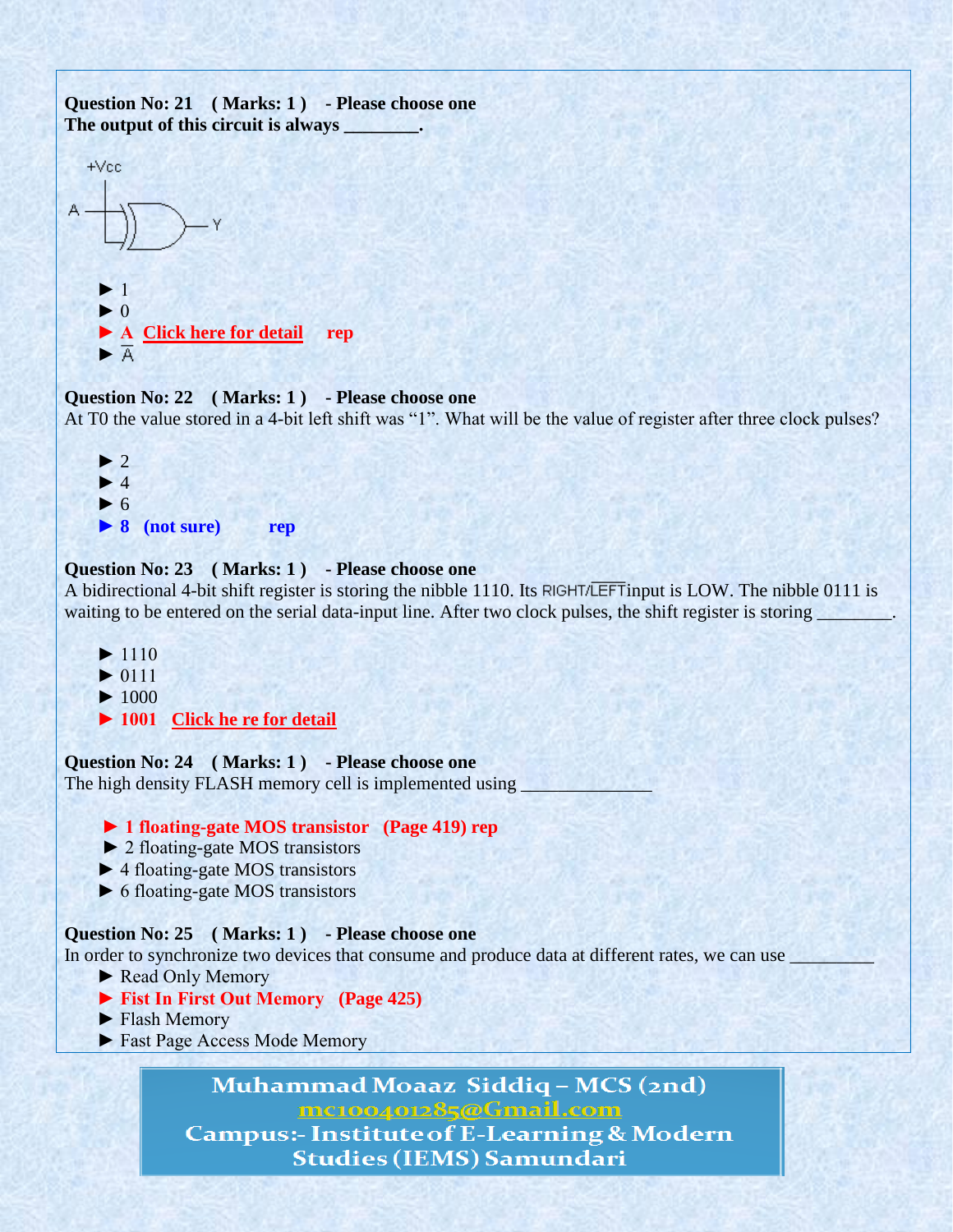## **Question No: 26 ( Marks: 1 ) - Please choose one**

If the FIFO Memory output is already filled with data then

- ► It is locked; no data is allowed to enter
- ► It is not locked; the new data overwrites the previous data.
- ► Previous data is swapped out of memory and new data enters
- **► None of given options**

## **Question No: 27 ( Marks: 1 ) - Please choose one**

The process of converting the analogue signal into a digital representation (code) is known as

- $\blacktriangleright$  Strobing
- ▶ Amplification
- **► Quantization (Page 445)**
- ► Digitization

## **Question No: 28 ( Marks: 1 ) - Please choose one**



Above is the circuit diagram of \_\_\_\_\_\_\_.

#### **► Asynchronous up-counter (Page 270) rep**

- ► Asynchronous down-counter
- ► Synchronous up-counter
- ► Synchronous down-counter

**Question No: 29 ( Marks: 1 ) - Please choose one**

 $(A + B)(A + B + C)(A + C)$ 

is an example of \_\_\_\_\_\_\_\_\_\_\_\_\_\_

- **► Product of sum form (Page 77)**
- ► Sum of product form
- ► Demorgans law
- ► Associative law

## **Question No: 30 ( Marks: 1 ) - Please choose one**

 $Q2 := Q1$  OR X OR  $Q3$ The above ABEL expression will be

- $\triangleright$  Q2:= Q1 \$ X \$ Q3
- **► Q2:= Q1 # X # Q3 (Page 210)**
- $\triangleright$  Q2:= Q1 & X & Q3
- $\triangleright$  Q2:= Q1 ! X ! Q3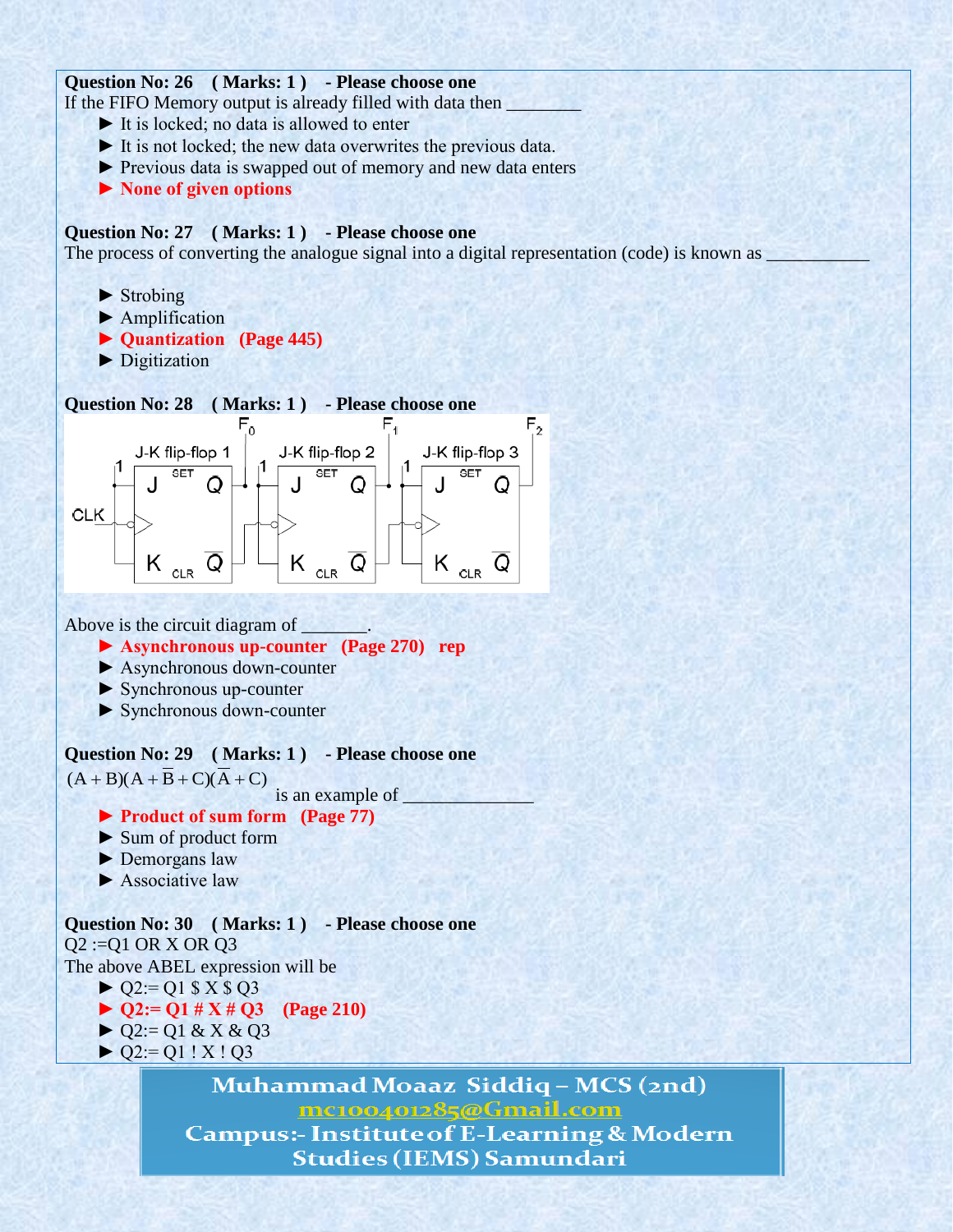## **FINALTERM EXAMINATION Fall 2009**

**Question No: 1 ( Marks: 1 ) - Please choose one** Caveman number system is Base \_\_\_\_\_\_ number system



**Question No: 2 ( Marks: 1 ) - Please choose one** The output of an XOR gate is zero  $(0)$  when I) All the inputs are zero II) Any of the inputs is zero III) Any of the inputs is one IV) All the inputs are one

► I Only

► IV Only

**► I and IV only (Page 53)**

► II and III only

**Question No: 3 ( Marks: 1 ) - Please choose one**

The decimal "17" in BCD will be represented as \_\_\_\_\_\_\_\_\_**10001(right opt is not given)**

 $\blacktriangleright$  $\blacktriangleright$ **► 10111 (According to rule) rep**  $\blacktriangleright$ 

## **Question No: 4 ( Marks: 1 ) - Please choose one**

A Karnaugh map is similar to a truth table because it presents all the possible values of input variables and the resulting output of each value.

**► True [Click here for Detail](http://www.uotechnology.edu.iq/dep-eee/lectures/1st/Digital%20techniques/part2.pdf) rep**  $\blacktriangleright$  False **Question No: 5 ( Marks: 1 ) - Please choose one** The simplest and most commonly used Decoders are the \_\_\_\_\_\_ Decoders **► n to 2n (Page 158)**  $\blacktriangleright$  (n-1) to 2n  $\blacktriangleright$  (n-1) to (2n-1)  $\blacktriangleright$  n to 2n-1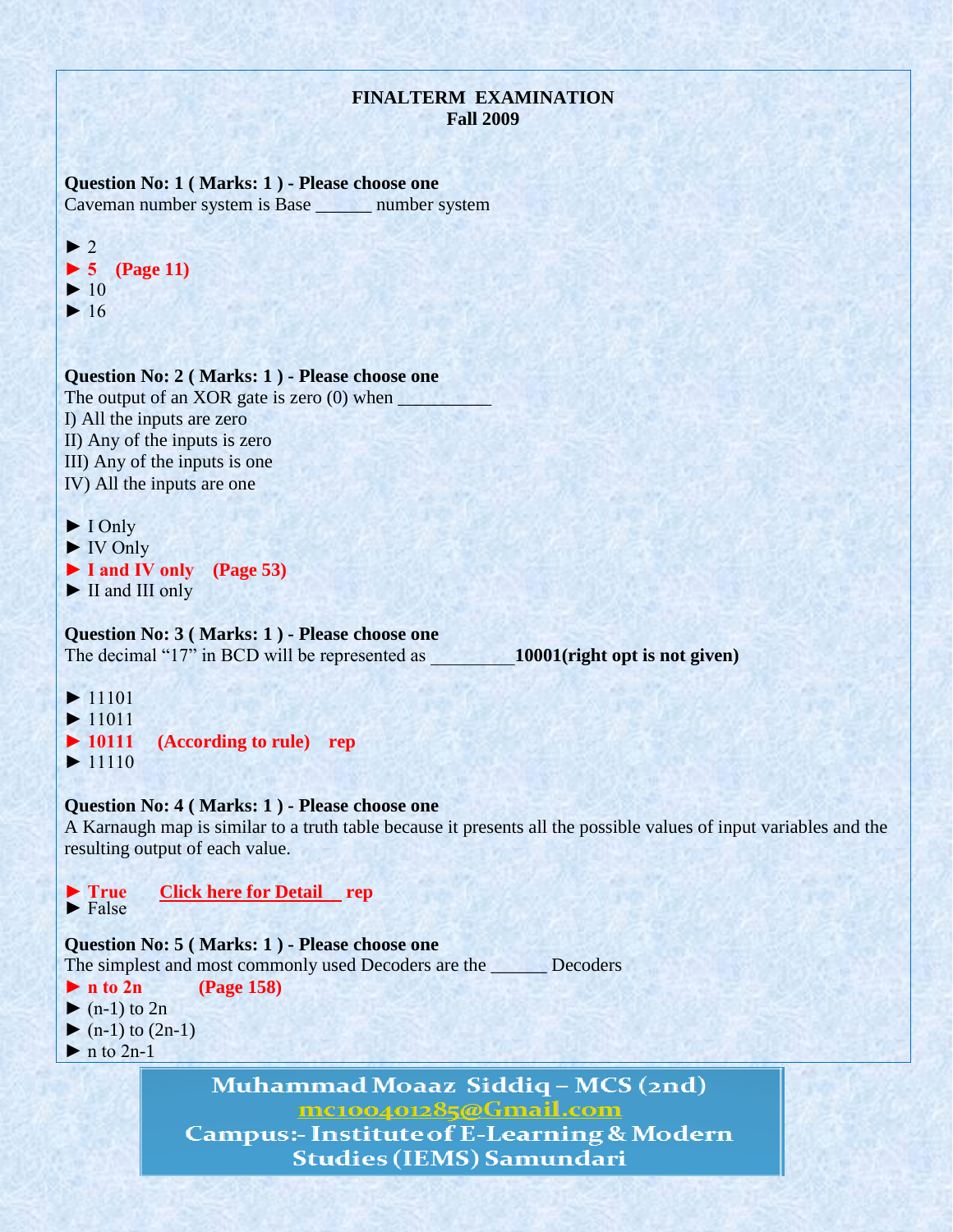## **Question No: 6 ( Marks: 1 ) - Please choose one**

The **Encoder** is used as a keypad encoder.

- $\blacktriangleright$  2-to-8 encoder
- $\blacktriangleright$  4-to-16 encoder
- ► BCD-to-Decimal
- **► Decimal-to-BCD Priority (Page 166)**

## **Question No: 7 ( Marks: 1 ) - Please choose one**

3-to-8 decoder can be used to implement Standard SOP and POS Boolean expressions

**► True (Page 161)** ► False

## **Question No: 8 ( Marks: 1 ) - Please choose one**

If S=1 and R=0, then  $Q(t+1)$  = for positive edge triggered flip-flop

- $\blacktriangleright$  0
- **► 1 (Page 230)**
- ► Invalid
- ► Input is invalid

## **Question No: 9 ( Marks: 1 ) - Please choose one**

If the S and R inputs of the gated S-R latch are connected together using a same gate then there is only a single input to the latch. The input is represented by D instead of S or R (A gated D-Latch)

- ► AND
- ► OR
- **► NOT (Page 226)**
- ► XOR

## **Question No: 10 ( Marks: 1 ) - Please choose one**

In asynchronous digital systems all the circuits change their state with respect to a common clock

► True

**► False (Page 245) rep**

## **Question No: 11 ( Marks: 1 ) - Please choose one**

The low to high or high to low transition of the clock is considered to be  $a(n)$ 

- $\blacktriangleright$  State
- **► Edge (Page 228)**
- ► Trigger
- ► One-shot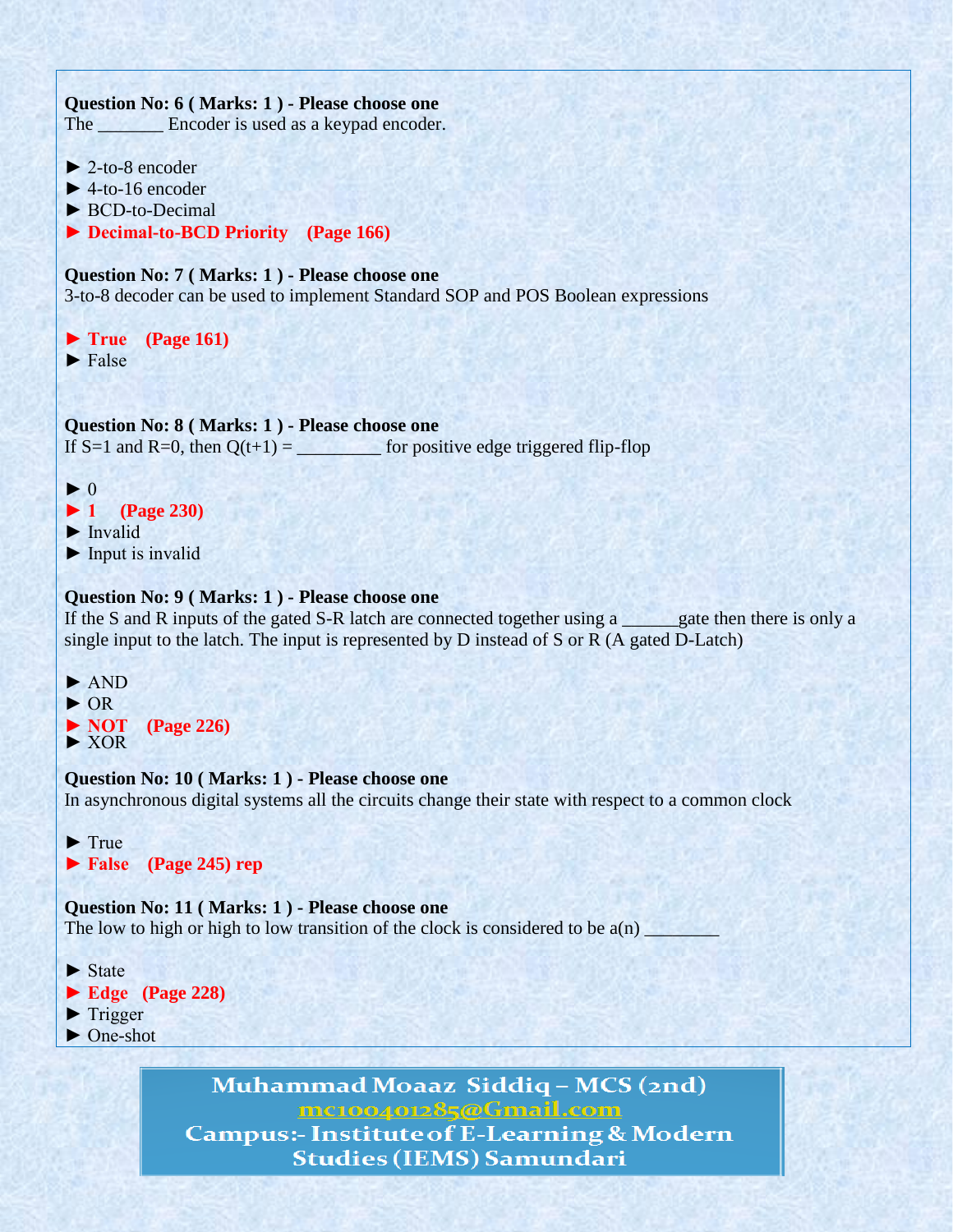## **Question No: 12 ( Marks: 1 ) - Please choose one**

A positive edge-triggered flip-flop changes its state when

## **► Low-to-high transition of clock (Page 228)**

- ► High-to-low transition of clock
- $\blacktriangleright$  Enable input (EN) is set
- ► Preset input (PRE) is set

## **Question No: 13 ( Marks: 1 ) - Please choose one**

RCO Stands for

- ► Reconfiguration Counter Output
- ► Reconfiguration Clock Output
- ► Ripple Counter Output
- **► Ripple Clock Output (Page 285)**

## **Question No: 14 ( Marks: 1 ) - Please choose one**

Bi-stable devices remain in either of their states unless the inputs force the device to switch its state

- ► Ten
- $\blacktriangleright$  Eight
- ► Three
- **► Two (Page 262) rep**

## **Question No: 15 ( Marks: 1 ) - Please choose one**

is one of the examples of asynchronous inputs.

- $\blacktriangleright$  J-K input
- $\triangleright$  S-R input
- ► D input
- **► Clear Input (CLR) (Page 255) rep**

## **Question No: 16 ( Marks: 1 ) - Please choose one**

\_\_\_\_\_\_\_\_\_\_occurs when the same clock signal arrives at different times at different clock inputs due to propagation delay.

- ► Race condition
- **► Clock Skew (Page 226) rep**
- ► Ripple Effect
- $\triangleright$  None of given options

## **Question No: 17 ( Marks: 1 ) - Please choose one**

A transparent mode means

## **► The changes in the data at the inputs of the latch are seen at the output (Page 245)**

- ► The changes in the data at the inputs of the latch are not seen at the output
- ► Propagation Delay is zero (Output is immediately changed when clock signal is applied)
- ► Input Hold time is zero (no need to maintain input after clock transition)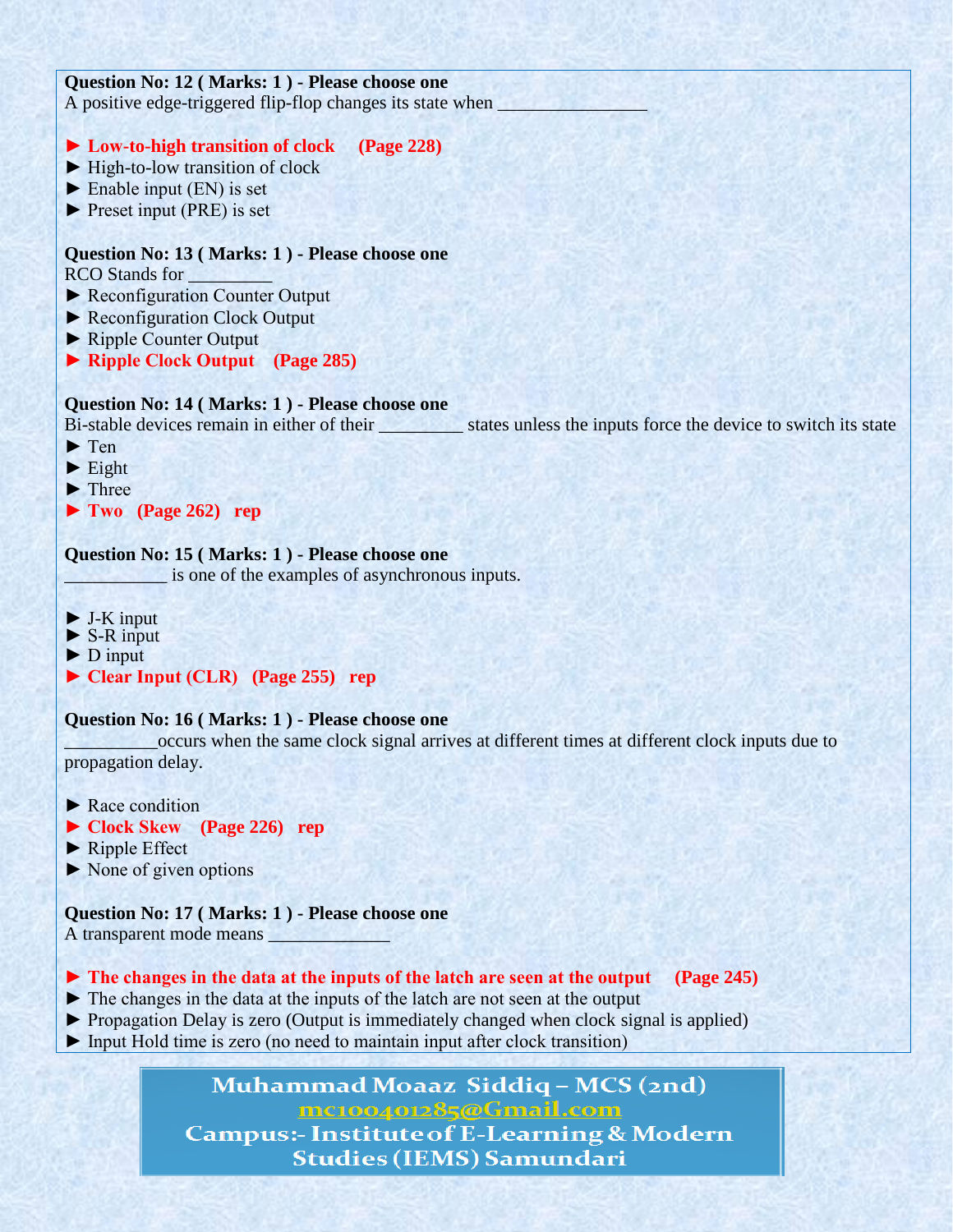## **Question No: 18 ( Marks: 1 ) - Please choose one** In outputs depend only on the current state.  $\blacktriangleright$  Mealy machine **► Moore Machine (Page 332)** ► State Reduction table ► State Assignment table **Question No: 19 ( Marks: 1 ) - Please choose one** The alternate solution for a multiplexer and a register circuit is  $\Box$ **► Parallel in / Serial out shift register (Page 356) rep** ► Serial in / Parallel out shift register ► Parallel in / Parallel out shift register ► Serial in / Serial Out shift register **Question No: 20 ( Marks: 1 ) - Please choose one** The alternate solution for a demultiplexer-register combination circuit is  $\_\_$ ► Parallel in / Serial out shift register **► Serial in / Parallel out shift register (Page 356) rep** ► Parallel in / Parallel out shift register ► Serial in / Serial Out shift register **Question No: 21 ( Marks: 1 ) - Please choose one** In asynchronous transmission when the transmission line is idle,  $\blacktriangleright$  It is set to logic low **► It is set to logic high (Page 356) rep** ► Remains in previous state ► State of transmission line is not used to start transmission **Question No: 22 ( Marks: 1 ) - Please choose one** Smallest unit of binary data is a **► Bit (Page 394)** ► Nibble  $\blacktriangleright$  Byte ► Word **Question No: 23 ( Marks: 1 ) - Please choose one** A Nibble consists of \_\_\_\_\_ bits  $\blacktriangleright$  2 **► 4 (Page 394) rep** ► 8  $\blacktriangleright$  16 Muhammad Moaaz Siddiq - MCS (2nd)

mc100401285@Gmail.com **Campus:- Institute of E-Learning & Modern Studies (IEMS) Samundari**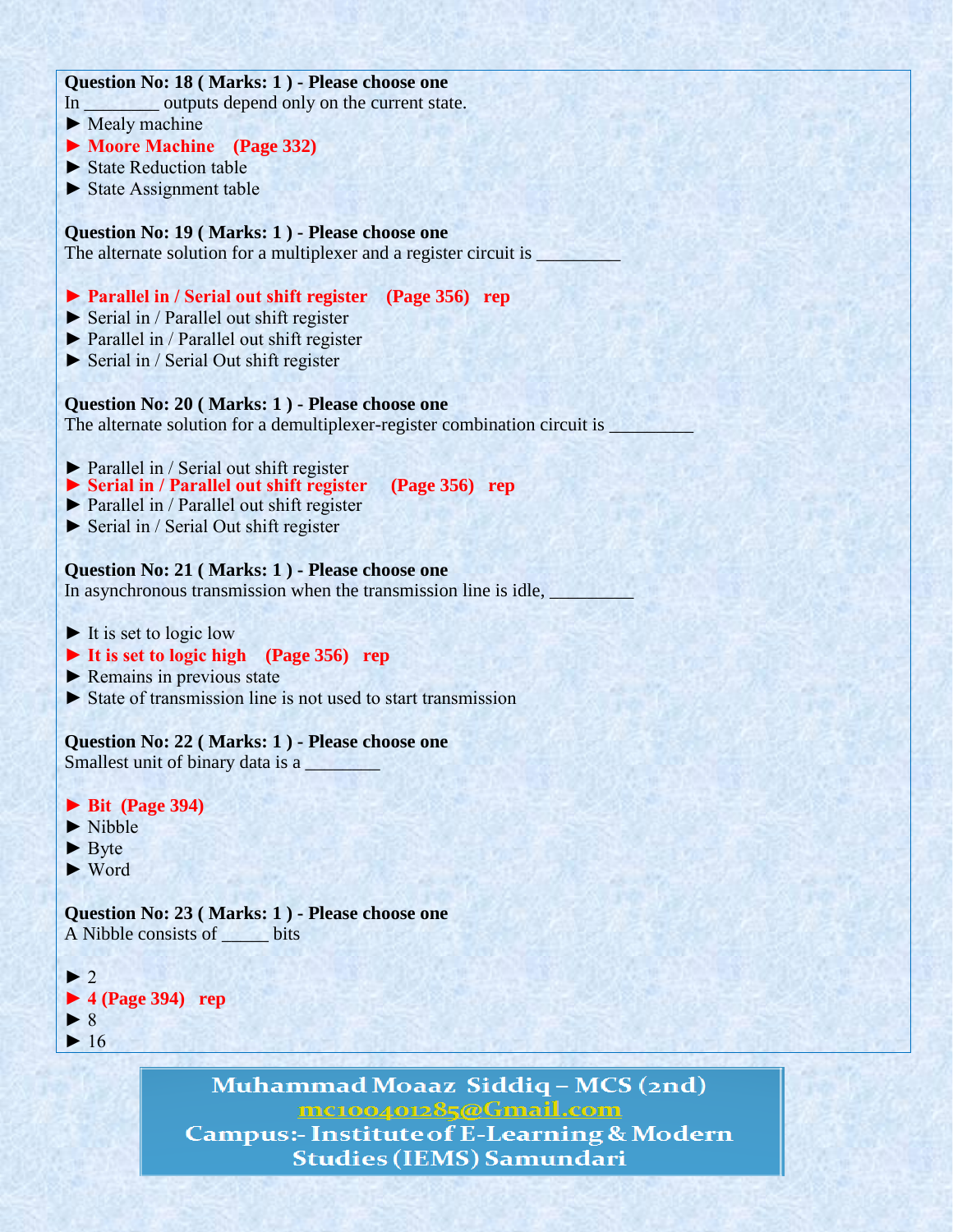## **Question No: 24 ( Marks: 1 ) - Please choose one**

- **A GAL is essentially a \_\_\_\_\_\_\_\_.**
- ► Non-reprogrammable PAL
- ► PAL that is programmed only by the manufacturer
- ► Very large PAL
- **► Reprogrammable PAL (Page 183) rep**

## **Question No: 25 ( Marks: 1 ) - Please choose one**

A 8-bit serial in / parallel out shift register contains the value "8", clock signal(s) will be required to shift the value completely out of the register.

► 1  $\blacktriangleright$  2  $\blacktriangleright$  4 **► 8 (Page 356) rep**

**Question No: 26 ( Marks: 1 ) - Please choose one DRAM stands for \_\_\_\_\_\_\_\_\_\_**

- **► Dynamic RAM (Page 407) rep**
- ► Data RAM
- ► Demoduler RAM
- ► None of given options

**Question No: 27 ( Marks: 1 ) - Please choose one** FIFO is an acronym for

## **► First In, First Out (Page 424) rep**

- $\blacktriangleright$  Fly in, Fly Out
- ► Fast in, Fast Out
- ► None of given options

## **Question No: 28 ( Marks: 1 ) - Please choose one (Diagram is missing)**

In the circuit diagram of 3-bit synchronous counter shown above, The red rectangle would be replaced by which gate?

- **► AND**
- ► OR
- ► NAND
- ► XNOR

**Question No: 29 ( Marks: 1 ) - Please choose one**

The sequence of states that are implemented by a n-bit Johnson counter is

- $\blacktriangleright$  n+2 (n plus 2)
- **► 2n (n multiplied by 2) (Page 354) rep**
- $\triangleright$  2n (2 raise to power n)
- $\triangleright$  n2 (n raise to power 2)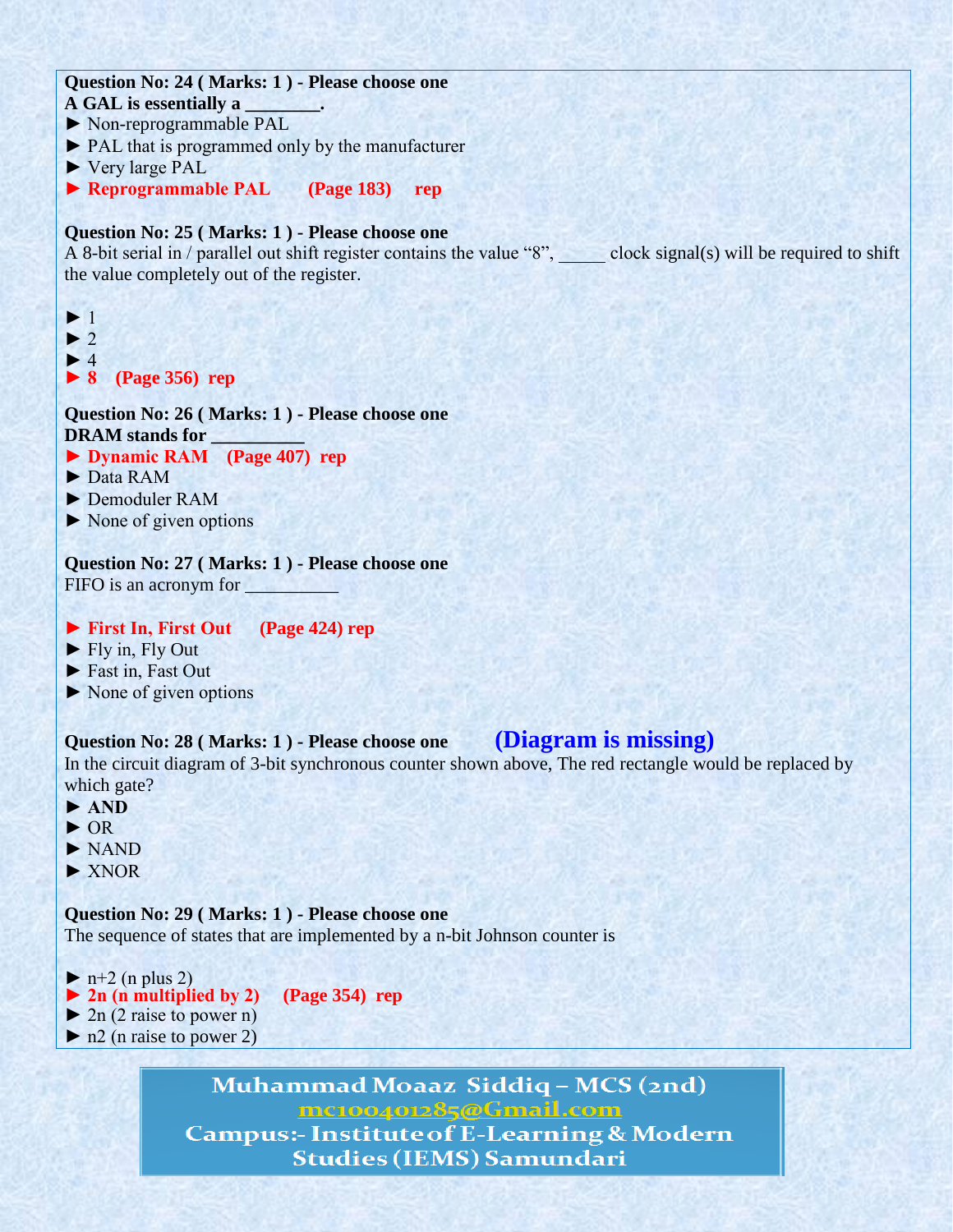## **Question No: 30 ( Marks: 1 ) - Please choose one** Stack is an acronym for \_\_\_\_\_\_\_\_\_

- ► FIFO memory
- **► LIFO memory (Page 429) rep**
- ► Flash Memory
- ► Bust Flash Memory

## **FINALTERM EXAMINATION Fall 2009**

#### **Question No: 1 ( Marks: 1 ) - Please choose one** The diagram given below represents



**Question No: 2 ( Marks: 1 ) - Please choose one** Excess-8 code assigns  $\qquad$  to "+7"

## **► 0000 (Page 34) rep**

- $\blacktriangleright$  1001
- $\blacktriangleright$  1000
- $\blacktriangleright$  1111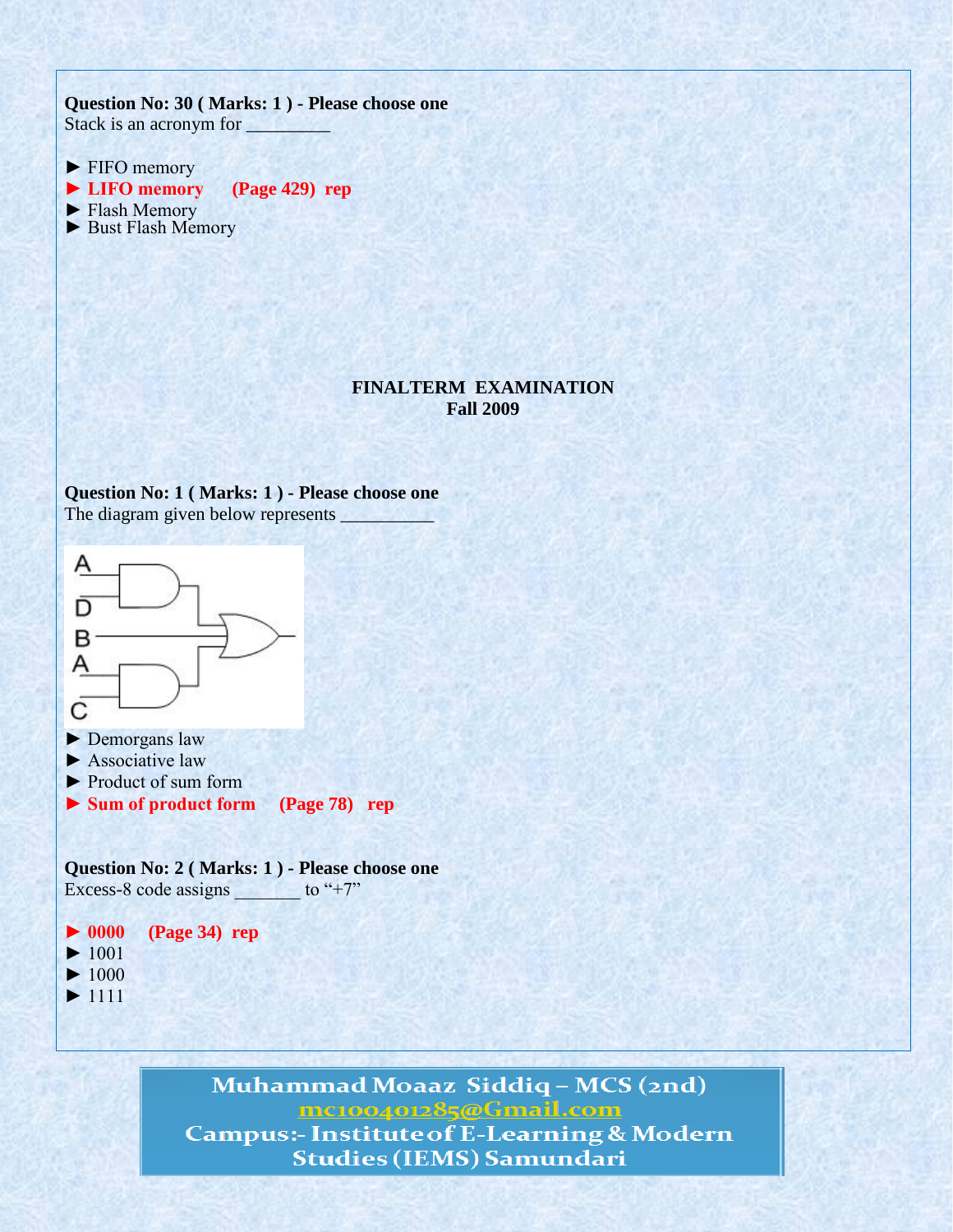## **Question No: 3 ( Marks: 1 ) - Please choose one** NOR gate is formed by connecting

## **► OR Gate and then NOT Gate (Page 47)**

- ► NOT Gate and then OR Gate
- ► AND Gate and then OR Gate
- ► OR Gate and then AND Gate

## **Question No: 4 ( Marks: 1 ) - Please choose one**

A full-adder has a Cin = 0. What are the sum (<PRIVATE "TYPE=PICT;ALT=sigma"> ) and the carry (Cout) when  $A = 1$  and  $B = 1$ ?

- $\blacktriangleright$  = 0, Cout = 0
- $\blacktriangleright$  = 0, Cout = 1 (Page 135) rep
- $\blacktriangleright$  = 1, Cout = 0
- $\blacktriangleright$  = 1, Cout = 1

**Question No: 5 ( Marks: 1 ) - Please choose one**

A particular half adder has

- *►* 2 INPUTS AND 1 OUTPUT
- *►* **2 INPUTS AND 2 OUTPUT (Page 134)**
- *►* 3 INPUTS AND 1 OUTPUT
- *►* 3 INPUTS AND 2 OUTPUT

## **Question No: 6 ( Marks: 1 ) - Please choose one**

THE FOUR OUTPUTS OF TWO 4-INPUT MULTIPLEXERS, CONNECTED TO FORM A 16-INPUT MULTIPLEXER, ARE CONNECTED TOGETHER THROUGH A 4-INPUT GATE

- *►* AND
- **► OR (Page 171)**
- ► NAND
- ► XOR

#### **Question No: 7 ( Marks: 1 ) - Please choose one**

A FIELD-PROGRAMMABLE LOGIC ARRAY CAN BE PROGRAMMED BY THE USER AND NOT BY THE MANUFACTURER.

*►* **TRUE (Page 182)** *►* FALSE

**Question No: 8 ( Marks: 1 ) - Please choose one** Flip flops are also called \_\_\_\_\_\_\_\_\_\_\_\_\_

- $\blacktriangleright$  Bi-stable dualyibrators
- ► Bi-stable transformer
- **► Bi-stable multivibrators (Page 228)**
- $\blacktriangleright$  Bi-stable singlevibrators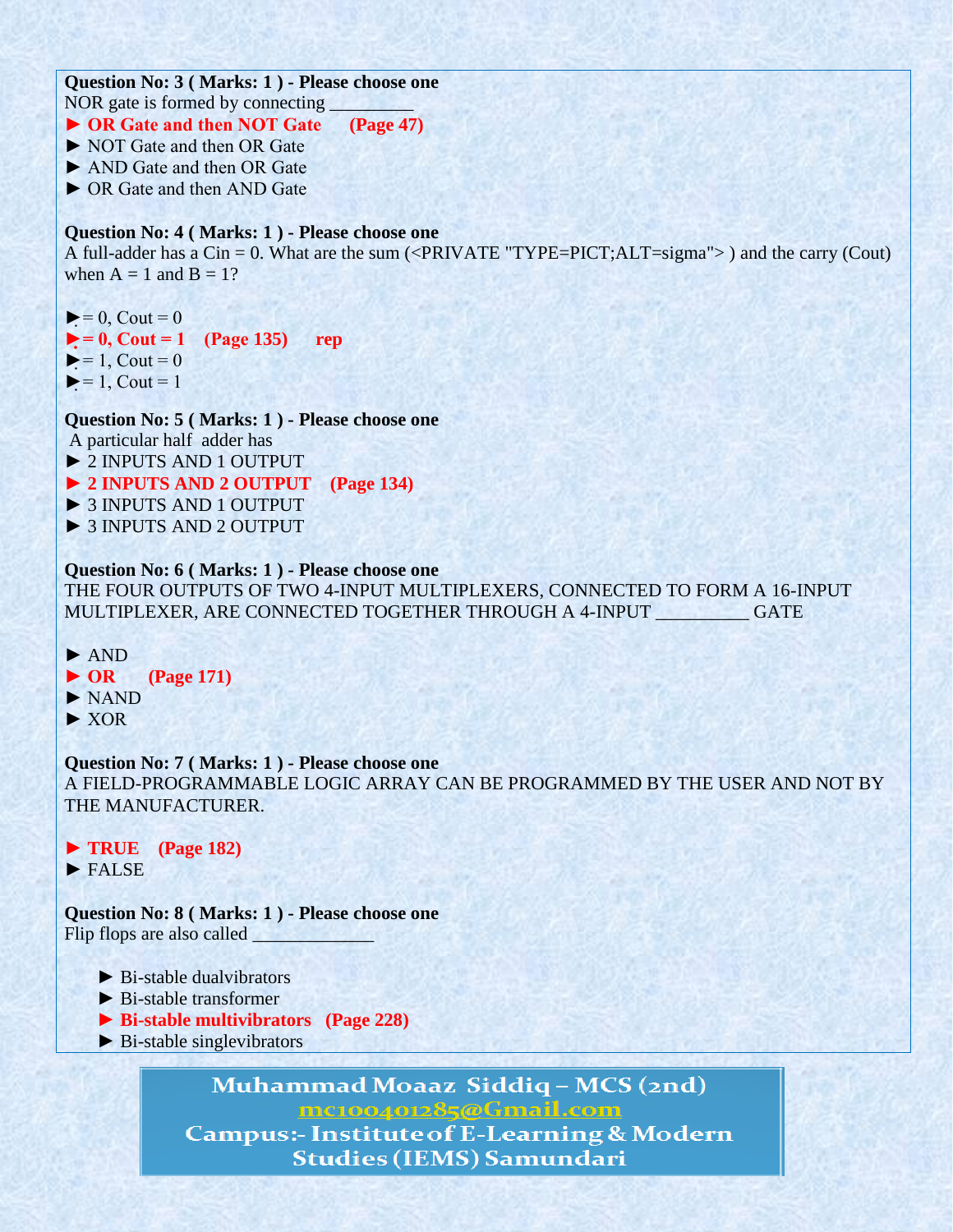## **Question No: 9 ( Marks: 1 ) - Please choose one**

A positive edge-triggered flip-flop changes its state when

- **► Low-to-high transition of clock (Page 228)**
- ► High-to-low transition of clock
- $\blacktriangleright$  Enable input (EN) is set
- ► Preset input (PRE) is set

## **Question No: 10 ( Marks: 1 ) - Please choose one**

\_\_\_\_\_\_\_\_\_\_\_ is one of the examples of synchronous inputs.

## **► J-K input (Page 235)**

 $\blacktriangleright$  EN input

► Preset input (PRE)

► Clear Input (CLR)

# **Question No: 11 ( Marks: 1 ) - Please choose one**

THE GLITCHES DUE TO RACE CONDITION CAN BE AVOIDED BY USING A

- *►* GATED FLIP-FLOPS
- *►* PULSE TRIGGERED FLIP-FLOPS
- *►* POSITIVE-EDGE TRIGGERED FLIP-FLOPS

## *►* **NEGATIVE-EDGE TRIGGERED FLIP-FLOPS (Page 267) rep**

## **Question No: 12 ( Marks: 1 ) - Please choose one**

The design and implementation of synchronous counters start from  $\Box$ 

- ► Truth table
- $\blacktriangleright$  k-map
- $\blacktriangleright$  state table
- **► state diagram (Page 319) rep**

**Question No: 13 ( Marks: 1 ) - Please choose one** THE HOURS COUNTER IS IMPLEMENTED USING

- *►* ONLY A SINGLE MOD-12 COUNTER IS REQUIRED
- *►* MOD-10 AND MOD-6 COUNTERS
- *►* MOD-10 AND MOD-2 COUNTERS
- *►* **A SINGLE DECADE COUNTER AND A FLIP-FLOP (Page 299) rep**

## **Question No: 14 ( Marks: 1 ) - Please choose one**

Given the state diagram of an up/down counter, we can find \_

- **► The next state of a given present state (Page 371) rep**
- ► The previous state of a given present state
- ► Both the next and previous states of a given state
- ► The state diagram shows only the inputs/outputs of a given states

# Muhammad Moaaz Siddiq – MCS (2nd)

mc100401285@Gmail.com

**Campus:- Institute of E-Learning & Modern Studies (IEMS) Samundari**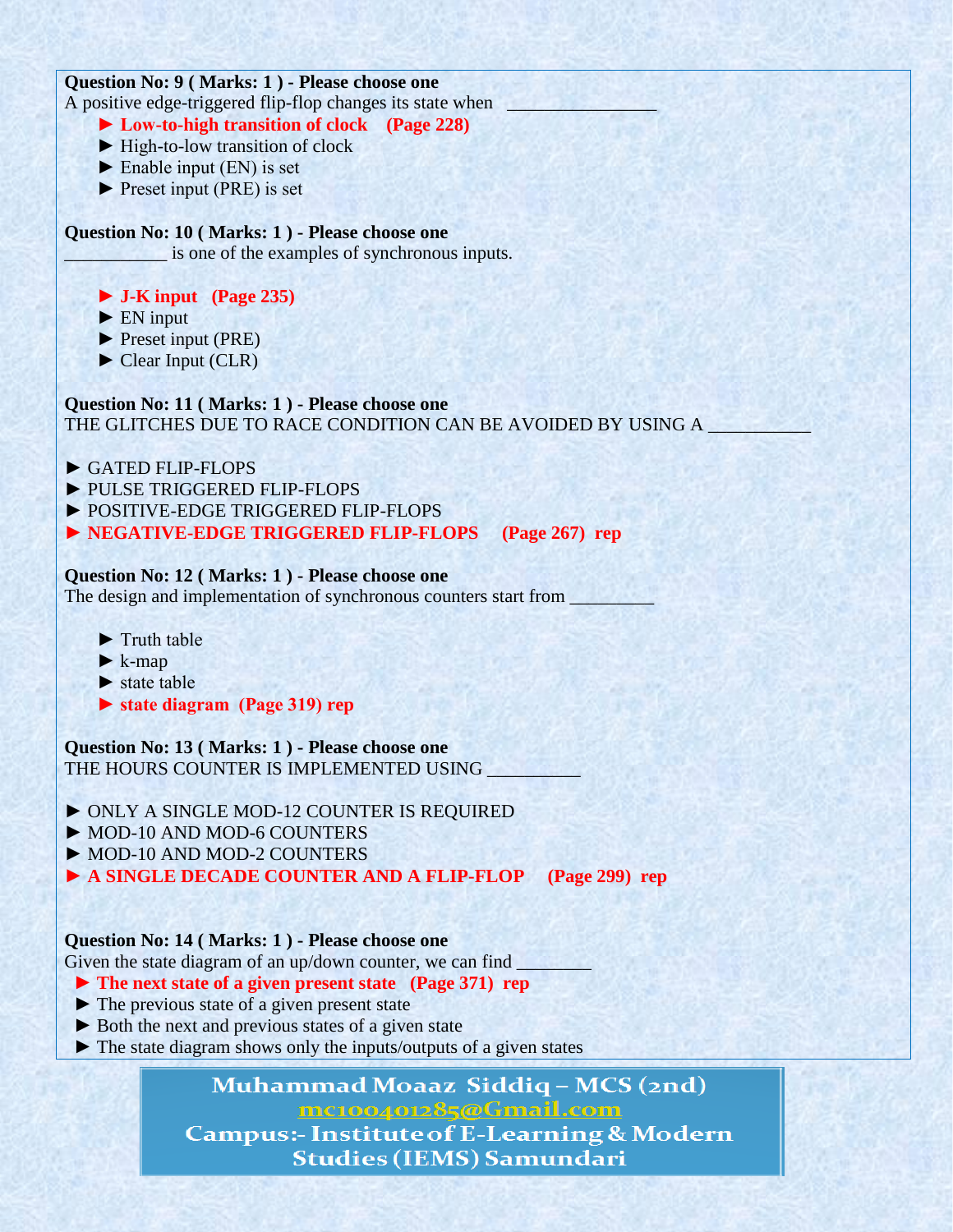

mc100401285@Gmail.com **Campus:- Institute of E-Learning & Modern Studies (IEMS) Samundari**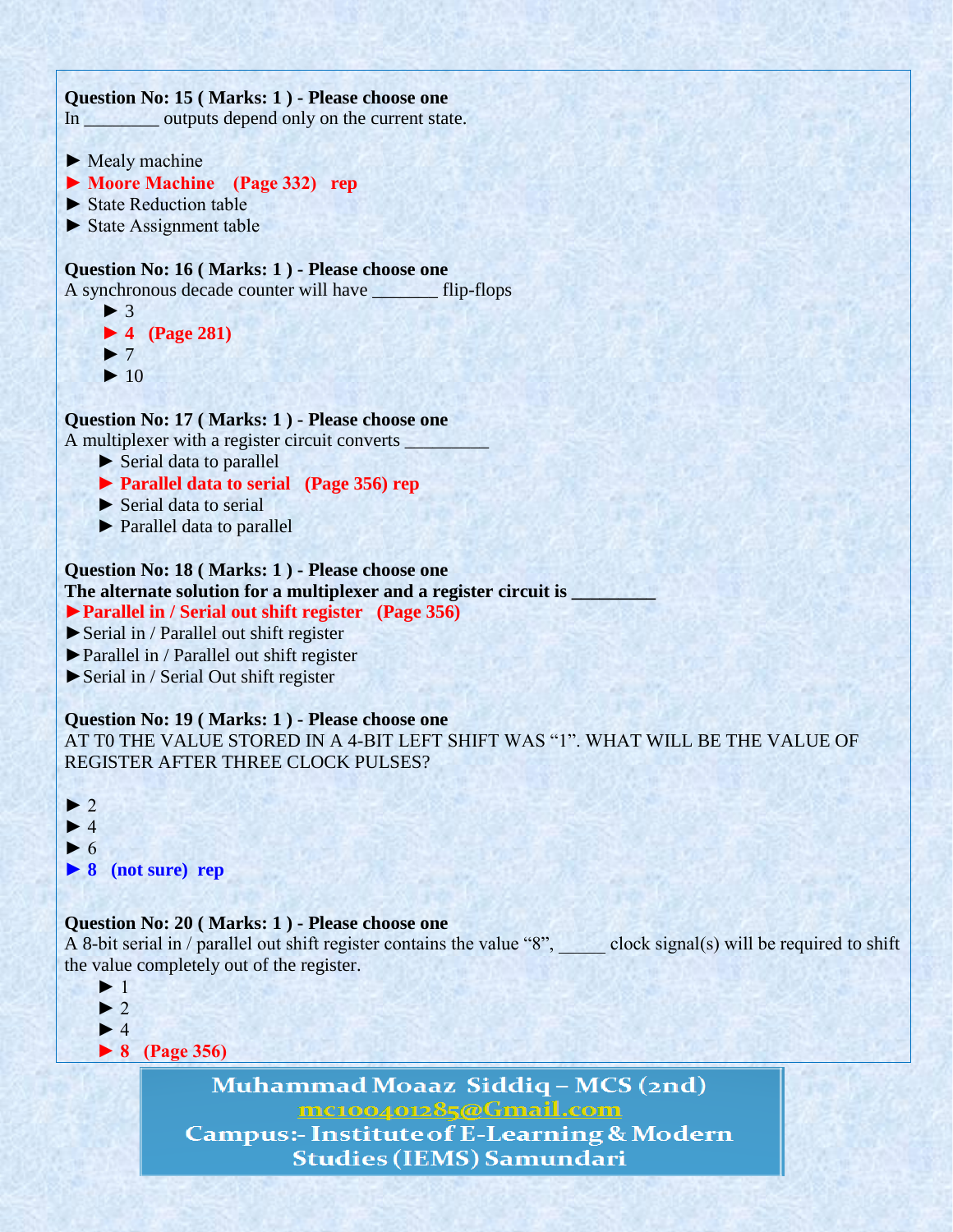

mc100401285@Gmail.com **Campus:- Institute of E-Learning & Modern Studies (IEMS) Samundari**